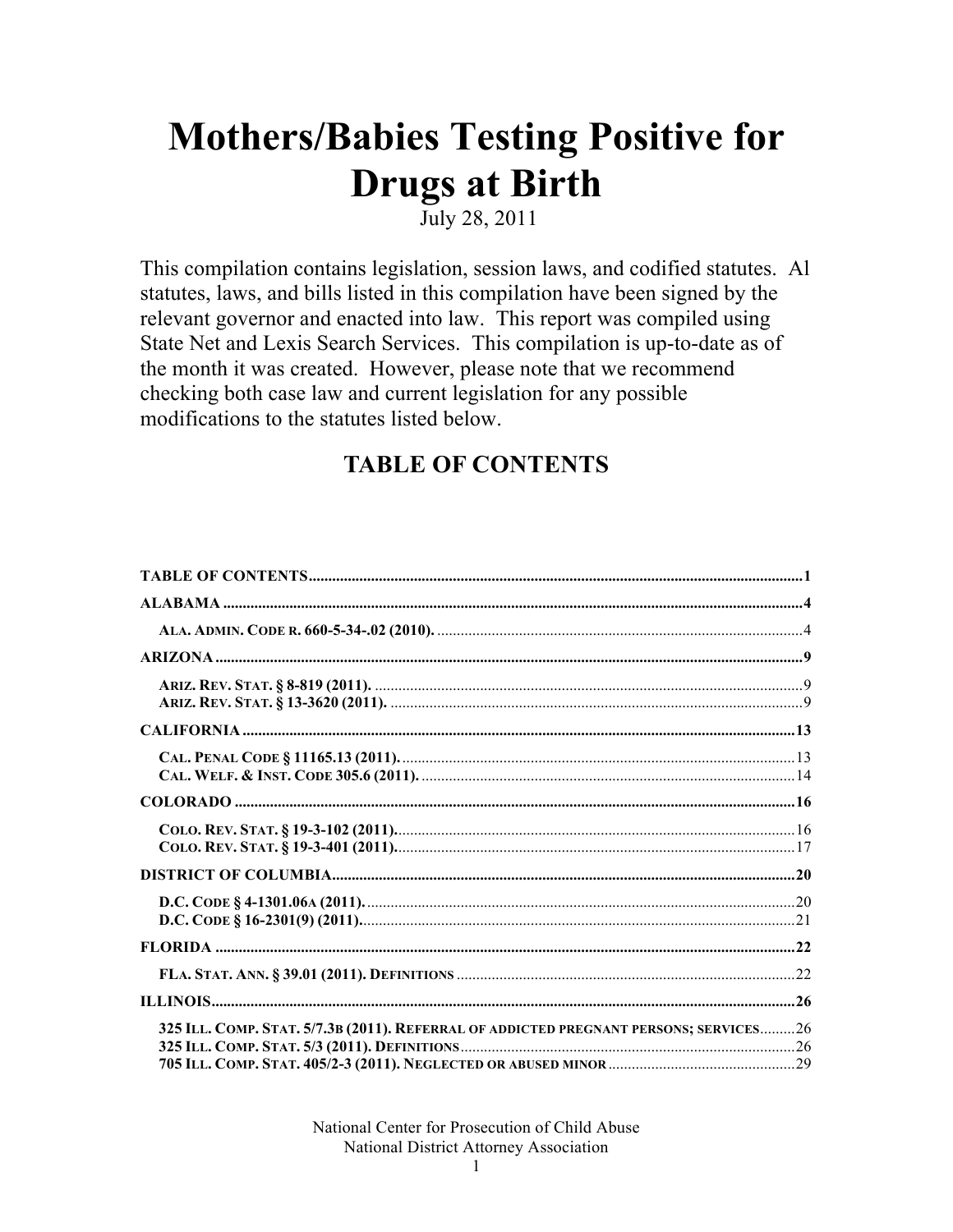| IND. CODE ANN. §31-34-1-10 (2011). CHILD BORN WITH FETAL ALCOHOL SYNDROME OR WITH |  |
|-----------------------------------------------------------------------------------|--|
|                                                                                   |  |
|                                                                                   |  |
|                                                                                   |  |
|                                                                                   |  |
|                                                                                   |  |
|                                                                                   |  |
|                                                                                   |  |
|                                                                                   |  |
|                                                                                   |  |
|                                                                                   |  |
|                                                                                   |  |
|                                                                                   |  |
|                                                                                   |  |
|                                                                                   |  |
|                                                                                   |  |
|                                                                                   |  |
|                                                                                   |  |
|                                                                                   |  |
|                                                                                   |  |
|                                                                                   |  |
|                                                                                   |  |
|                                                                                   |  |
|                                                                                   |  |
|                                                                                   |  |
|                                                                                   |  |
|                                                                                   |  |
|                                                                                   |  |
|                                                                                   |  |
|                                                                                   |  |
|                                                                                   |  |
|                                                                                   |  |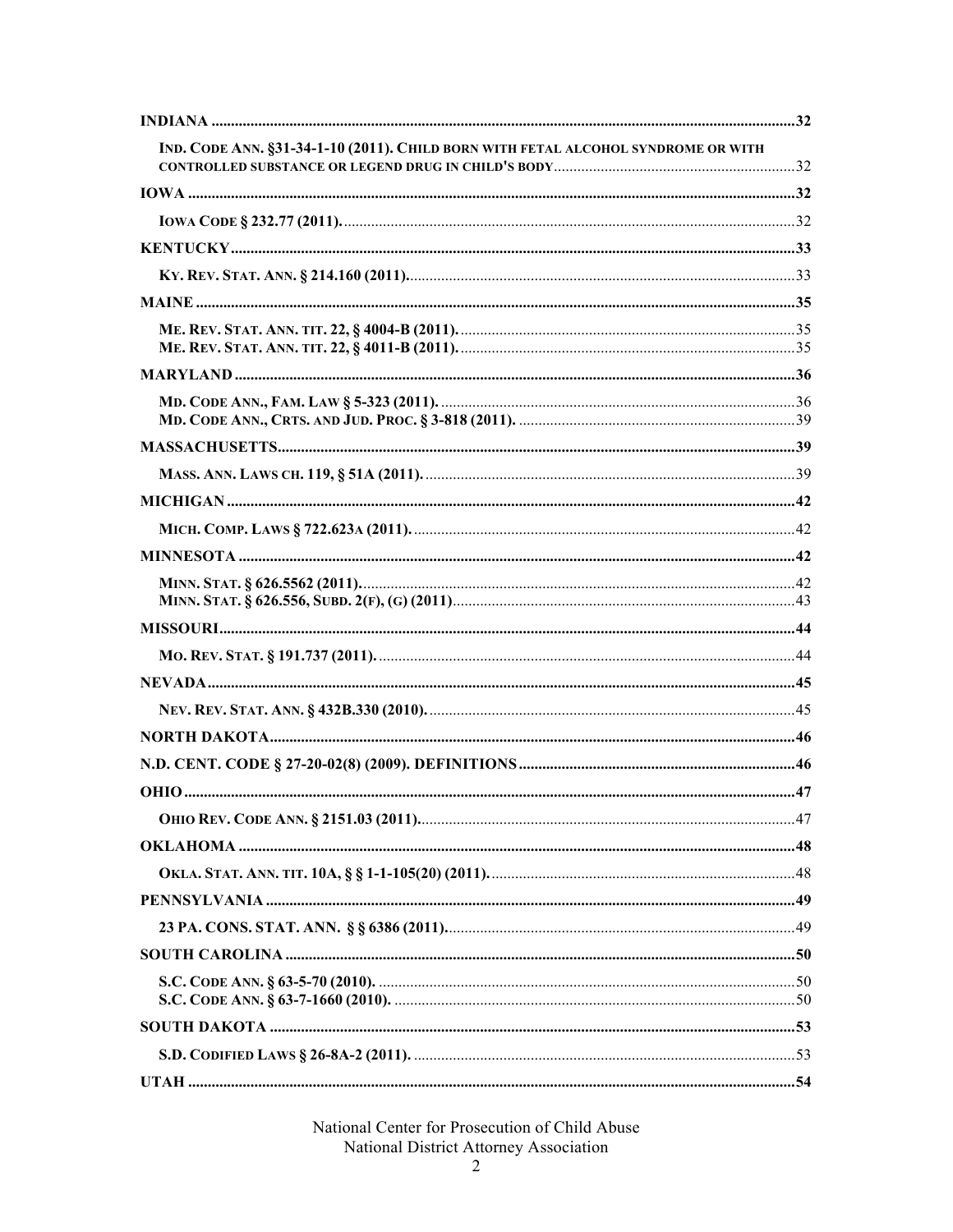| VA. CODE ANN. § 63.2-1509 (2011). PHYSICIANS, NURSES, TEACHERS, ETC., TO REPORT CERTAIN |  |
|-----------------------------------------------------------------------------------------|--|
|                                                                                         |  |
|                                                                                         |  |
|                                                                                         |  |
|                                                                                         |  |
|                                                                                         |  |
|                                                                                         |  |
|                                                                                         |  |
|                                                                                         |  |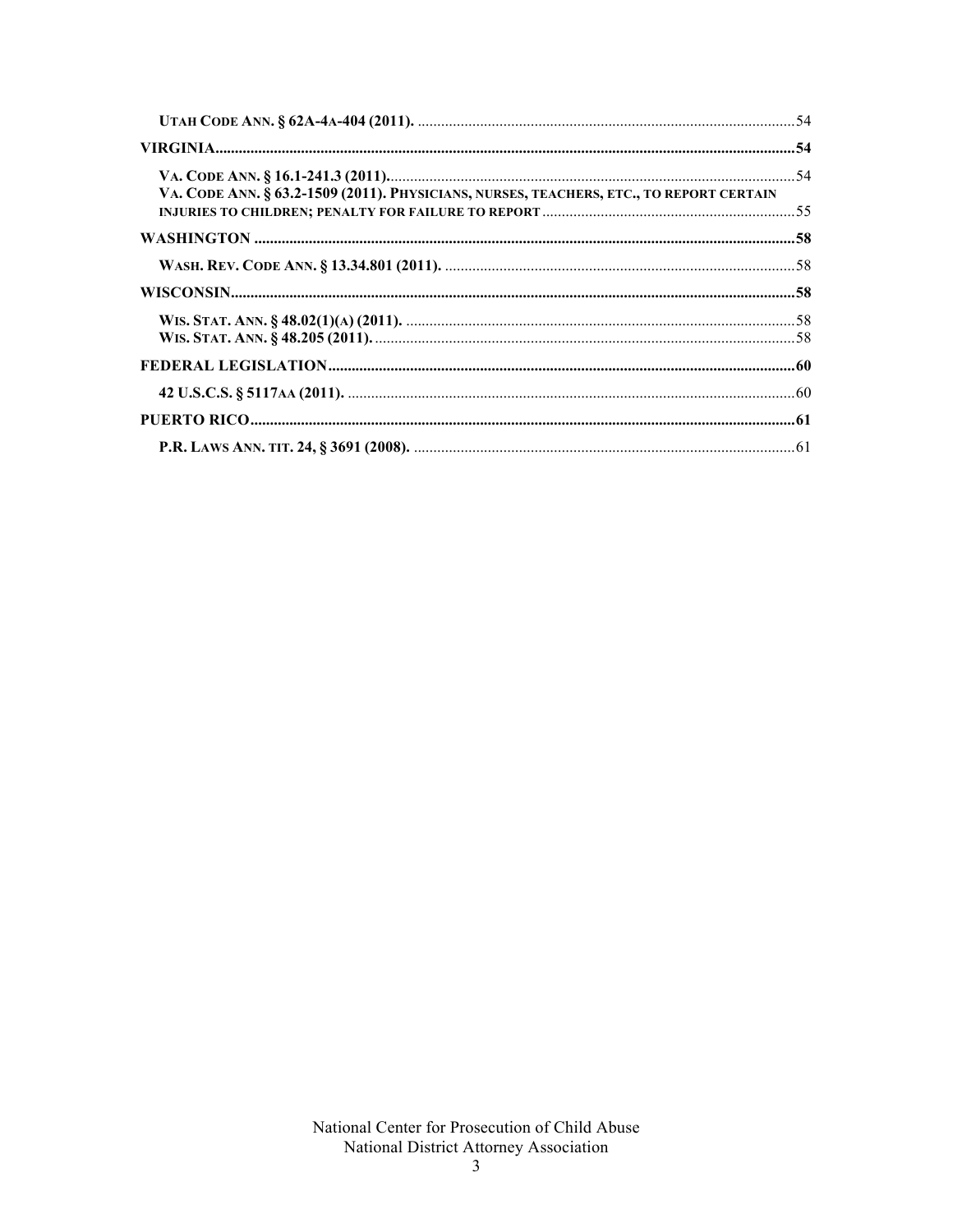# **ALABAMA**

### **ALA. ADMIN. CODE R. 660-5-34-.02 (2010). Protective Services As Specialized Social Services.**

(1) When complaints or reports are received, the County Department has the duty and responsibility to assess the complaint or report, and:

(a) evaluate the extent to which children are being harmed or are at risk of serious harm;

(b) evaluate the parents' capacity to improve the situation;

(c) provide the supportive services needed to better the family's situation for children; and

(d) when parents are unable to use this help, invoke legal authority of the court by petition and secure adequate protection, care, and treatment for children whenever necessary to meet their needs and rights.

(2) For the purpose of reporting cases of suspected child abuse and/or neglect, Alabama statutes give the following specific definitions:

(a) A "child" is defined as a person under the age of eighteen.

(b) "Abuse" means harm or threatened harm to a child's health or welfare, which occurs through non-accidental physical or mental injury, sexual abuse, or attempted sexual abuse, or sexual exploitation or attempted sexual exploitation.

(c) "Sexual abuse" includes the employment, use, persuasion, inducement, enticement, or coercion of any child to engage in, or having a child assist any other person to engage in any sexually explicit conduct or any simulation of the conduct for the purpose of producing any visual depiction of the conduct, or the rape, molestation, prostitution, or other form of sexual exploitation of children, or incest with children as those acts are defined by Alabama law.

(d) "Sexual exploitation" includes allowing, permitting, or encouraging a child to engage in prostitution and allowing, permitting, encouraging or engaging in the obscene or pornographic photographing, filming, or depicting of a child for sexual purposes.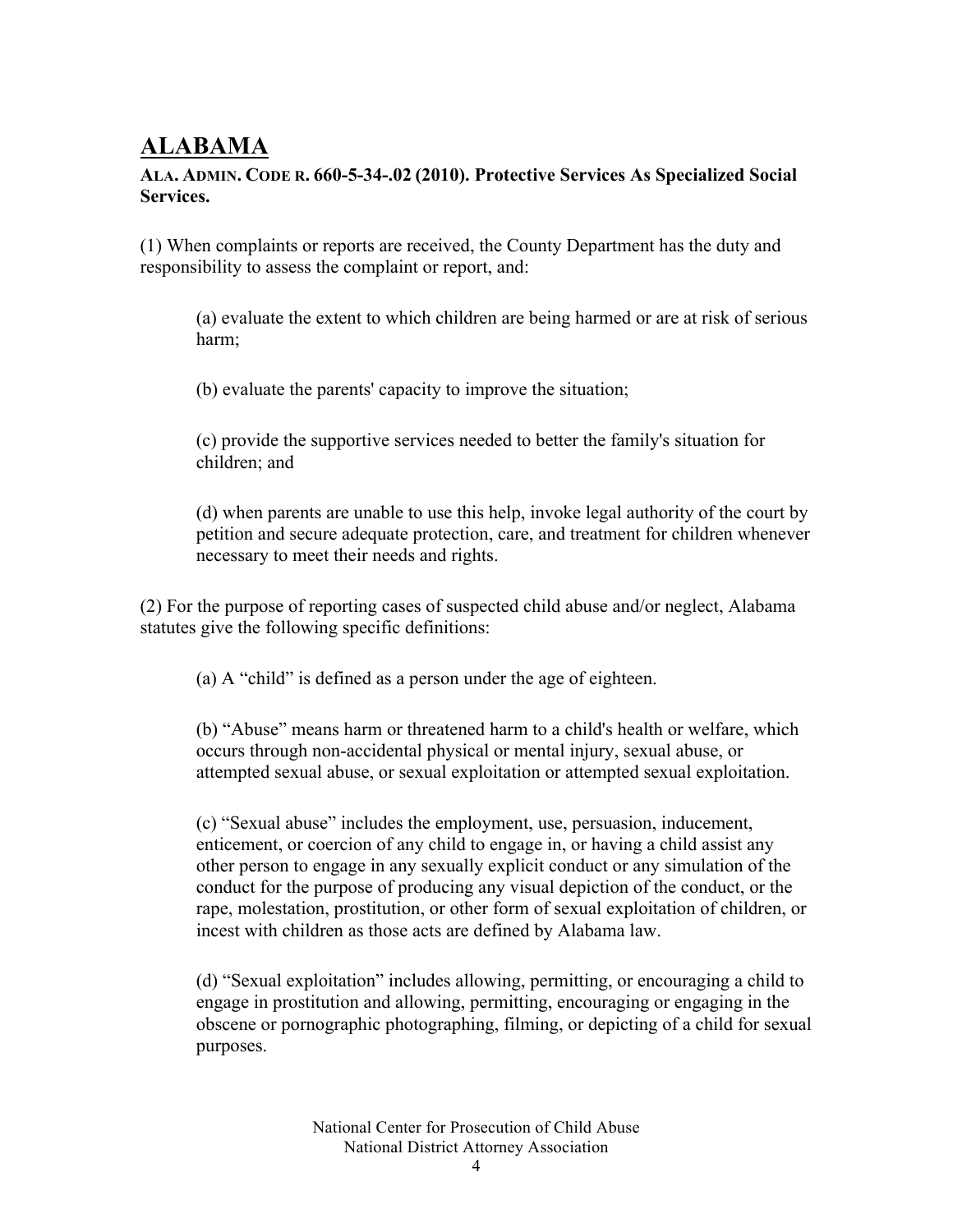(e) "Neglect" means negligent treatment or maltreatment of a child. Such negligent treatment or maltreatment includes the failure to provide adequate food, medical treatment, supervision, clothing, or shelter. The failure to provide medical treatment is neglect, provided that the parents or guardians legitimately practicing their religious beliefs who thereby do not provide specified medical treatment for a child is not, for that reason alone, considered a negligent parent or guardian. Such an exception, however, does not preclude a court from ordering that medical services be provided to the child where his health requires it.

(3) For the purpose of screening and accepting reports of child abuse/neglect that are received by the Department, the following Departmental definitions of abuse and neglect are used:

(a) The definitions of physical abuse indicate non-accidental injury or threatened injury to a child and that serious harm is present or threatened. Physical abuse, which is directly attributable to a physical act by the person allegedly responsible, includes:

1. Death;

- 2. Internal injuries;
- 3. Burns and/or scalding;
- 4. Bone fractures;

5. Cuts and/or bruises, including those received in corporal punishment, with consideration given to the following factors:

(i) The child's age;

(ii) The child's physical, mental, and emotional condition; and any developmental, physical, or mental disability;

(iii) Severity of the cuts/bruises (size, number, depth, extent of discoloration);

(iv) Location of the cuts/bruises;

(v) Whether an instrument was used on the child; and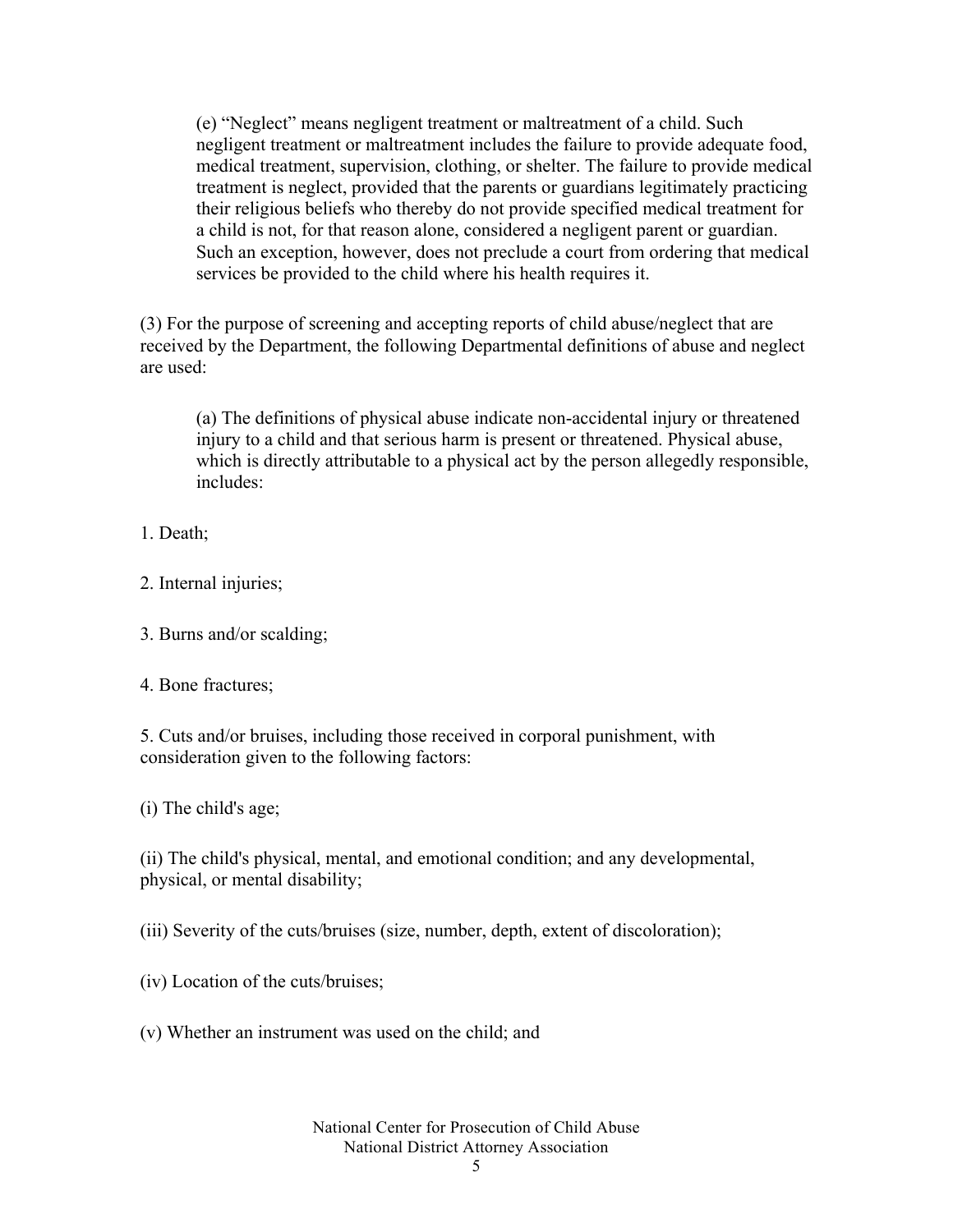(vi) Previous history of indicated abuse or neglect.

6. Human bites;

7. Sprains and/or dislocations;

8. Tying, close confinement is unreasonable restriction of a child's mobility, actions; or physical functioning by tying the child to a fixed (or heavy) object, tying limbs together; or forcing the child to remain in a closely confined area which restricts physical movement.

9. Bizarre Discipline is extreme or aberrant disciplinary actions, events, and/or devices, used in an attempt to set behavioral standards or to modify behavior, which are manifestly over-reactive to the child's behavior and the disciplinary situation; and which place the child at risk of serious harm.

#### **10. Fetal Alcohol Syndrome or drug withdrawal at birth due to the mother's substance use or misuse; and**

11. Factitious Disorder by Proxy which is defined as a form of child abuse where the parents or primary caregivers, in order to gain attention for themselves, exaggerate, fabricate, and/or induce illness or symptoms in a child, placing the child at risk of serious harm; and including Munchausen Syndrome by Proxy, which is a narrower type of Factitious Disorder, where the main gain for the parents or primary caregivers is attention from the medical or mental health community and the child is used to obtain and maintain the attention.

12. Chemical endangerment occurs when children are in a situation/environment where, through direct or indirect exposure, they ingest or inhale a controlled substance (e.g., methamphetamine) or chemical substance (e.g., pseudoephedrine, freon, sulfuric acid, etc.) used in the production of methamphetamine and parents'/primary caregivers' purpose for being in possession of the chemicals is to produce or manufacture crystal meth for personal use or distribution.

(b) The definitions of neglect indicate a failure by the parent or primary caregiver to protect children from a risk of serious harm. Serious harm is defined as significant physical injury; sexual abuse; severe impairment in a child's functioning; permanent disability or disfigurement; or death. "Severe impairment in a child's functioning" is a serious deficit in a child's behavior or cognition. These definitions include: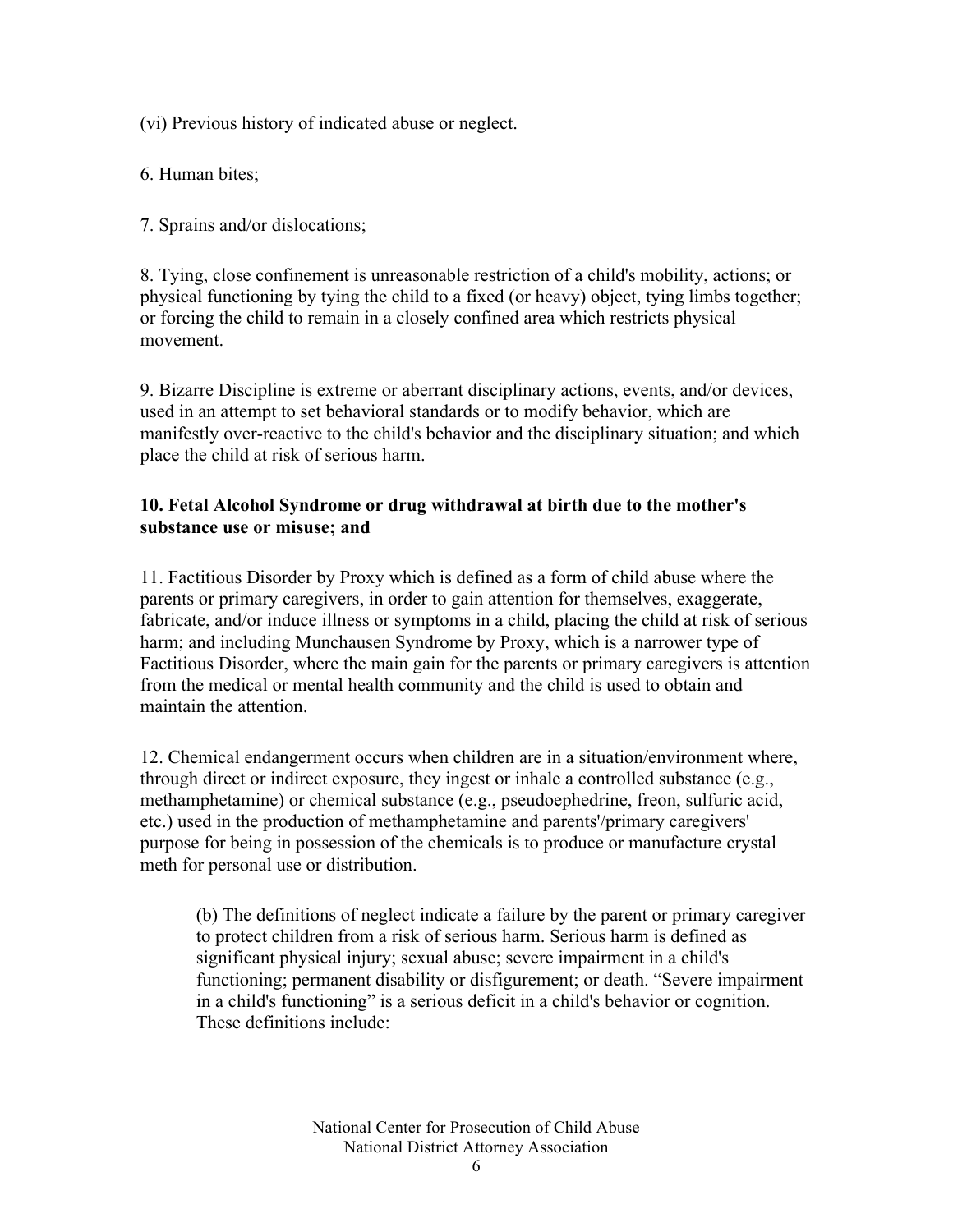1. Neglect due to blatant disregard of parent or primary caregiver responsibilities; i.e., incidents where the risk of serious harm to the child is so imminent and apparent that it is unlikely a parent or primary caregiver would have exposed the child to such danger without exercising precautionary measures to protect the child from harm. The following results of blatant disregard are considered neglect:

(i) Death;

(ii) Internal injuries;

(iii) Burns and/or scalding;

(iv) Bone fractures;

(v) Cuts and/or bruises, including those received in corporal punishment, with consideration given to the following factors:

(I) The child's age;

(II) The child's physical, mental, and emotional condition; and any developmental, physical, or mental disability;

(III) Severity of the cuts/bruises (size, number, depth, extent of discoloration);

- (IV) Location of the cuts/bruises;
- (V) Whether an instrument was used on the child; and
- (VI) Previous history of indicated abuse or neglect.
- (vi) Human bites; and
- (vii) Sprains and/or dislocations.

2. Failure to provide supervision, care, and/or guidance, that protects children from serious physical harm or sexual abuse;

3. Abandonment; i.e., the legal caregiver's relinquishment of caregiving responsibility and there is no current caregiver or the current caregiver can no longer provide care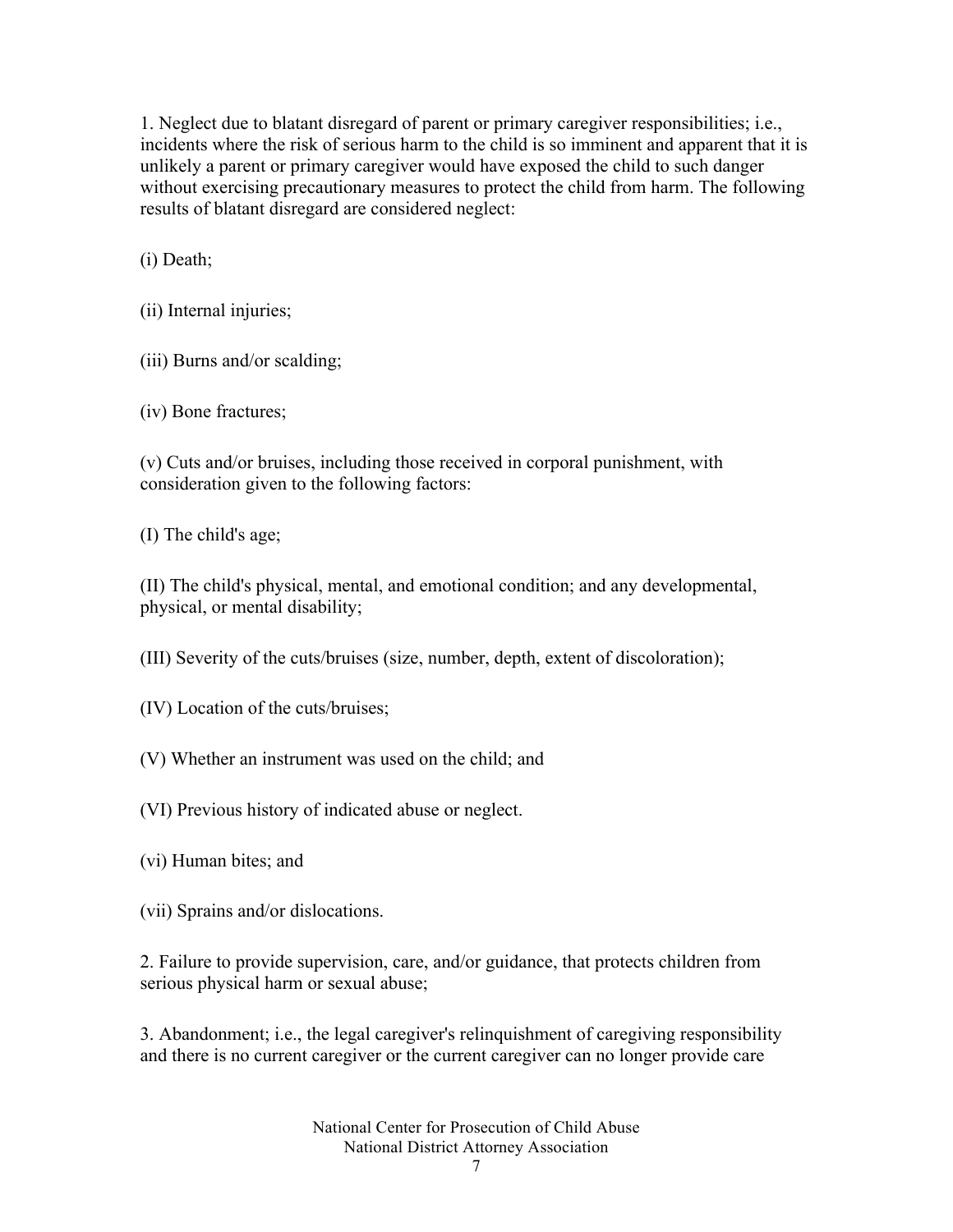which results in a current risk of harm to the child;

4. Failure to provide food sufficient to sustain normal functioning and prevent serious harm;

5. Failure to provide shelter that protects the child against risk of serious harm including protection from weather elements and other hazards in the dwelling and on the property;

6. Failure to provide adequate clothing or personal hygiene to the extent that it poses a risk of serious harm to the child; this allegation applies to children under age 12 and to those children, regardless of age, who have a disability that prevents self-care;

7. Failure to provide medical or dental treatment for a health problem which, if untreated, could cause serious harm. However, any child who in good faith is under treatment by spiritual means alone, through prayer in accordance with the tenets and practices of a recognized church or religious denomination by a duly accredited practitioner thereof, shall not, for that reason alone, be considered as neglected under any provision of these definitions, unless the judge in a court of law finds that it is in the child's best interest for the court to take jurisdiction. Failure of parent(s) to obtain immunizations for their child or failure of parent(s) to sign permission slips for school physicals is not considered neglect in and of itself; there must be some other allegation or home situation which might cause serious harm to the child (refer to Rule 660-5-34-.05(3) for medical neglect of handicapped infants under one year of age);

8. Failure to thrive; i.e., a serious medical condition most often seen in a child under one year of age whose weight, height, and motor development fall significantly below the average growth rates of normal children and it is determined to be non-organic in nature. The person allegedly responsible for the neglect must be directly involved/responsible.

### **9. Positive test for alcohol and/or drugs at birth-Infants who test positive for alcohol and/or drugs at birth due to the mother's substance misuse, as determined by a medical professional, is considered abuse/neglect.**

(c) Mental Abuse/Neglect is extreme or aberrant behavior that directly results in severe impairment to a child's functioning. This allegation is based on a mental health professionals' written evaluation after the mental health professional is informed in writing of the Department's definition of mental abuse/neglect. The written evaluation must specify that the cited behavior fits within the department's definition in order for the allegation definition to be indicated.

(d) Sexual abuse includes: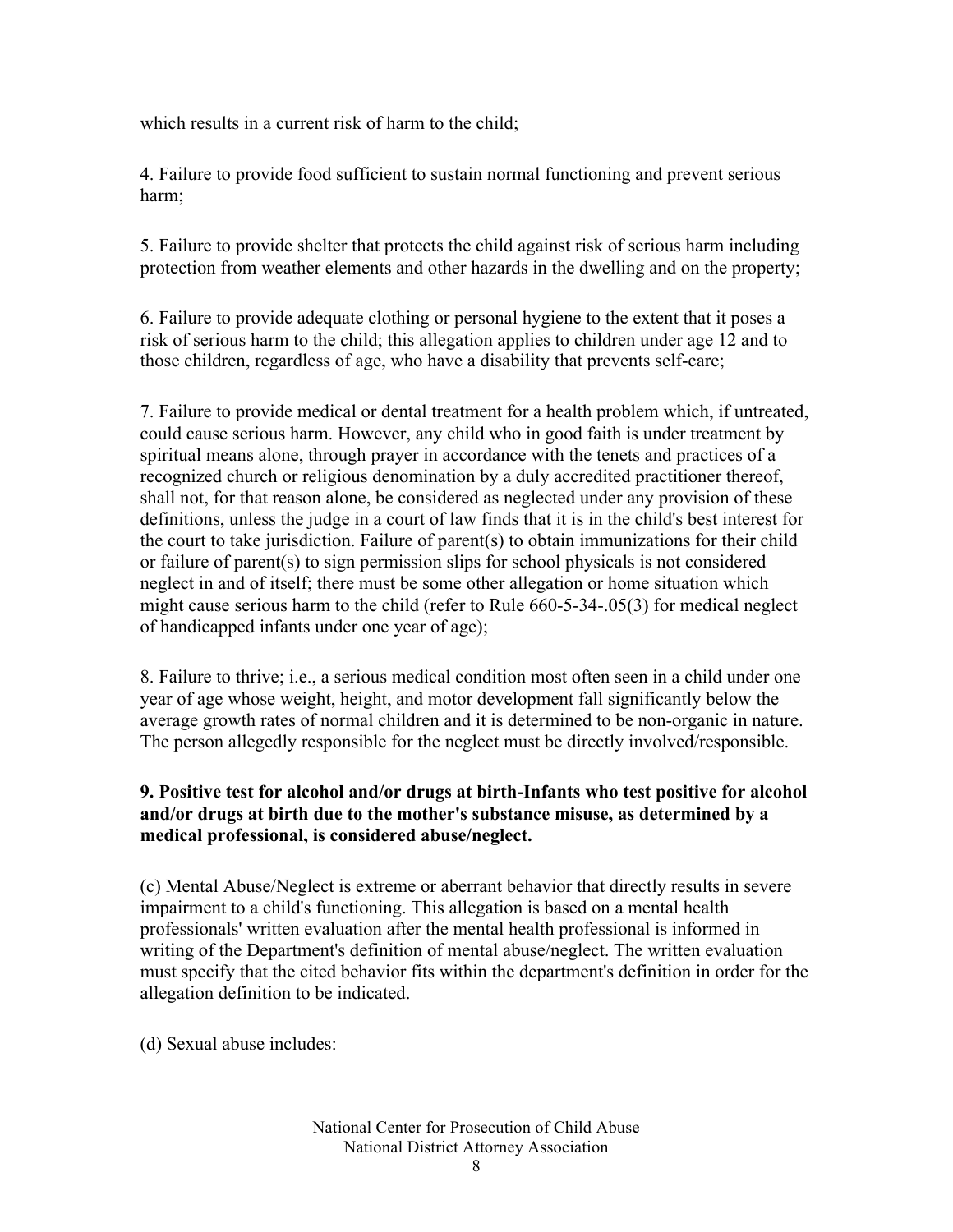1. Sexual exploitation--the sexual use of a child for sexual arousal, gratification, advantage, or profit;

2. Sexual molestation--sexual conduct with a child when such contact, touching, or interaction over or under the child's clothes is used for arousal or gratification of sexual needs or desires;

3. Sexual penetration--any intrusion or entrance, however slight, through the use of digits (i.e., fingers or toes), through the use of an inanimate object, or between the sex organ, mouth or anus of one person and the sex organ, mouth or anus of another person. Sexual emission or release is not required; and

4. Sexually transmitted diseases--diagnosis of any sexually transmitted infection that was originally acquired as a result of sexual penetration or sexual contact with an afflicted individual.

(e) Other risk of serious harm, an allegation that applies when the total circumstances lead a reasonable person to believe that a child is at other risk of serious harm, includes situations where serious harm has not yet occurred, but a child has been placed in a situation that can result in significant physical injury; sexual abuse; severe impairment in the child's behavioral and/or cognitive functioning; permanent disability or disfigurement; or death.

# **ARIZONA**

### **ARIZ. REV. STAT. § 8-819 (2011). Determination of neglect**

In determining if a child is neglected, consideration shall be given to:

1. The drug or alcohol abuse of the child's parent, guardian or custodian.

2. The use by the mother of a dangerous drug, a narcotic drug or alcohol during pregnancy if the child, at birth or within a year after birth, is demonstrably adversely affected by this use. For the purposes of this paragraph, "dangerous drug" and "narcotic drug" have the same meaning prescribed in  $\S$  13-3401.

### **ARIZ. REV. STAT. § 13-3620 (2011). Duty to report abuse, physical injury, neglect and denial or deprivation of medical or surgical care or nourishment of minors; medical records; exception; violation; classification; definitions**

**A.** Any person who reasonably believes that a minor is or has been the victim of physical injury, abuse, child abuse, a reportable offense or neglect that appears to have been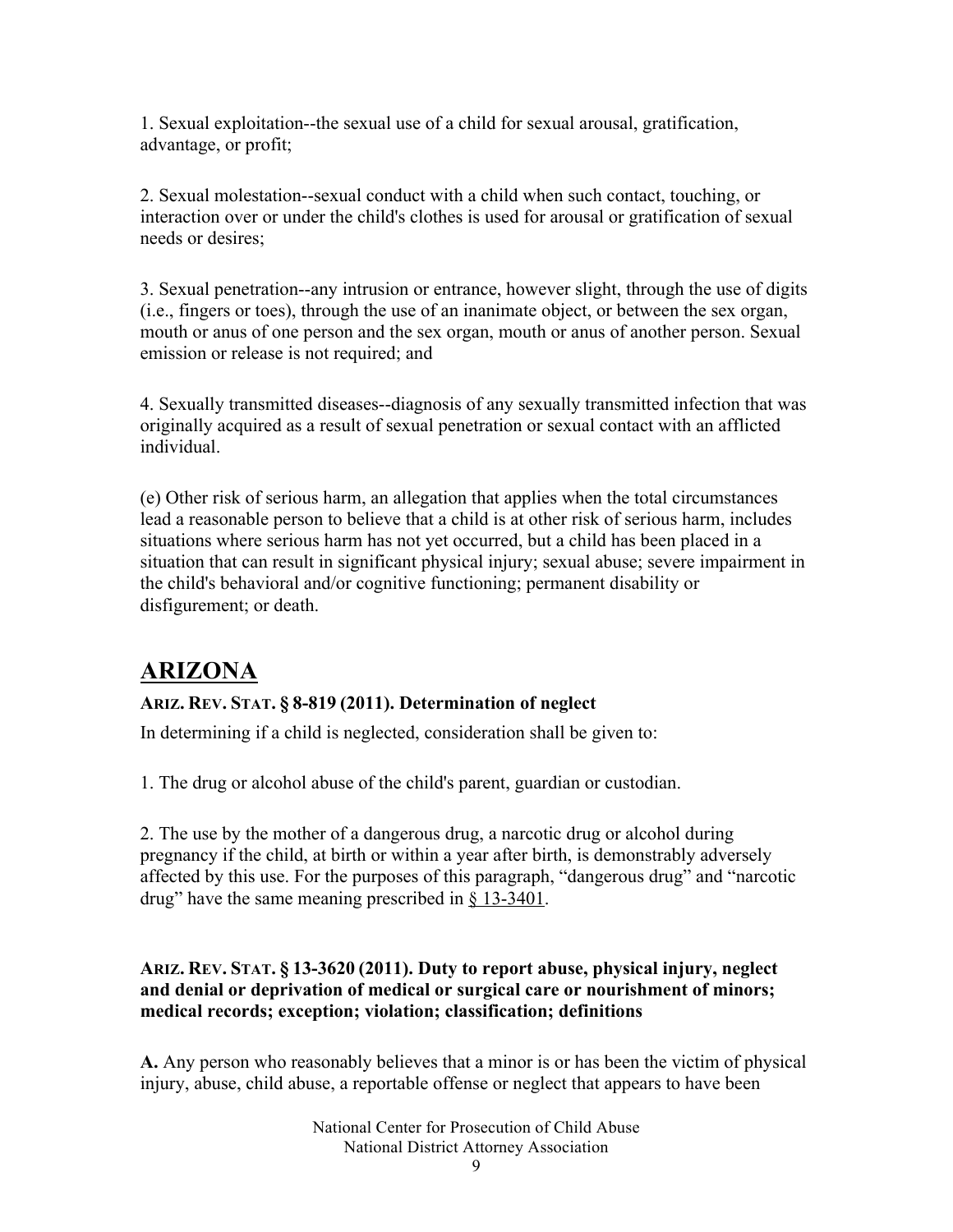inflicted on the minor by other than accidental means or that is not explained by the available medical history as being accidental in nature or who reasonably believes there has been a denial or deprivation of necessary medical treatment or surgical care or nourishment with the intent to cause or allow the death of an infant who is protected under § 36-2281 shall immediately report or cause reports to be made of this information to a peace officer or to child protective services in the department of economic security, except if the report concerns a person who does not have care, custody or control of the minor, the report shall be made to a peace officer only. A member of the clergy, christian science practitioner or priest who has received a confidential communication or a confession in that person's role as a member of the clergy, christian science practitioner or a priest in the course of the discipline enjoined by the church to which the member of the clergy, christian science practitioner or priest belongs may withhold reporting of the communication or confession if the member of the clergy, christian science practitioner or priest determines that it is reasonable and necessary within the concepts of the religion. This exemption applies only to the communication or confession and not to personal observations the member of the clergy, christian science practitioner or priest may otherwise make of the minor. For the purposes of this subsection, "person" means:

1. Any physician, physician's assistant, optometrist, dentist, osteopath, chiropractor, podiatrist, behavioral health professional, nurse, psychologist, counselor or social worker who develops the reasonable belief in the course of treating a patient.

2. Any peace officer, member of the clergy, priest or christian science practitioner.

3. The parent, stepparent or guardian of the minor.

4. School personnel or domestic violence victim advocate who develop the reasonable belief in the course of their employment.

5. Any other person who has responsibility for the care or treatment of the minor.

**B.** A report is not required under this section for conduct prescribed by §§ 13-1404 and 13-1405 if the conduct involves only minors who are fourteen, fifteen, sixteen or seventeen years of age and there is nothing to indicate that the conduct is other than consensual.

**C.** If a physician, psychologist or behavioral health professional receives a statement from a person other than a parent, stepparent, guardian or custodian of the minor during the course of providing sex offender treatment that is not court ordered or that does not occur while the offender is incarcerated in the state department of corrections or the department of juvenile corrections, the physician, psychologist or behavioral health professional may withhold the reporting of that statement if the physician, psychologist or behavioral health professional determines it is reasonable and necessary to accomplish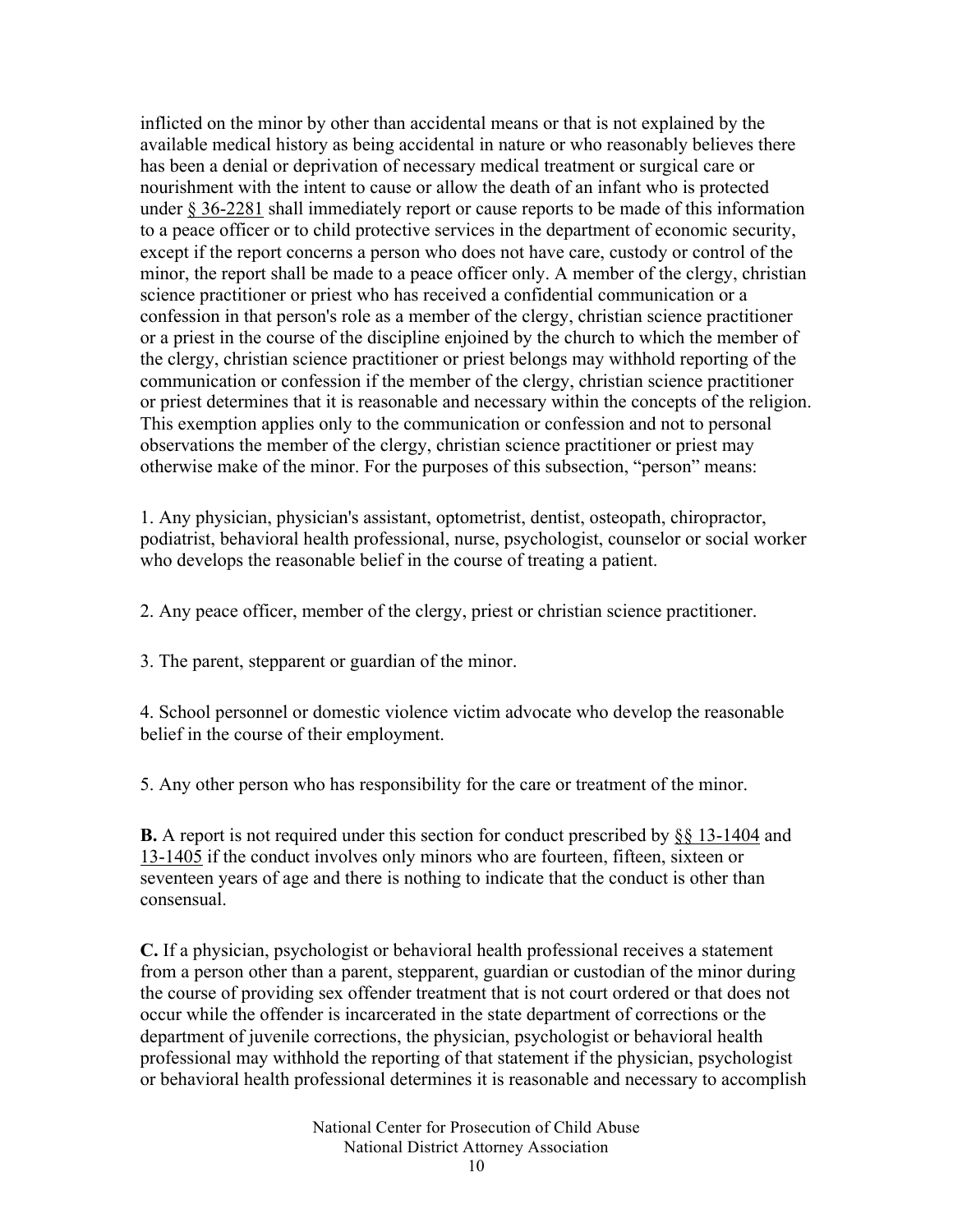the purposes of the treatment.

**D.** Reports shall be made immediately by telephone or in person and shall be followed by a written report within seventy-two hours. The reports shall contain:

1. The names and addresses of the minor and the minor's parents or the person or persons having custody of the minor, if known.

2. The minor's age and the nature and extent of the minor's abuse, child abuse, physical injury or neglect, including any evidence of previous abuse, child abuse, physical injury or neglect.

3. Any other information that the person believes might be helpful in establishing the cause of the abuse, child abuse, physical injury or neglect.

**E. A health care professional who is regulated pursuant to title 32 and who, after a routine newborn physical assessment of a newborn infant's health status or following notification of positive toxicology screens of a newborn infant, reasonably believes that the newborn infant may be affected by the presence of alcohol or a drug listed in § 13-3401 shall immediately report this information, or cause a report to be made, to child protective services in the department of economic security. For the purposes of this subsection, "newborn infant" means a newborn infant who is under thirty days of age.**

**F.** Any person other than one required to report or cause reports to be made under subsection A of this section who reasonably believes that a minor is or has been a victim of abuse, child abuse, physical injury, a reportable offense or neglect may report the information to a peace officer or to child protective services in the department of economic security, except if the report concerns a person who does not have care, custody or control of the minor, the report shall be made to a peace officer only.

**G.** A person who has custody or control of medical records of a minor for whom a report is required or authorized under this section shall make the records, or a copy of the records, available to a peace officer or child protective services worker investigating the minor's neglect, child abuse, physical injury or abuse on written request for the records signed by the peace officer or child protective services worker. Records disclosed pursuant to this subsection are confidential and may be used only in a judicial or administrative proceeding or investigation resulting from a report required or authorized under this section.

**H.** When telephone or in-person reports are received by a peace officer, the officer shall immediately notify child protective services in the department of economic security and make the information available to them. Notwithstanding any other statute, when child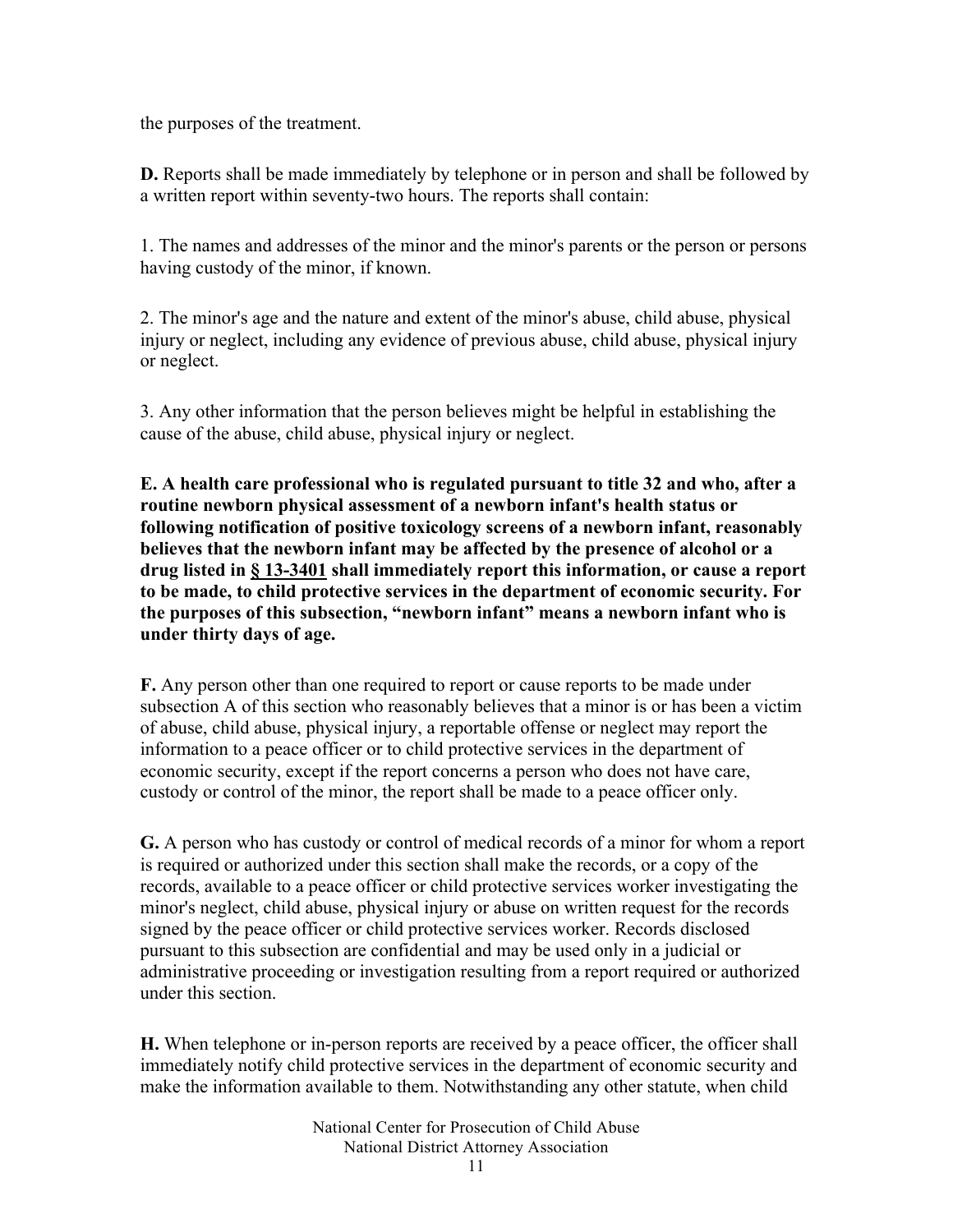protective services receives these reports by telephone or in person, it shall immediately notify a peace officer in the appropriate jurisdiction.

**I.** Any person who is required to receive reports pursuant to subsection A of this section may take or cause to be taken photographs of the minor and the vicinity involved. Medical examinations of the involved minor may be performed.

**J.** A person who furnishes a report, information or records required or authorized under this section, or a person who participates in a judicial or administrative proceeding or investigation resulting from a report, information or records required or authorized under this section, is immune from any civil or criminal liability by reason of that action unless the person acted with malice or unless the person has been charged with or is suspected of abusing or neglecting the child or children in question.

**K.** Except for the attorney client privilege or the privilege under subsection L of this section, no privilege applies to any:

1. Civil or criminal litigation or administrative proceeding in which a minor's neglect, dependency, abuse, child abuse, physical injury or abandonment is an issue.

2. Judicial or administrative proceeding resulting from a report, information or records submitted pursuant to this section.

3. Investigation of a minor's child abuse, physical injury, neglect or abuse conducted by a peace officer or child protective services in the department of economic security.

**L.** In any civil or criminal litigation in which a child's neglect, dependency, physical injury, abuse, child abuse or abandonment is an issue, a member of the clergy, a christian science practitioner or a priest shall not, without his consent, be examined as a witness concerning any confession made to him in his role as a member of the clergy, a christian science practitioner or a priest in the course of the discipline enjoined by the church to which he belongs. Nothing in this subsection discharges a member of the clergy, a christian science practitioner or a priest from the duty to report pursuant to subsection A of this section.

**M.** If psychiatric records are requested pursuant to subsection G of this section, the custodian of the records shall notify the attending psychiatrist, who may excise from the records, before they are made available:

1. Personal information about individuals other than the patient.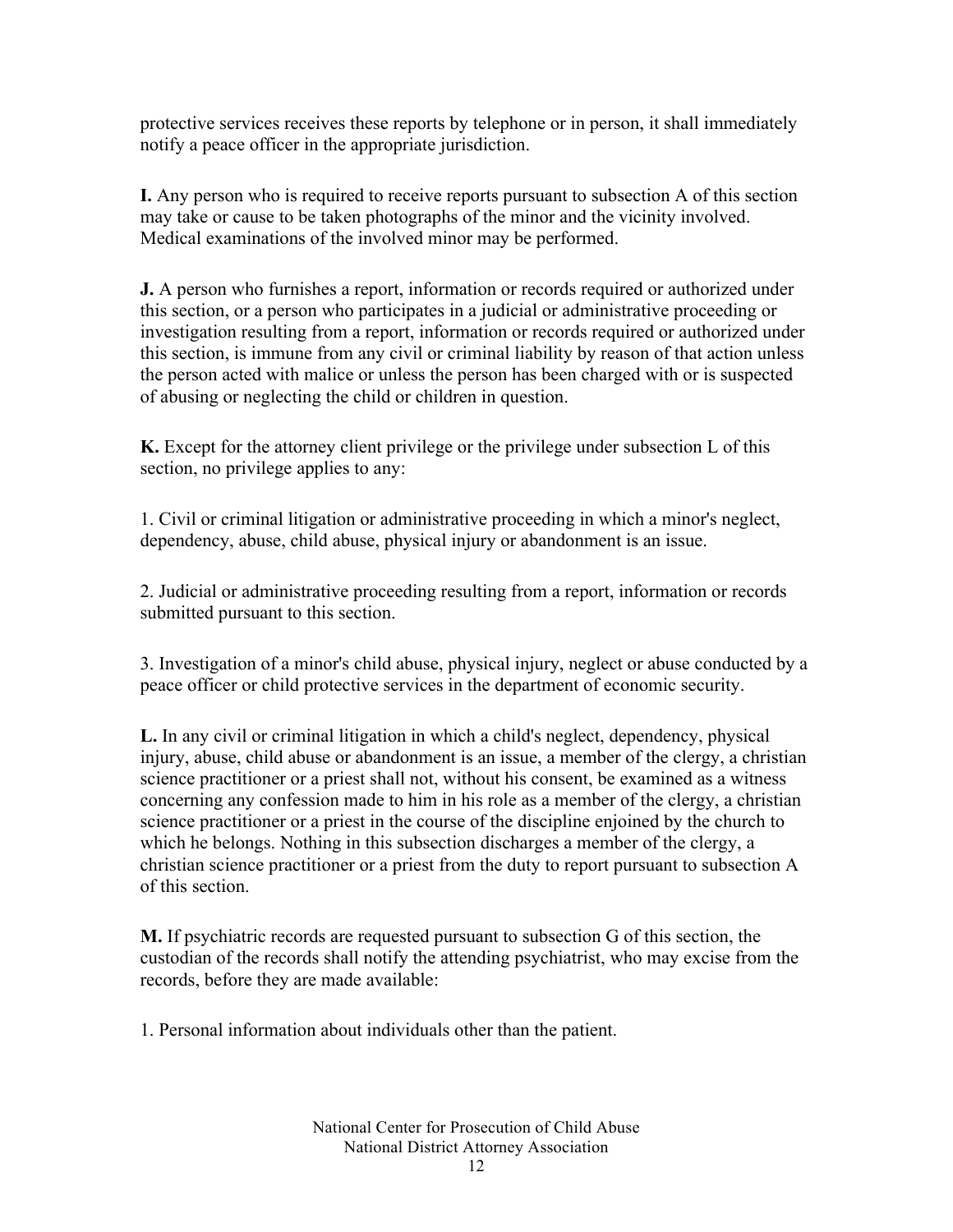2. Information regarding specific diagnosis or treatment of a psychiatric condition, if the attending psychiatrist certifies in writing that release of the information would be detrimental to the patient's health or treatment.

**N.** If any portion of a psychiatric record is excised pursuant to subsection M of this section, a court, upon application of a peace officer or child protective services worker, may order that the entire record or any portion of the record that contains information relevant to the reported abuse, child abuse, physical injury or neglect be made available to the peace officer or child protective services worker investigating the abuse, child abuse, physical injury or neglect.

**O**. A person who violates this section is guilty of a class 1 misdemeanor, except if the failure to report involves a reportable offense, the person is guilty of a class 6 felony.

**P.** For the purposes of this section:

1. "Abuse" has the same meaning prescribed in § 8-201.

2. "Child abuse" means child abuse pursuant to § 13-3623.

3. "Neglect" has the same meaning prescribed in § 8-201.

4. "Reportable offense" means any of the following:

(a) Any offense listed in chapters 14 and 35.1 of this title or  $\S$  13-3506.01.

(b) Surreptitious photographing, videotaping, filming or digitally recording of a minor pursuant to § 13-3019.

(c) Child prostitution pursuant to  $\S$  13-3212.

(d) Incest pursuant to  $\S$  13-3608.

# **CALIFORNIA**

**CAL. PENAL CODE § 11165.13 (2011). Maternal substance abuse; positive toxicology screen at time of delivery; basis for reporting child abuse or neglect; assessment of needs**

For purposes of this article, a positive toxicology screen at the time of the delivery of an infant is not in and of itself a sufficient basis for reporting child abuse or neglect. However, any indication of maternal substance abuse shall lead to an assessment of the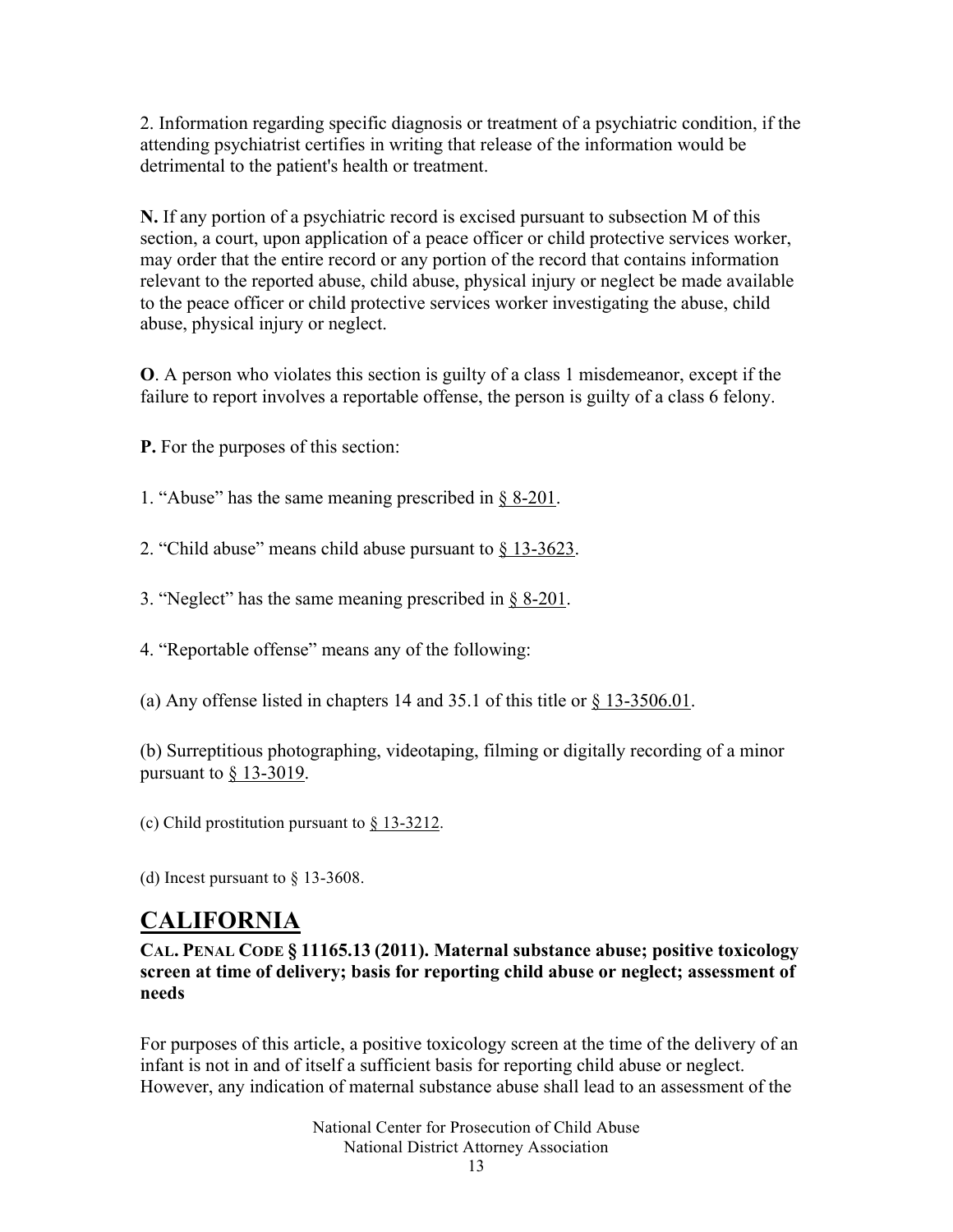needs of the mother and child pursuant to Section 123605 of the Health and Safety Code. If other factors are present that indicate risk to a child, then a report shall be made. However, a report based on risk to a child which relates solely to the inability of the parent to provide the child with regular care due to the parent's substance abuse shall be made only to a county welfare or probation department, and not to a law enforcement agency.

#### **CAL. WELF. & INST. CODE 305.6 (2011). Temporary custody without warrant; minor in hospital care; conditions requiring a warrant**

(a) Any peace officer may, without a warrant, take into temporary custody a minor who is in a hospital if the release of the minor to a prospective adoptive parent or a representative of a licensed adoption agency poses an immediate danger to the minor's health or safety.

 $(b)(1)$  Notwithstanding subdivision (a) and Section 305, a peace officer may not, without a warrant, take into temporary custody a minor who is in a hospital if all of the following conditions exist:

### **(A) The minor is a newborn who tested positive for illegal drugs or whose birth mother tested positive for illegal drugs.**

(B) The minor is the subject of a proposed adoption and a Health Facility Minor Release Report, prescribed by the department, has been completed by the hospital, including the marking of the boxes applicable to an independent adoption or agency adoption planning, and signed by the placing birth parent or birth parents, as well as either the prospective adoptive parent or parents or an authorized representative of a licensed adoption agency, prior to the discharge of the birth parent or the minor from the hospital. Prior to signing the Health Facility Minor Release Report, the birth parent or parents shall be given a notice written in at least 14-point pica type, containing substantially the following statements:

(i) That the Health Facility Minor Release Report does not constitute consent to adoption of the minor by the prospective adoptive parent or parents, or any other person.

(ii) That the Health Facility Minor Release Report does not constitute a relinquishment of parental rights for the purposes of adoption.

(iii) That the birth parent or parents or any person authorized by the birth parent or parents may reclaim the minor at any time from the prospective adoptive parent or parents or any other person to whom the minor was released by the hospital, as provided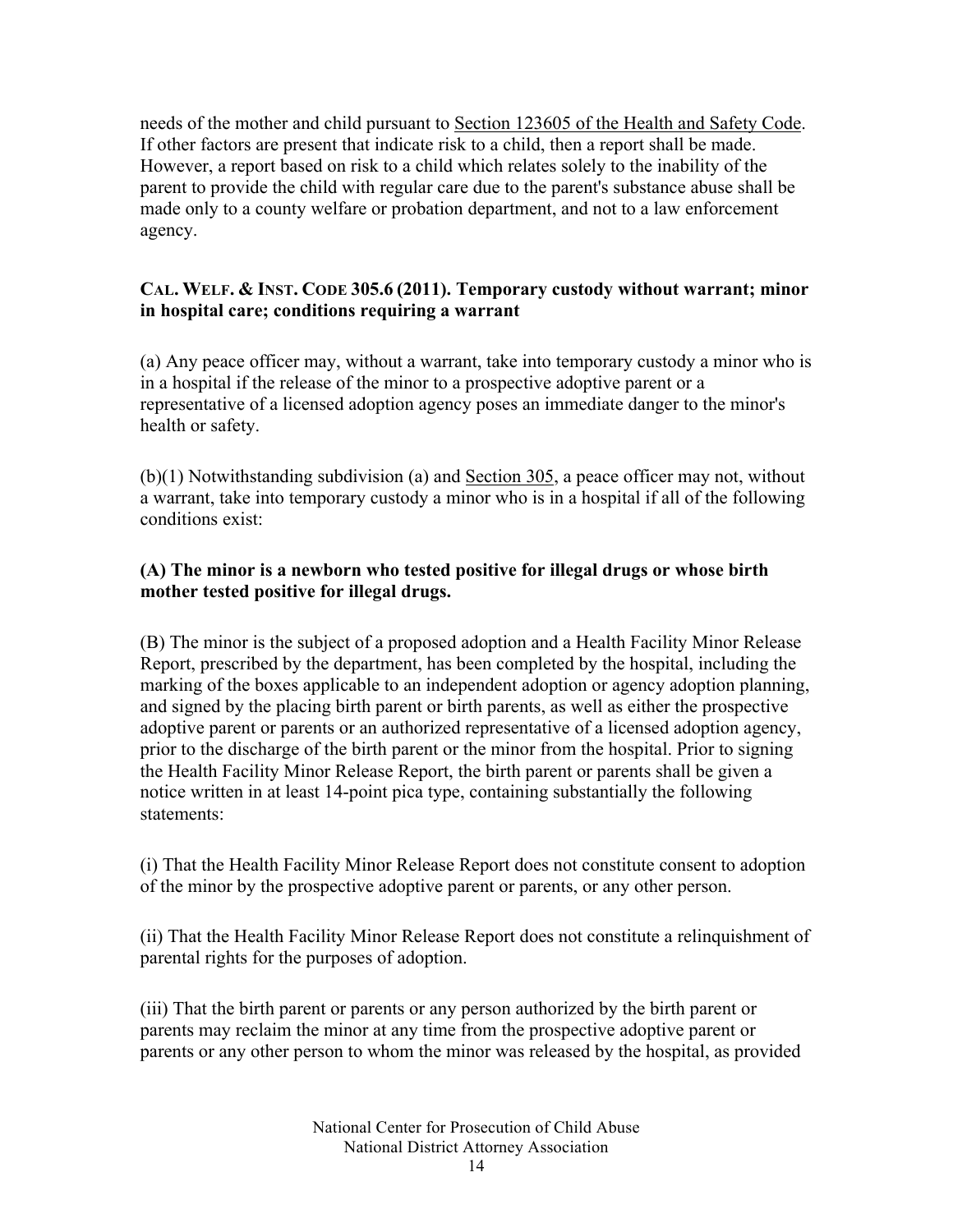in Sections 8814.5, 8815, or 8700 of the Family Code.

This notice shall be signed by the birth parent or parents and attached to the Health Facility Minor Release Report, a copy of which shall be provided to the birth parent or parents by hospital personnel at the time the form is completed.

(C) The release of the minor to a prospective adoptive parent or parents or an authorized representative of a licensed adoption agency does not pose an immediate danger to the minor.

(D) An attorney or an adoption agency has provided documentation stating that he or she, or the agency, is representing the prospective adoptive parent or parents for purposes of the adoption. In the case of an independent adoption, as defined in Section 8524 of the Family Code, the attorney or adoption agency shall provide documentation stating that the prospective adoptive parent or parents have been informed that the child may be eligible for benefits provided pursuant to the Adoption Assistance Program, as set forth in Chapter 2.1 (commencing with Section 16115) of Part 4 of Division 9, only if, at the time the adoption request is filed, the child has met the requirements to receive federal supplemental security income benefits pursuant to Subchapter XVI (commencing with Section 1381) of Chapter 7 of Title 42 of the United States Code, as determined and documented by the federal Social Security Administration.

(E) The prospective adoptive parent or parents or their representative, or an authorized representative of a licensed adoption agency, provides all of the following to the peace officer who is at the hospital to take the minor into temporary custody:

(i) A fully executed copy of the Health Facility Minor Release Report.

(ii) A written form, developed by the department, signed by either the prospective adoptive parent or parents or a representative of the licensed adoption agency, which shall include all of the following:

(I) A statement that the minor is the subject of a proposed adoption.

(II) A declaration that the signer or signers will immediately notify the county child welfare agency pursuant to Section 11165.9 of the Penal Code if the adoption plan is terminated for any reason, and will not release the minor to the birth parent or parents or any designee of the birth parent or parents until the county child welfare agency or local law enforcement agency completes an investigation and determines that release of the minor to the birth parent or parents or a designee of the birth parent or parents will not create an immediate risk to the health or safety of the minor.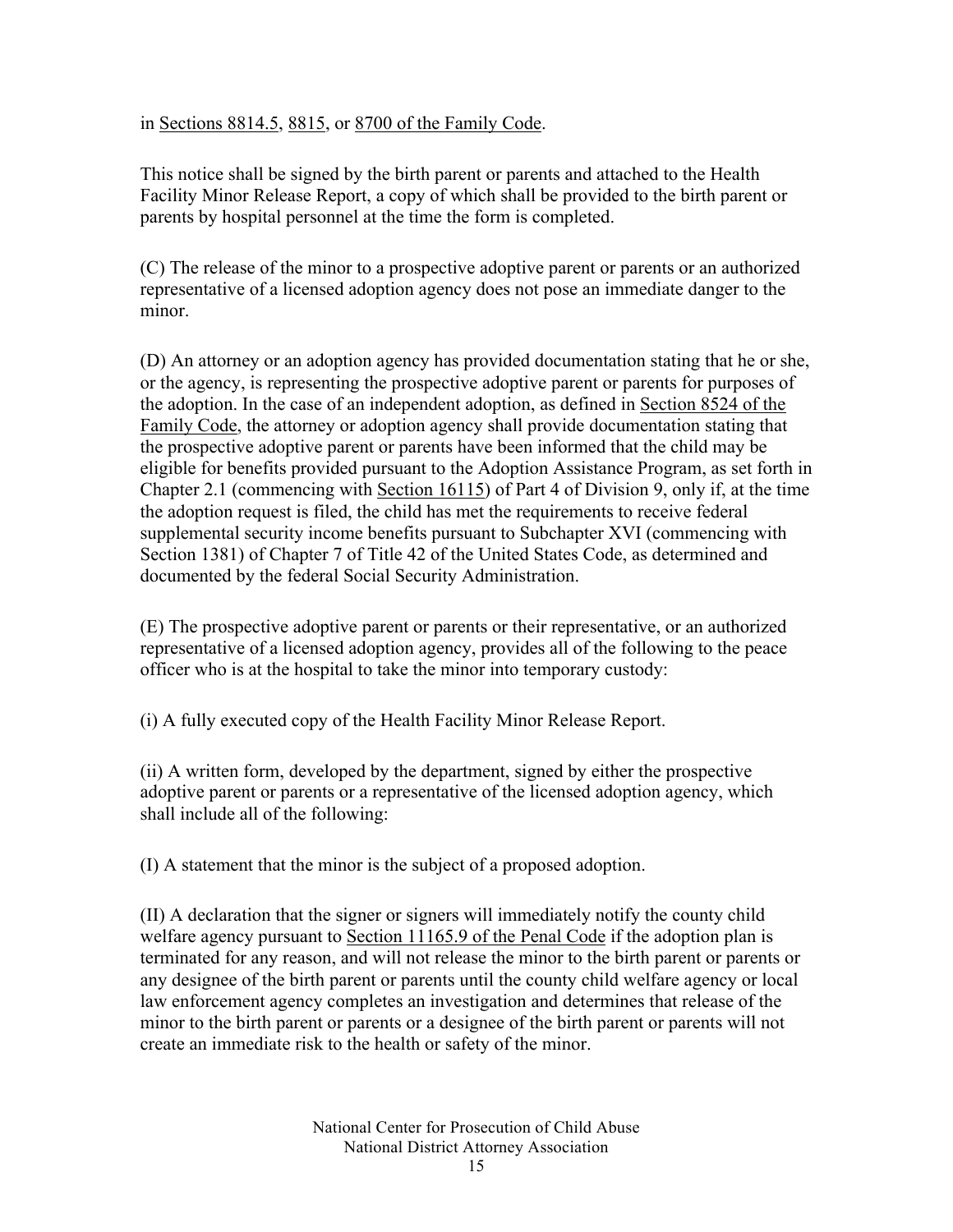(III) An agreement to provide a conformed copy of the adoption request or guardianship petition to the county child welfare agency within five business days after filing.

(IV) The names, identifying information, and contact information for the minor, for each prospective adoptive parent, and for each birth parent, to the extent that information is known. In the case of an agency adoption where no prospective adoptive parent or parents are identified at the time of the minor's release from the hospital, the licensed adoption agency may provide the information as it pertains to the licensed or certified foster home into which the agency intends to place the minor.

(c)(1) In every independent adoption proceeding under this section, the prospective adoptive parent or parents shall file with the court either an adoption request within 10 working days after execution of an adoption placement agreement, or a guardianship petition within 30 calendar days after the child's discharge from the hospital, whichever is earlier.

(2) If the adoption plan for a minor who was released from the hospital pursuant to subdivision (b) is terminated for any reason, the prospective adoptive parent or parents or licensed adoption agency shall immediately notify the county child welfare agency. The prospective adoptive parent or parents or licensed adoption agency may not release the minor into the physical custody of the birth parent or parents, or any designee of the birth parent or parents, until the county child welfare agency or local law enforcement agency completes an investigation and determines that release of the minor to the birth parent or parents or a designee of the birth parent or parents will not create an immediate risk to the health or safety of the minor.

(d) Nothing in this section is intended to create a duty that requires law enforcement to investigate the prospective adoptive parent or parents.

(e) This section shall remain in effect only until January 1, 2013, and as of that date is repealed, unless a later enacted statute, that is enacted before January 1, 2013, deletes or extends that date.

### **COLORADO**

**COLO. REV. STAT. § 19-3-102 (2011).** Neglected or dependent child

(1) A child is neglected or dependent if:

(a) A parent, guardian, or legal custodian has abandoned the child or has subjected him or her to mistreatment or abuse or a parent, guardian, or legal custodian has suffered or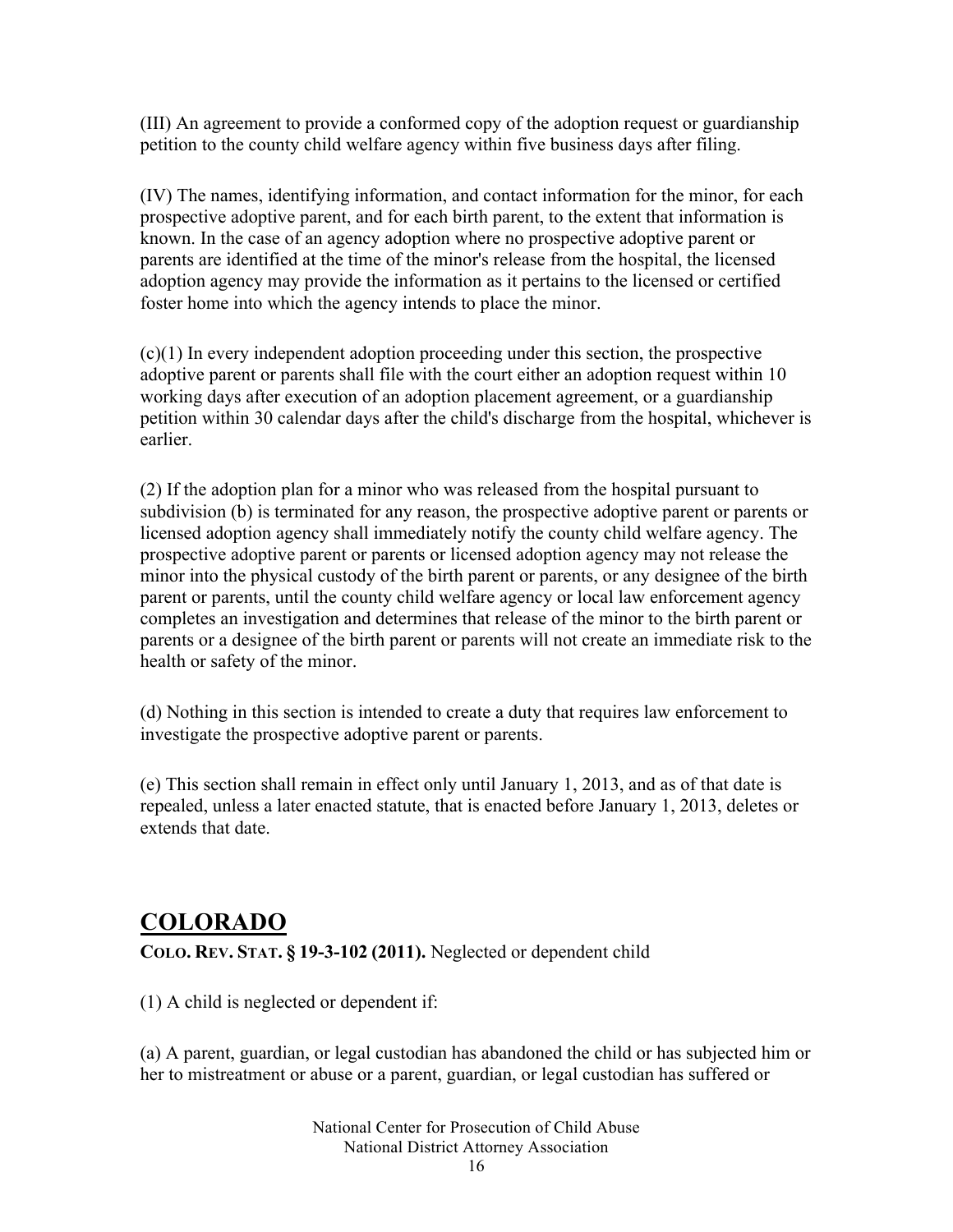allowed another to mistreat or abuse the child without taking lawful means to stop such mistreatment or abuse and prevent it from recurring;

(b) The child lacks proper parental care through the actions or omissions of the parent, guardian, or legal custodian;

(c) The child's environment is injurious to his or her welfare;

(d) A parent, guardian, or legal custodian fails or refuses to provide the child with proper or necessary subsistence, education, medical care, or any other care necessary for his or her health, guidance, or well-being;

(e) The child is homeless, without proper care, or not domiciled with his or her parent, guardian, or legal custodian through no fault of such parent, guardian, or legal custodian;

(f) The child has run away from home or is otherwise beyond the control of his or her parent, guardian, or legal custodian;

**(g) The child tests positive at birth for either a schedule I controlled substance, as defined in section 18-18-203, C.R.S., or a schedule II controlled substance, as defined in section 18-18-204, C.R.S., unless the child tests positive for a schedule II controlled substance as a result of the mother's lawful intake of such substance as prescribed.**

(2) A child is neglected or dependent if:

(a) A parent, guardian, or legal custodian has subjected another child or children to an identifiable pattern of habitual abuse; and

(b) Such parent, guardian, or legal custodian has been the respondent in another proceeding under this article in which a court has adjudicated another child to be neglected or dependent based upon allegations of sexual or physical abuse, or a court of competent jurisdiction has determined that such parent's, guardian's, or legal custodian's abuse or neglect has caused the death of another child; and

(c) The pattern of habitual abuse described in paragraph (a) of this subsection (2) and the type of abuse described in the allegations specified in paragraph (b) of this subsection (2) pose a current threat to the child.

### **COLO. REV. STAT. § 19-3-401 (2011). Taking children into custody**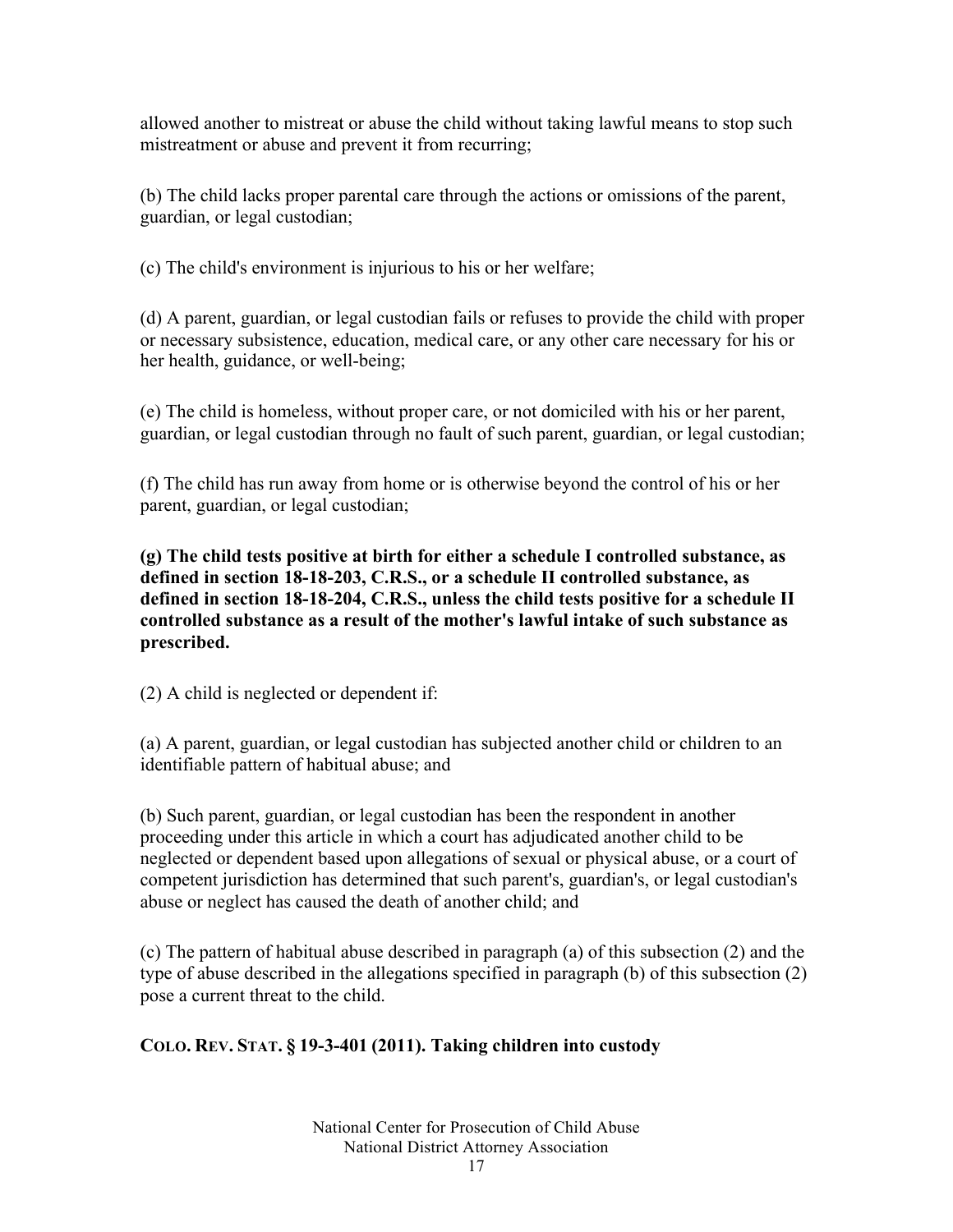(1) A child may be taken into temporary custody by a law enforcement officer without order of the court:

(a) When the child is abandoned, lost, or seriously endangered in such child's surroundings or seriously endangers others and immediate removal appears to be necessary for such child's protection or the protection of others;

(b) When there are reasonable grounds to believe that such child has run away or escaped from such child's parents, guardian, or legal custodian and the child's parents, guardian, or legal custodian has not made a report to a law enforcement agency that the child has run away from home; or

(c) When an arrest warrant has been issued for such child's parent or guardian on the basis of an alleged violation of section 18-3-304, C.R.S. No child taken into temporary custody pursuant to this paragraph (c) shall be placed in detention or jail.

(1.3) A child shall be taken into temporary custody by a law enforcement officer without order of the court when there are reasonable grounds to believe the child has run away from the child's parents, guardian, or legal custodian and the child's parents, guardian, or legal custodian has made a report to a law enforcement agency that the child has run away from home.

(1.5) An emergency exists and a child is seriously endangered as described in paragraph (a) of subsection (1) of this section whenever the safety or well-being of a child is immediately at issue and there is no other reasonable way to protect the child without removing the child from the child's home. If such an emergency exists, a child shall be removed from such child's home and placed in protective custody regardless of whether reasonable efforts to preserve the family have been made.

(2) The taking of a child into temporary custody under this section shall not be deemed an arrest, nor shall it constitute a police record.

**(3)(a) Notwithstanding the provisions of subsections (1) and (1.5) of this section and except as otherwise provided in paragraphs (b) and (c) of this subsection (3), a newborn child, as defined in section 19-1-103(78.5), who is not in a hospital setting shall not be taken into temporary protective custody for a period of longer than twenty-four hours without an order of the court made pursuant to section 19-3- 405(1), which order includes findings that an emergency situation exists and that the newborn child is seriously endangered as described in paragraph (a) of subsection (1) of this section.**

**(b) A newborn child, as defined in section 19-1-103(78.5), who is in a hospital setting shall not be taken into temporary protective custody without an order of the court**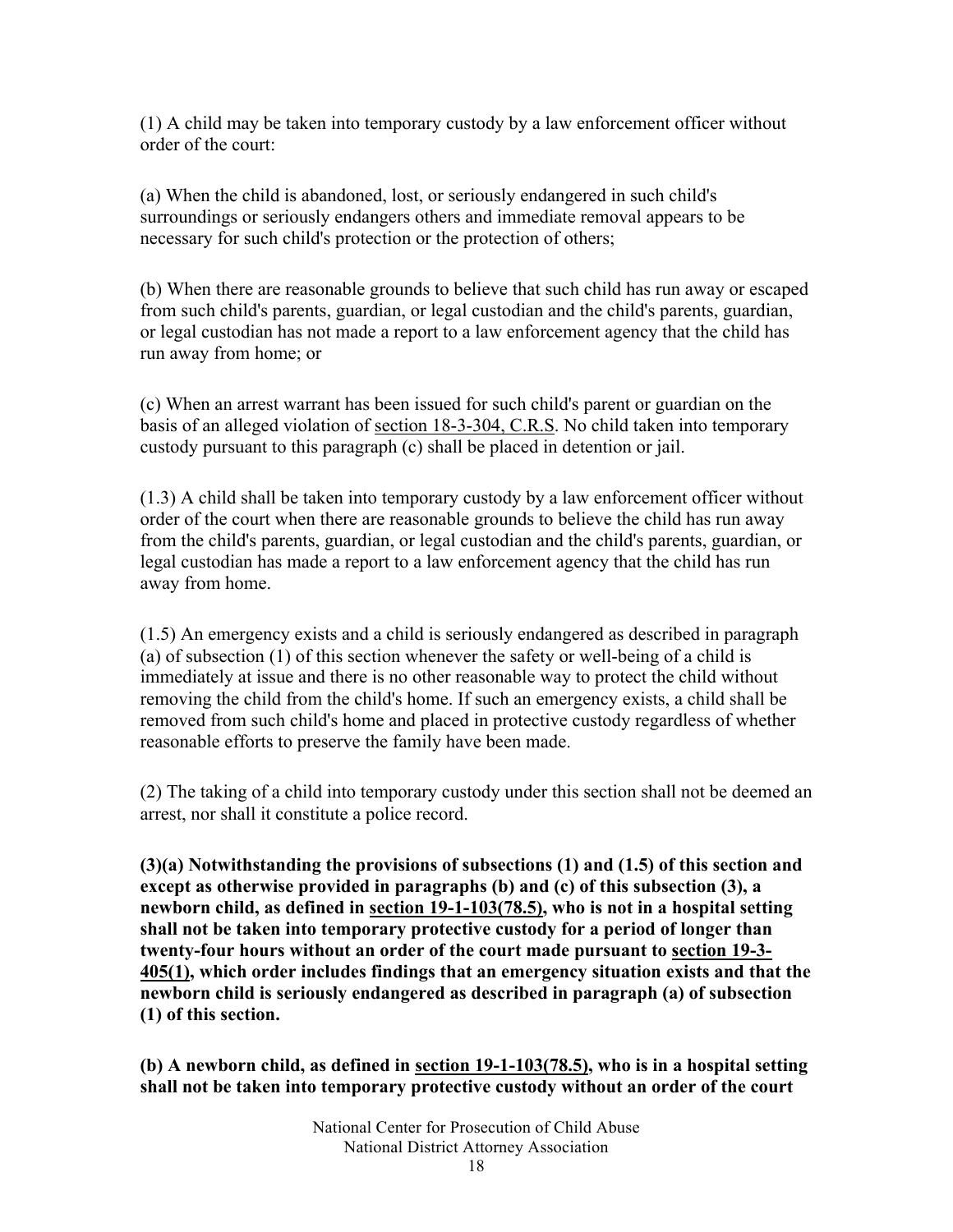**made pursuant to section 19-3-405(1), which order includes findings that an emergency situation exists and that the newborn child is seriously endangered as described in paragraph (a) of subsection (1) of this section. A newborn child may be detained in a hospital by a law enforcement officer upon the recommendation of a county department of social services, a physician, a registered nurse, a licensed practical nurse, or a physician's assistant while an order of the court pursuant to section 19-3-405(1) is being pursued, but the newborn child must be released if a court order pursuant to section 19-3-405(1) is denied.**

**(c) The court orders required by paragraphs (a) and (b) of this subsection (3) shall not be required in the following circumstances:**

**(I) When a newborn child is identified by a physician, registered nurse, licensed practical nurse, or physician's assistant engaged in the admission, care, or treatment of patients as being affected by substance abuse or demonstrating withdrawal symptoms resulting from prenatal drug exposure;**

**(II) When the newborn child's only identifiable birth parent has been determined by a physician, registered nurse, or qualified mental health professional to meet the criteria specified in section 27-65-105, C.R.S., for custody, treatment, and evaluation of mental illness or grave disability;**

**(III) When both of the newborn child's birth parents have been determined by a physician, registered nurse, or qualified mental health professional to meet the criteria specified in section 27-65-105, C.R.S., for custody, treatment, and evaluation of mental illness or grave disability; or**

**(IV) When the newborn child is subject to an environment exposing the newborn child to a laboratory for manufacturing controlled substances as defined in section 18-18-102(5), C.R.S.**

**(d) At the time a law enforcement officer takes a newborn child into temporary protective custody, the law enforcement officer shall provide the notices required by sections 19-3-402 and 19-3-212 directly to the newborn child's identifiable birth parent or parents in both verbal and written form. Such notices may be provided to the child's identifiable birth parent or parents in a language that the birth parent or parents understand, and the law enforcement officer may designate another person to assist him or her in providing such written and verbal notices to fulfill this requirement, if necessary.**

(e) If a newborn child is taken into temporary protective custody pursuant to this subsection (3), the county department may contact the child's identifiable birth parent or parents to obtain the names of any relatives or other persons in the parent's or parents' community who may be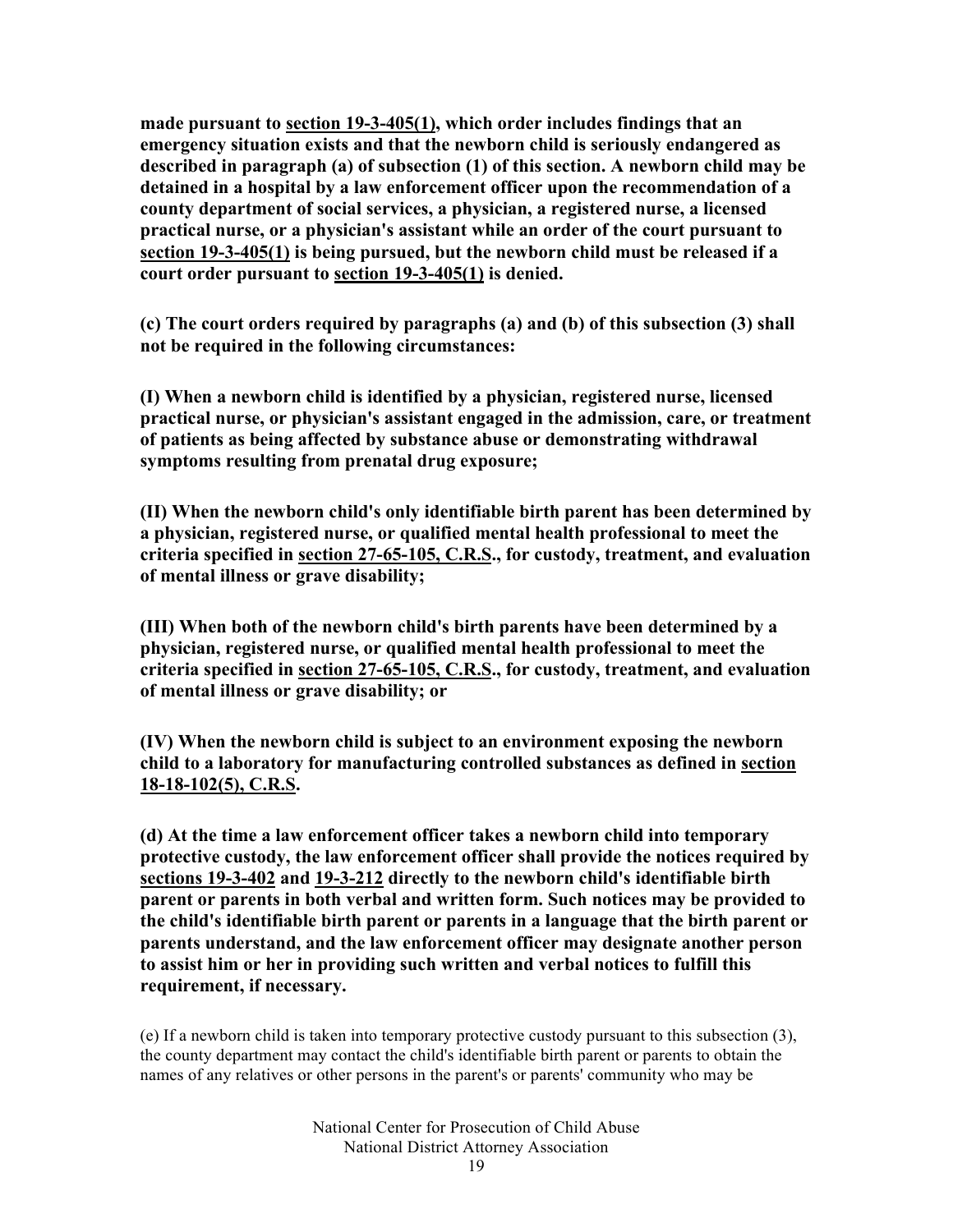appropriate, capable, and willing to care for the newborn child prior to the hearing required by section 19-3-403. In addition, if the identifiable parent or parents are not citizens of the United States, the county department may request the parent's or parents' consent to notify the parent's or parents' government of origin of the situation and, if consent is given, may contact the parent's or parents' government of origin.

### **DISTRICT OF COLUMBIA**

### **D.C. CODE § 4-1301.06A (2011). Exposure of children to drug-related activity**

(a) Upon receipt of a report that a child (1) is born addicted or dependent on a controlled substance or has a significant presence of a controlled substance in his or her system at birth; (2) has a controlled substance in his or her body as a direct and foreseeable consequence of the acts or omissions of the child's parent, guardian, or custodian; or (3) is regularly exposed to illegal drug-related activity in the home, the Agency shall:

(1) Commence an initial investigation in accordance with  $\S$ § 4-1301.04(b) and 4-1301.06;

(2) Determine whether the child should be removed temporarily from the home environment or can be protected in the home environment in accordance with § 4- 1301.07(a); and

(3) Commence a social investigation and provide social services in accordance with  $§ 4-$ 1301.09(b), if the initial investigation results in a substantiated report.

(b) A social investigation pursuant to paragraph  $(a)(3)$  of this section shall include:

(1) A determination of whether there is reasonable evidence that any member of the child's home environment uses drugs illegally, is dependent on drugs, or needs drug abuse treatment;

(2) A determination of whether there is reasonable evidence that the child is exposed regularly to drug use in the home environment;

(3) A determination of whether there is reasonable evidence that the distribution or sale of illegal drugs or drug paraphernalia occurs in the child's home environment; and

(4) A determination of whether there is reasonable evidence that drug-related activity has contributed to or is likely to contribute to violent conduct within the child's home environment.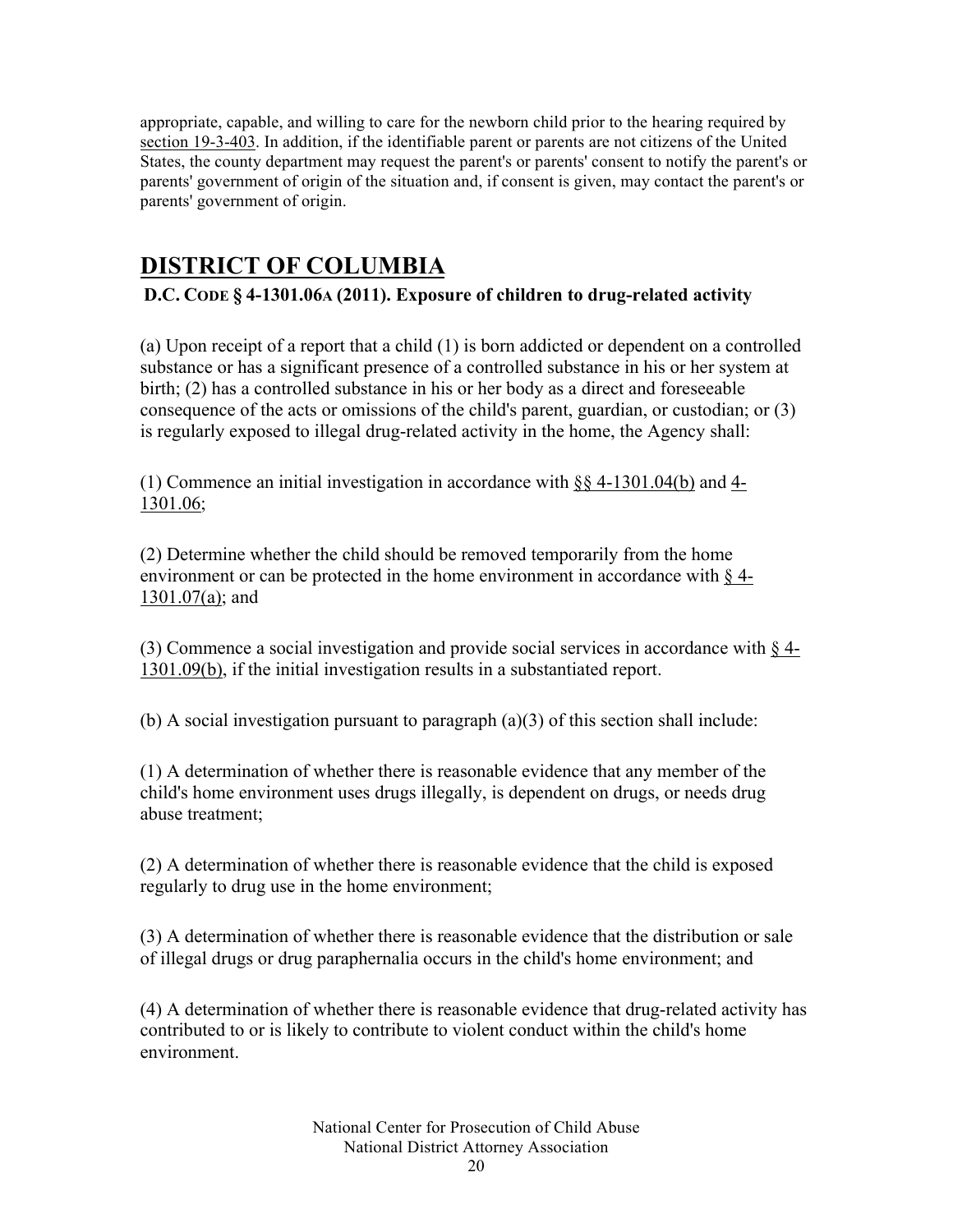(c) The social services required by paragraph (a)(3) of this section shall include:

(1) Provision of drug treatment to any member of the child's home environment who is determined to be in need of drug treatment according to Chapter 12 of Title 44;

(2) Measures to facilitate action by the child's family, with the assistance of the Agency and the police, if necessary, to eliminate the child's exposure to drug use or to the distribution or sale of illegal drugs or drug paraphernalia in the home environment; and

(3) Any other service authorized or required by this subchapter or other applicable laws or rules of the District.

### **D.C. CODE § 16-2301(9) (2011). Definitions**

 $(9)$ (A) The term "neglected child" means a child:

(i) who has been abandoned or abused by his or her parent, guardian, or custodian, or whose parent, guardian, or custodian has failed to make reasonable efforts to prevent the infliction of abuse upon the child. For the purposes of this sub-subparagraph, the term "reasonable efforts" includes filing a petition for civil protection from intrafamily violence pursuant to section 16-1003;

(ii) who is without proper parental care or control, subsistence, education as required by law, or other care or control necessary for his or her physical, mental, or emotional health, and the deprivation is not due to the lack of financial means of his or her parent, guardian, or custodian;

(iii) whose parent, guardian, or custodian is unable to discharge his or her responsibilities to and for the child because of incarceration, hospitalization, or other physical or mental incapacity;

(iv) whose parent, guardian, or custodian refuses or is unable to assume the responsibility for the child's care, control, or subsistence and the person or institution which is providing for the child states an intention to discontinue such care;

(v) who is in imminent danger of being abused and another child living in the same household or under the care of the same parent, guardian, or custodian has been abused;

(vi) who has received negligent treatment or maltreatment from his or her parent, guardian, or custodian;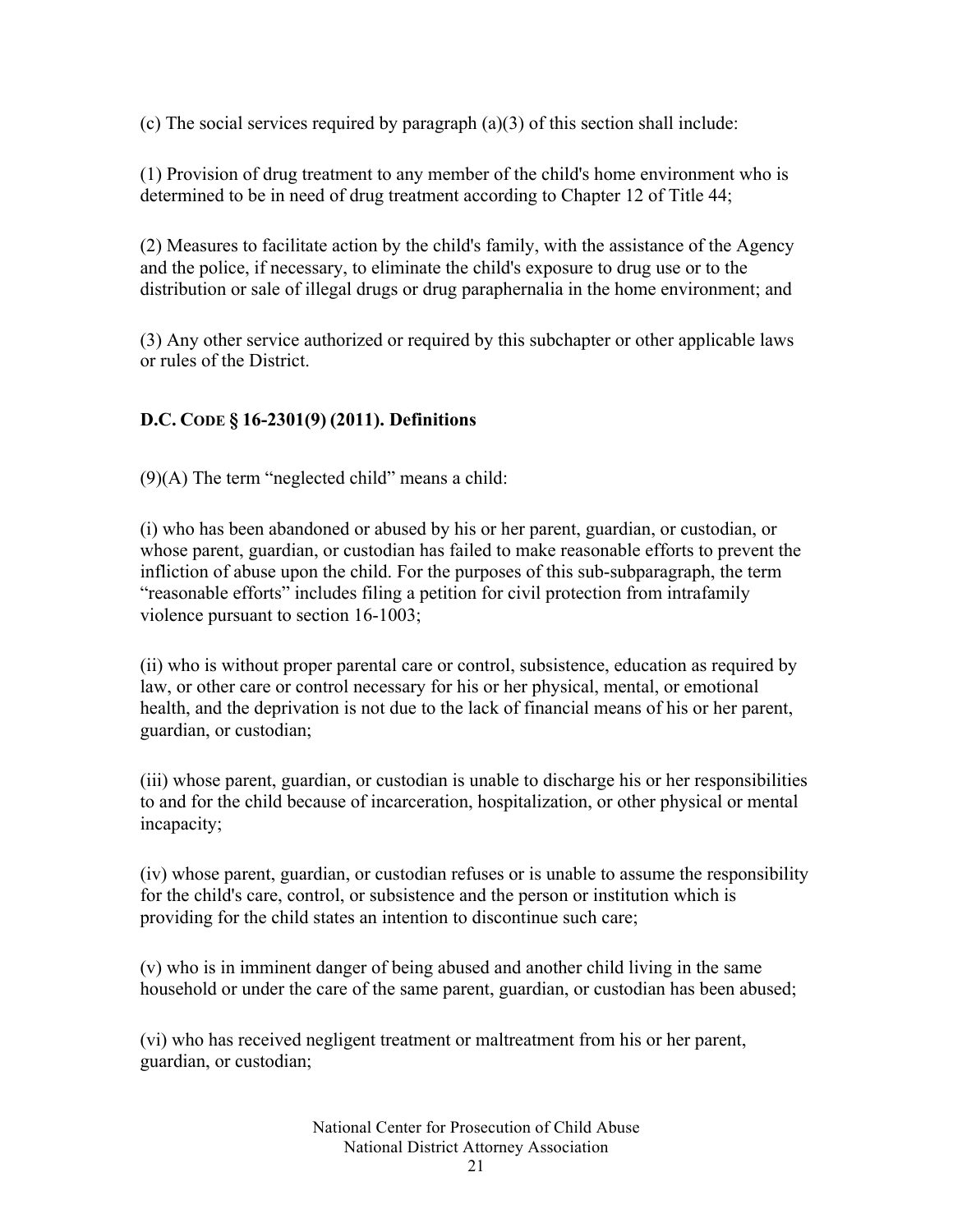(vii) who has resided in a hospital located in the District of Columbia for at least 10 calendar days following the birth of the child, despite a medical determination that the child is ready for discharge from the hospital, and the parent, guardian, or custodian of the child has not taken any action or made any effort to maintain a parental, guardianship, or custodial relationship or contact with the child;

#### **(viii) who is born addicted or dependent on a controlled substance or has a significant presence of a controlled substance in his or her system at birth;**

(ix) in whose body there is a controlled substance as a direct and foreseeable consequence of the acts or omissions of the child's parent, guardian, or custodian; or

(x) who is regularly exposed to illegal drug-related activity in the home.

(B) No child who in good faith is under treatment solely by spiritual means through prayer in accordance with the tenets and practices of a recognized church or religious denomination by a duly accredited practitioner thereof shall for that reason alone be considered a neglected child for the purposes of this subchapter.

(C) Subparagraph (A)(viii), (ix), and (x) of this paragraph shall apply as of October 1, 2003.

# **FLORIDA**

### **FLA. STAT. ANN. § 39.01 (2011). Definitions**

(32) "Harm" to a child's health or welfare can occur when any person:

(a) Inflicts or allows to be inflicted upon the child physical, mental, or emotional injury. In determining whether harm has occurred, the following factors must be considered in evaluating any physical, mental, or emotional injury to a child: the age of the child; any prior history of injuries to the child; the location of the injury on the body of the child; the multiplicity of the injury; and the type of trauma inflicted. Such injury includes, but is not limited to:

1. Willful acts that produce the following specific injuries:

a. Sprains, dislocations, or cartilage damage.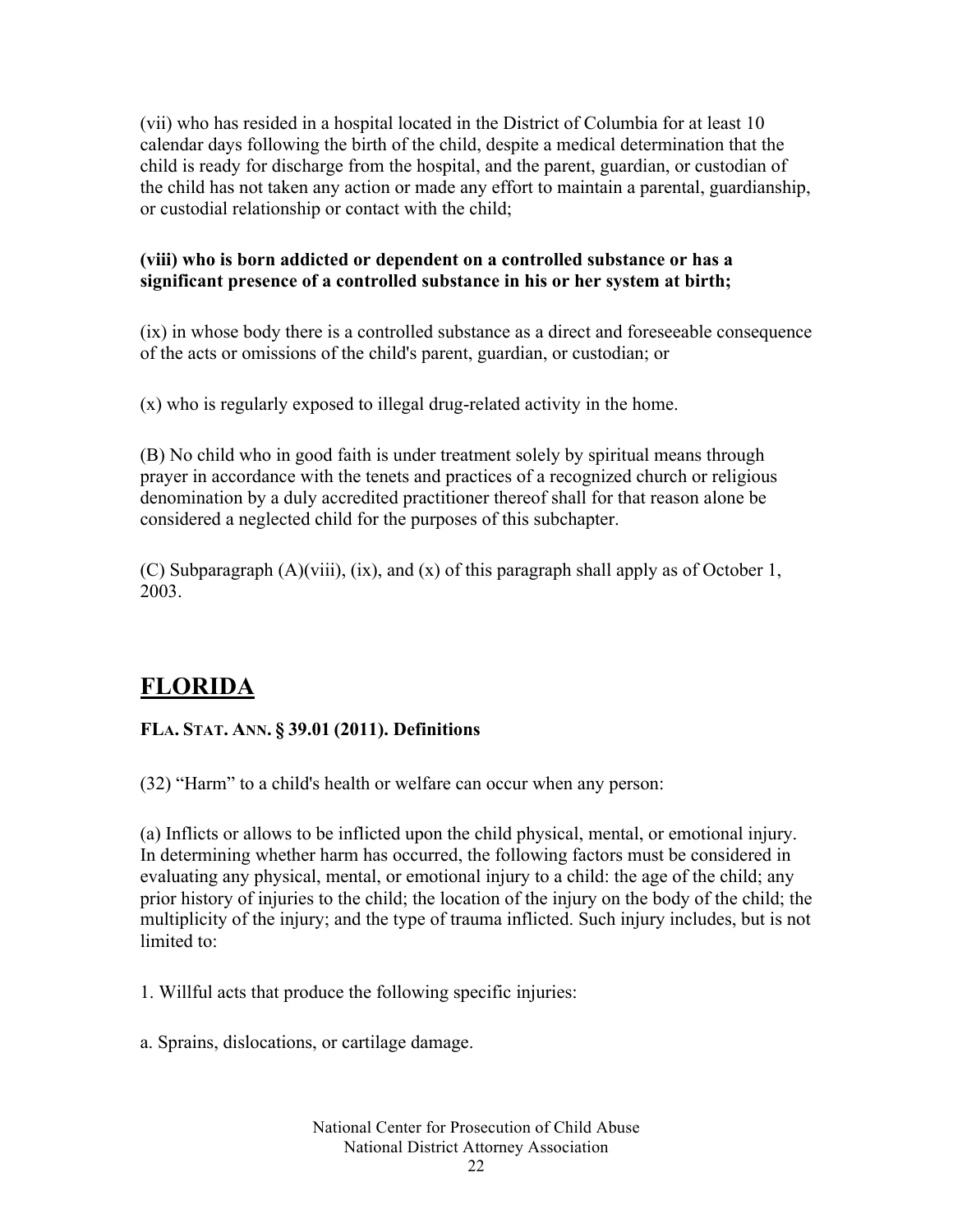- b. Bone or skull fractures.
- c. Brain or spinal cord damage.
- d. Intracranial hemorrhage or injury to other internal organs.
- e. Asphyxiation, suffocation, or drowning.
- f. Injury resulting from the use of a deadly weapon.
- g. Burns or scalding.
- h. Cuts, lacerations, punctures, or bites.
- i. Permanent or temporary disfigurement.

j. Permanent or temporary loss or impairment of a body part or function.

As used in this subparagraph, the term "willful" refers to the intent to perform an action, not to the intent to achieve a result or to cause an injury.

2. Purposely giving a child poison, alcohol, drugs, or other substances that substantially affect the child's behavior, motor coordination, or judgment or that result in sickness or internal injury. For the purposes of this subparagraph, the term "drugs" means prescription drugs not prescribed for the child or not administered as prescribed, and controlled substances as outlined in Schedule I or Schedule II of s. 893.03.

3. Leaving a child without adult supervision or arrangement appropriate for the child's age or mental or physical condition, so that the child is unable to care for the child's own needs or another's basic needs or is unable to exercise good judgment in responding to any kind of physical or emotional crisis.

4. Inappropriate or excessively harsh disciplinary action that is likely to result in physical injury, mental injury as defined in this section, or emotional injury. The significance of any injury must be evaluated in light of the following factors: the age of the child; any prior history of injuries to the child; the location of the injury on the body of the child; the multiplicity of the injury; and the type of trauma inflicted. Corporal discipline may be considered excessive or abusive when it results in any of the following or other similar injuries: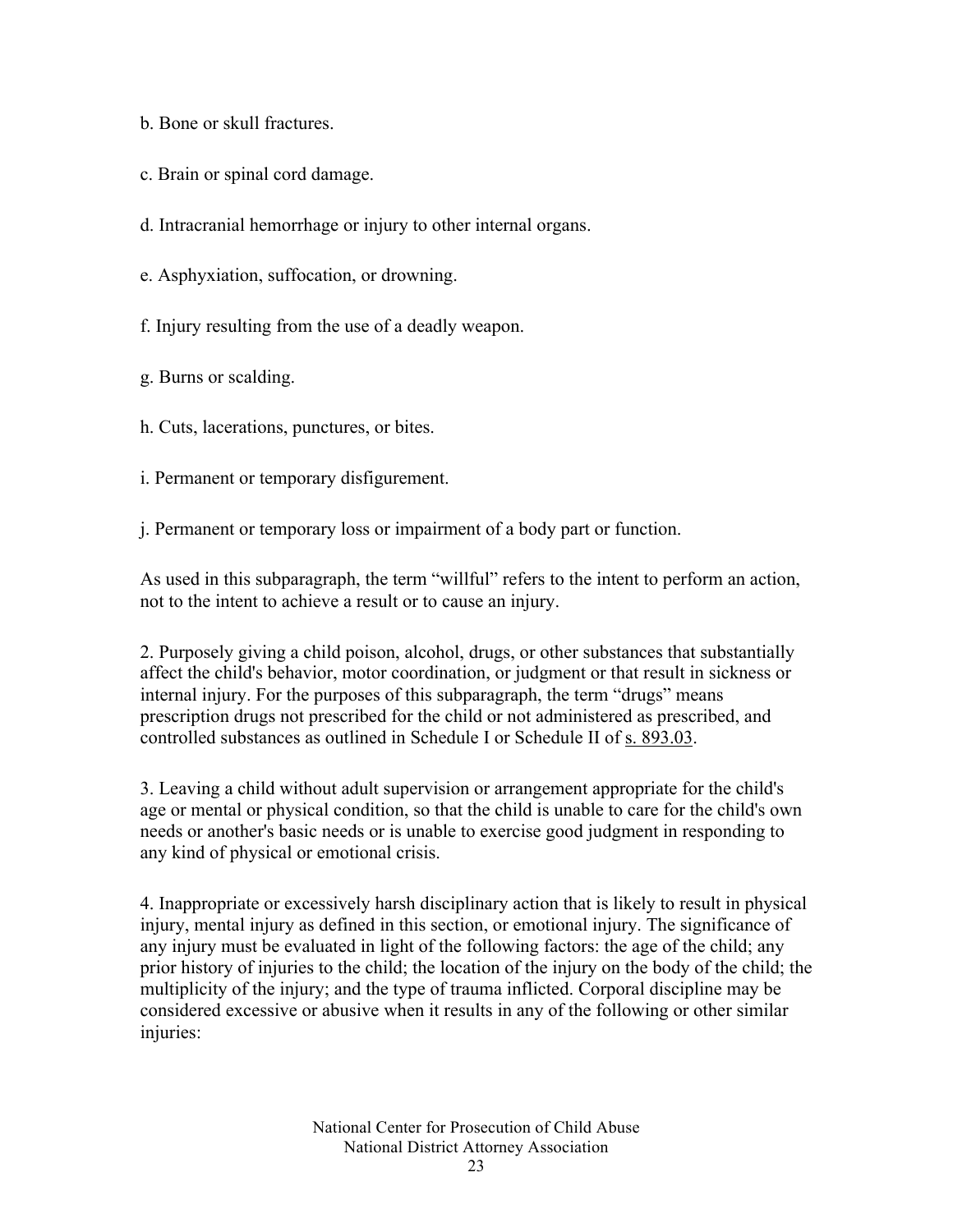- a. Sprains, dislocations, or cartilage damage.
- b. Bone or skull fractures.
- c. Brain or spinal cord damage.
- d. Intracranial hemorrhage or injury to other internal organs.
- e. Asphyxiation, suffocation, or drowning.
- f. Injury resulting from the use of a deadly weapon.
- g. Burns or scalding.
- h. Cuts, lacerations, punctures, or bites.
- i. Permanent or temporary disfigurement.
- j. Permanent or temporary loss or impairment of a body part or function.
- k. Significant bruises or welts.

(b) Commits, or allows to be committed, sexual battery, as defined in chapter 794, or lewd or lascivious acts, as defined in chapter 800, against the child.

(c) Allows, encourages, or forces the sexual exploitation of a child, which includes allowing, encouraging, or forcing a child to:

1. Solicit for or engage in prostitution; or

2. Engage in a sexual performance, as defined by chapter 827.

(d) Exploits a child, or allows a child to be exploited, as provided in s. 450.151.

(e) Abandons the child. Within the context of the definition of "harm," the term "abandoned the child" or "abandonment of the child" means a situation in which the parent or legal custodian of a child or, in the absence of a parent or legal custodian, the caregiver, while being able, makes no provision for the child's support and has failed to establish or maintain a substantial and positive relationship with the child. For purposes of this paragraph, "establish or maintain a substantial and positive relationship" includes,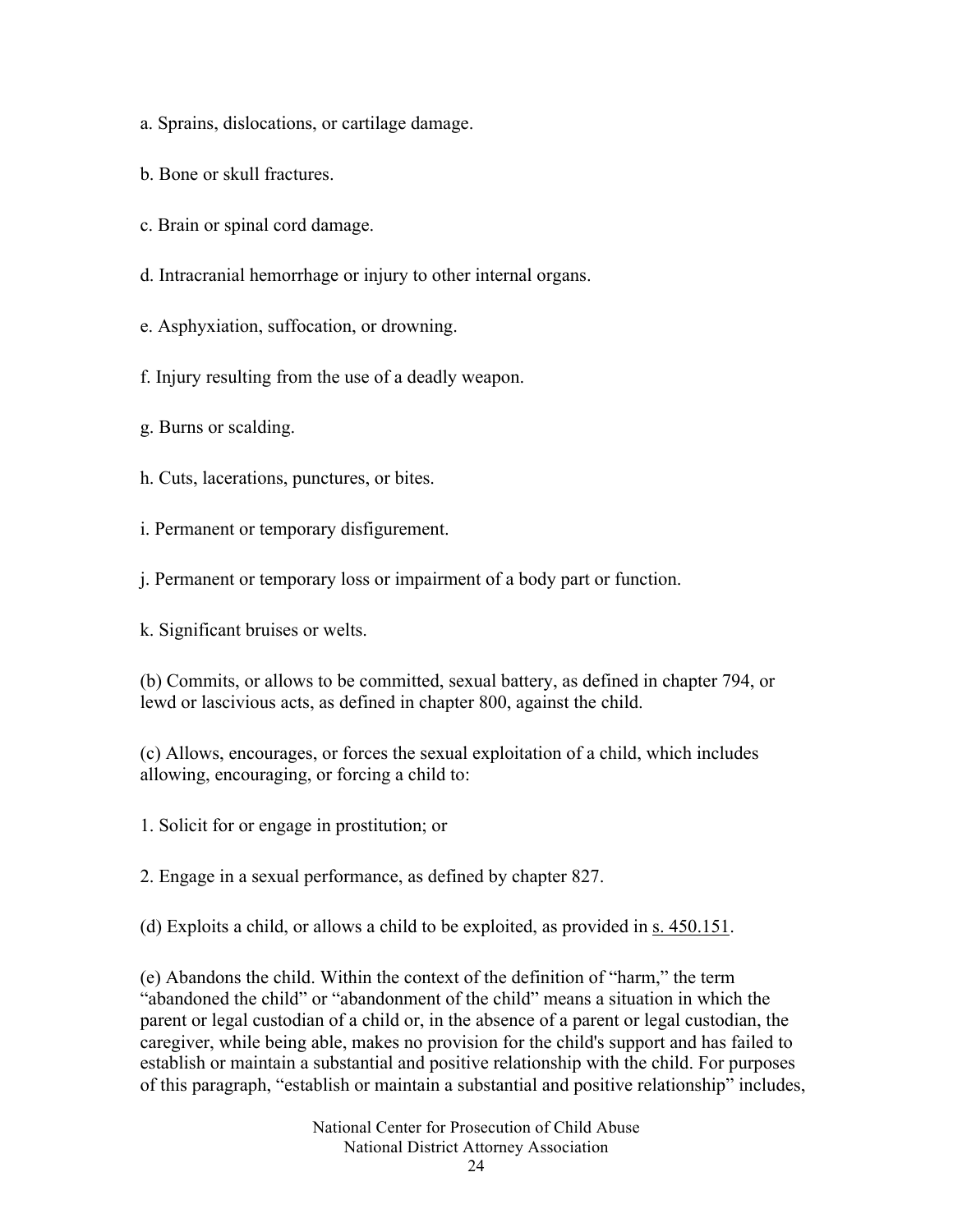but is not limited to, frequent and regular contact with the child through frequent and regular visitation or frequent and regular communication to or with the child, and the exercise of parental rights and responsibilities. Marginal efforts and incidental or token visits or communications are not sufficient to establish or maintain a substantial and positive relationship with a child . The term "abandoned" does not include a surrendered newborn infant as described in s. 383.50.

(f) Neglects the child. Within the context of the definition of "harm," the term "neglects the child" means that the parent or other person responsible for the child's welfare fails to supply the child with adequate food, clothing, shelter, or health care, although financially able to do so or although offered financial or other means to do so. However, a parent or legal custodian who, by reason of the legitimate practice of religious beliefs, does not provide specified medical treatment for a child may not be considered abusive or neglectful for that reason alone, but such an exception does not:

1. Eliminate the requirement that such a case be reported to the department;

2. Prevent the department from investigating such a case; or

3. Preclude a court from ordering, when the health of the child requires it, the provision of medical services by a physician, as defined in this section, or treatment by a duly accredited practitioner who relies solely on spiritual means for healing in accordance with the tenets and practices of a well-recognized church or religious organization.

(g) Exposes a child to a controlled substance or alcohol. Exposure to a controlled substance or alcohol is established by:

### **1. A test, administered at birth, which indicated that the child's blood, urine, or meconium contained any amount of alcohol or a controlled substance or metabolites of such substances, the presence of which was not the result of medical treatment administered to the mother or the newborn infant; or**

2. Evidence of extensive, abusive, and chronic use of a controlled substance or alcohol by a parent when the child is demonstrably adversely affected by such usage.

As used in this paragraph, the term "controlled substance" means prescription drugs not prescribed for the parent or not administered as prescribed and controlled substances as outlined in Schedule I or Schedule II of s. 893.03.

(h) Uses mechanical devices, unreasonable restraints, or extended periods of isolation to control a child.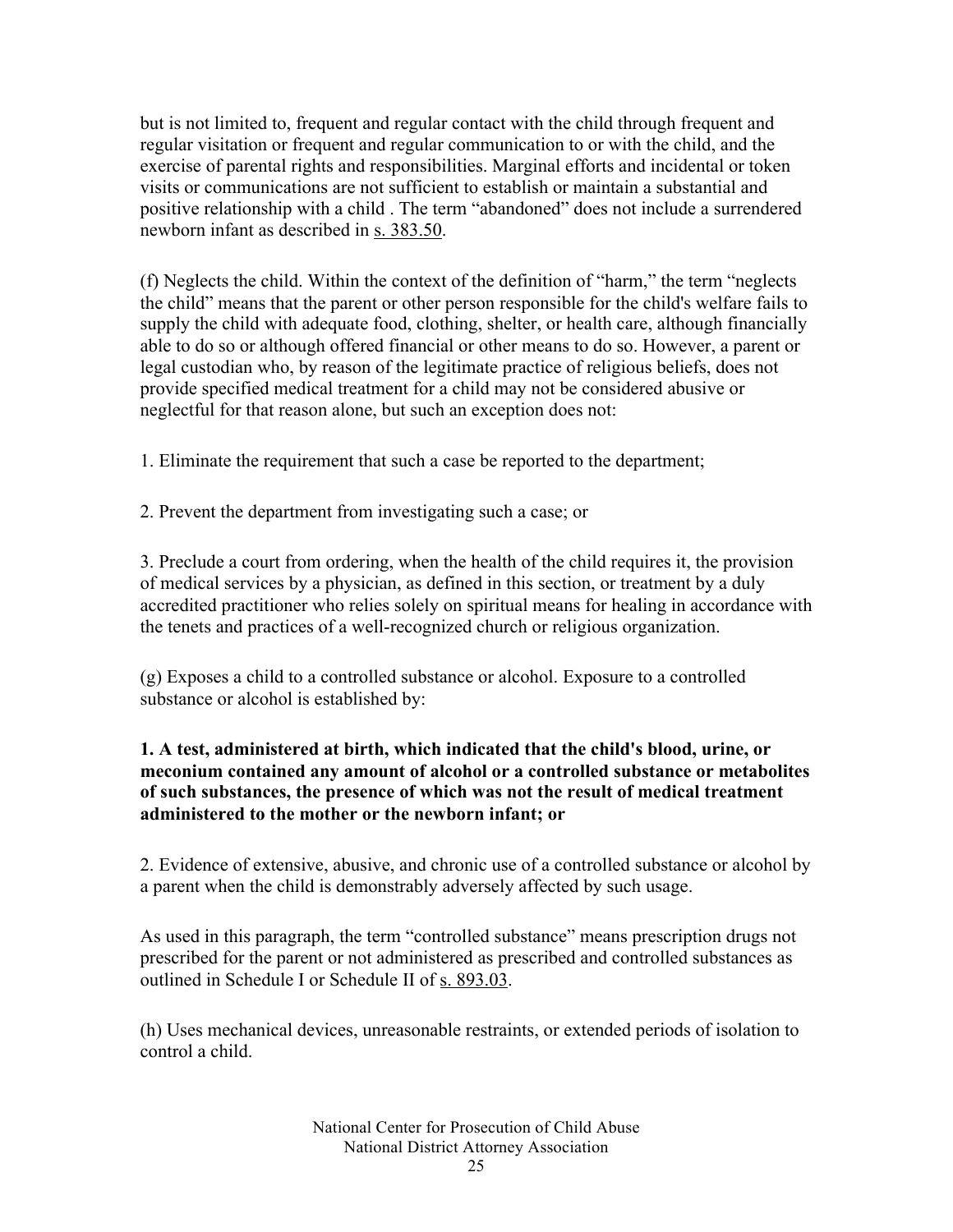(i) Engages in violent behavior that demonstrates a wanton disregard for the presence of a child and could reasonably result in serious injury to the child.

(j) Negligently fails to protect a child in his or her care from inflicted physical, mental, or sexual injury caused by the acts of another.

(k) Has allowed a child's sibling to die as a result of abuse, abandonment, or neglect.

(*l*) Makes the child unavailable for the purpose of impeding or avoiding a protective investigation unless the court determines that the parent, legal custodian, or caregiver was fleeing from a situation involving domestic violence.

# **ILLINOIS**

**325 ILL. COMP. STAT. 5/7.3B (2011). Referral of addicted pregnant persons; services**

§ 7.3b. All persons required to report under Section 4 may refer to the Department of Human Services any pregnant person in this State who is addicted as defined in the Alcoholism and Other Drug Abuse and Dependency Act. The Department of Human Services shall notify the local Infant Mortality Reduction Network service provider or Department funded prenatal care provider in the area in which the person resides. The service provider shall prepare a case management plan and assist the pregnant woman in obtaining counseling and treatment from a local substance abuse service provider licensed by the Department of Human Services or a licensed hospital which provides substance abuse treatment services. The local Infant Mortality Reduction Network service provider and Department funded prenatal care provider shall monitor the pregnant woman through the service program. The Department of Human Services shall have the authority to promulgate rules and regulations to implement this Section.

### **325 ILL. COMP. STAT. 5/3 (2011). Definitions**

§ 3. As used in this Act unless the context otherwise requires:

"Adult resident" means any person between 18 and 22 years of age who resides in any facility licensed by the Department under the Child Care Act of 1969. For purposes of this Act, the criteria set forth in the definitions of "abused child" and "neglected child" shall be used in determining whether an adult resident is abused or neglected.

"Child" means any person under the age of 18 years, unless legally emancipated by reason of marriage or entry into a branch of the United States armed services.

"Department" means Department of Children and Family Services.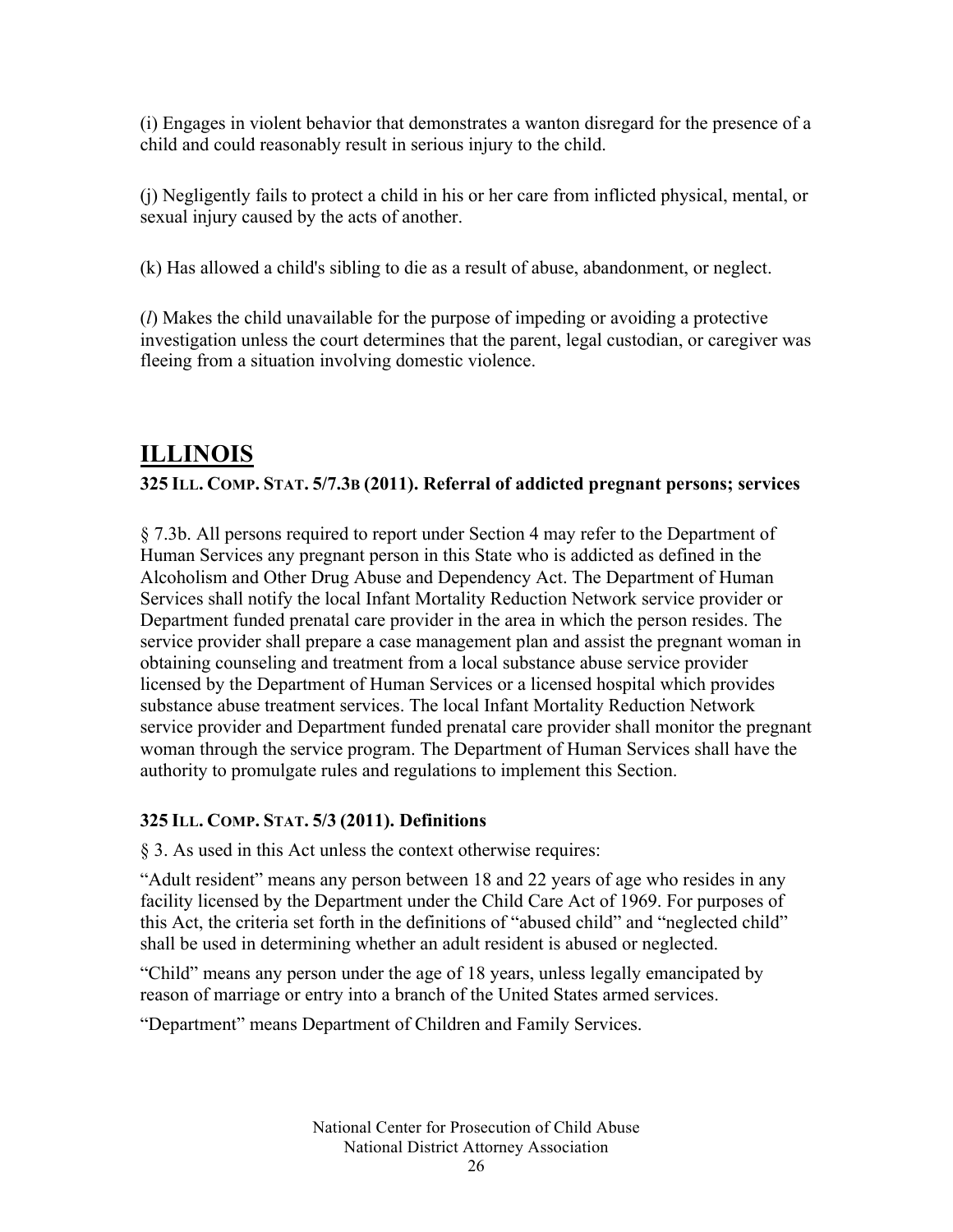"Local law enforcement agency" means the police of a city, town, village or other incorporated area or the sheriff of an unincorporated area or any sworn officer of the Illinois Department of State Police.

"Abused child" means a child whose parent or immediate family member, or any person responsible for the child's welfare, or any individual residing in the same home as the child, or a paramour of the child's parent:

(a) inflicts, causes to be inflicted, or allows to be inflicted upon such child physical injury, by other than accidental means, which causes death, disfigurement, impairment of physical or emotional health, or loss or impairment of any bodily function;

(b) creates a substantial risk of physical injury to such child by other than accidental means which would be likely to cause death, disfigurement, impairment of physical or emotional health, or loss or impairment of any bodily function;

(c) commits or allows to be committed any sex offense against such child, as such sex offenses are defined in the Criminal Code of 1961, as amended, or in the Wrongs to Children Act, and extending those definitions of sex offenses to include children under 18 years of age;

(d) commits or allows to be committed an act or acts of torture upon such child;

(e) inflicts excessive corporal punishment;

(f) commits or allows to be committed the offense of female genital mutilation, as defined in Section 12-34 of the Criminal Code of 1961, against the child; or

(g) causes to be sold, transferred, distributed, or given to such child under 18 years of age, a controlled substance as defined in Section 102 of the Illinois Controlled Substances Act in violation of Article IV of the Illinois Controlled Substances Act or in violation of the Methamphetamine Control and Community Protection Act, except for controlled substances that are prescribed in accordance with Article III of the Illinois Controlled Substances Act and are dispensed to such child in a manner that substantially complies with the prescription.

(h) commits or allows to be committed the offense of involuntary servitude, involuntary sexual servitude of a minor, or trafficking in persons for forced labor or services as defined in Section 10-9 of the Criminal Code of 1961 against the child.

A child shall not be considered abused for the sole reason that the child has been relinquished in accordance with the Abandoned Newborn Infant Protection Act.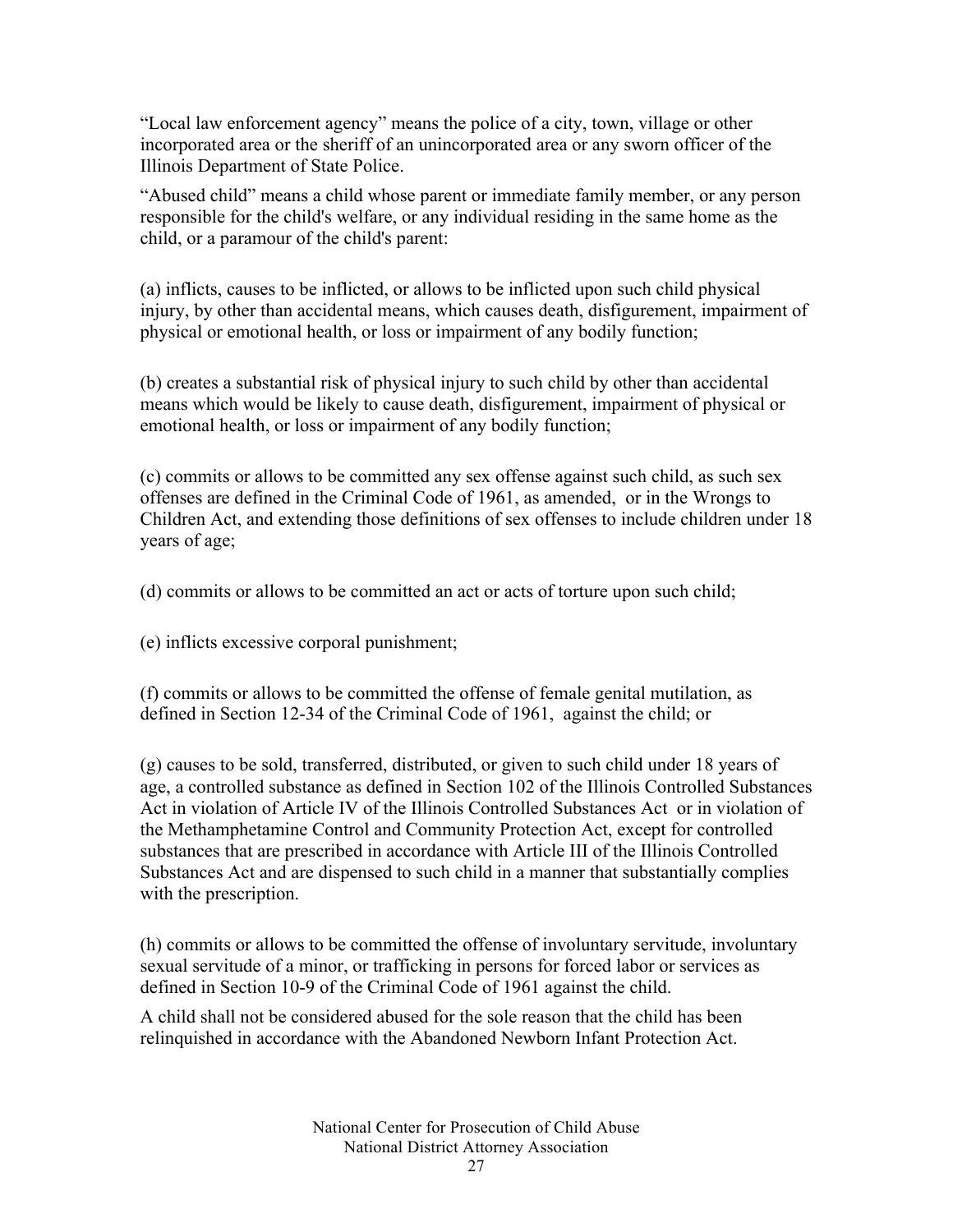"Neglected child" means any child who is not receiving the proper or necessary nourishment or medically indicated treatment including food or care not provided solely on the basis of the present or anticipated mental or physical impairment as determined by a physician acting alone or in consultation with other physicians or otherwise is not receiving the proper or necessary support or medical or other remedial care recognized under State law as necessary for a child's well-being, or other care necessary for his or her well-being, including adequate food, clothing and shelter; or who is abandoned by his or her parents or other person responsible for the child's welfare without a proper plan of care; or who has been provided with interim crisis intervention services under Section 3-5 of the Juvenile Court Act of 1987 and whose parent, guardian, or custodian refuses to permit the child to return home and no other living arrangement agreeable to the parent, guardian, or custodian can be made, and the parent, guardian, or custodian has not made any other appropriate living arrangement for the child; **or who is a newborn infant whose blood, urine, or meconium contains any amount of a controlled substance as defined in subsection (f) of Section 102 of the Illinois Controlled Substances Act or a metabolite thereof, with the exception of a controlled substance or metabolite thereof whose presence in the newborn infant is the result of medical treatment administered to the mother or the newborn infant.** A child shall not be considered neglected for the sole reason that the child's parent or other person responsible for his or her welfare has left the child in the care of an adult relative for any period of time. A child shall not be considered neglected for the sole reason that the child has been relinquished in accordance with the Abandoned Newborn Infant Protection Act. A child shall not be considered neglected or abused for the sole reason that such child's parent or other person responsible for his or her welfare depends upon spiritual means through prayer alone for the treatment or cure of disease or remedial care as provided under Section 4 of this Act. A child shall not be considered neglected or abused solely because the child is not attending school in accordance with the requirements of Article 26 of The School Code, as amended.

"Child Protective Service Unit" means certain specialized State employees of the Department assigned by the Director to perform the duties and responsibilities as provided under Section 7.2 of this Act.

"Person responsible for the child's welfare" means the child's parent; guardian; foster parent; relative caregiver; any person responsible for the child's welfare in a public or private residential agency or institution; any person responsible for the child's welfare within a public or private profit or not for profit child care facility; or any other person responsible for the child's welfare at the time of the alleged abuse or neglect, or any person who came to know the child through an official capacity or position of trust, including but not limited to health care professionals, educational personnel, recreational supervisors, members of the clergy, and volunteers or support personnel in any setting where children may be subject to abuse or neglect.

"Temporary protective custody" means custody within a hospital or other medical facility or a place previously designated for such custody by the Department, subject to review by the Court, including a licensed foster home, group home, or other institution; but such place shall not be a jail or other place for the detention of criminal or juvenile offenders.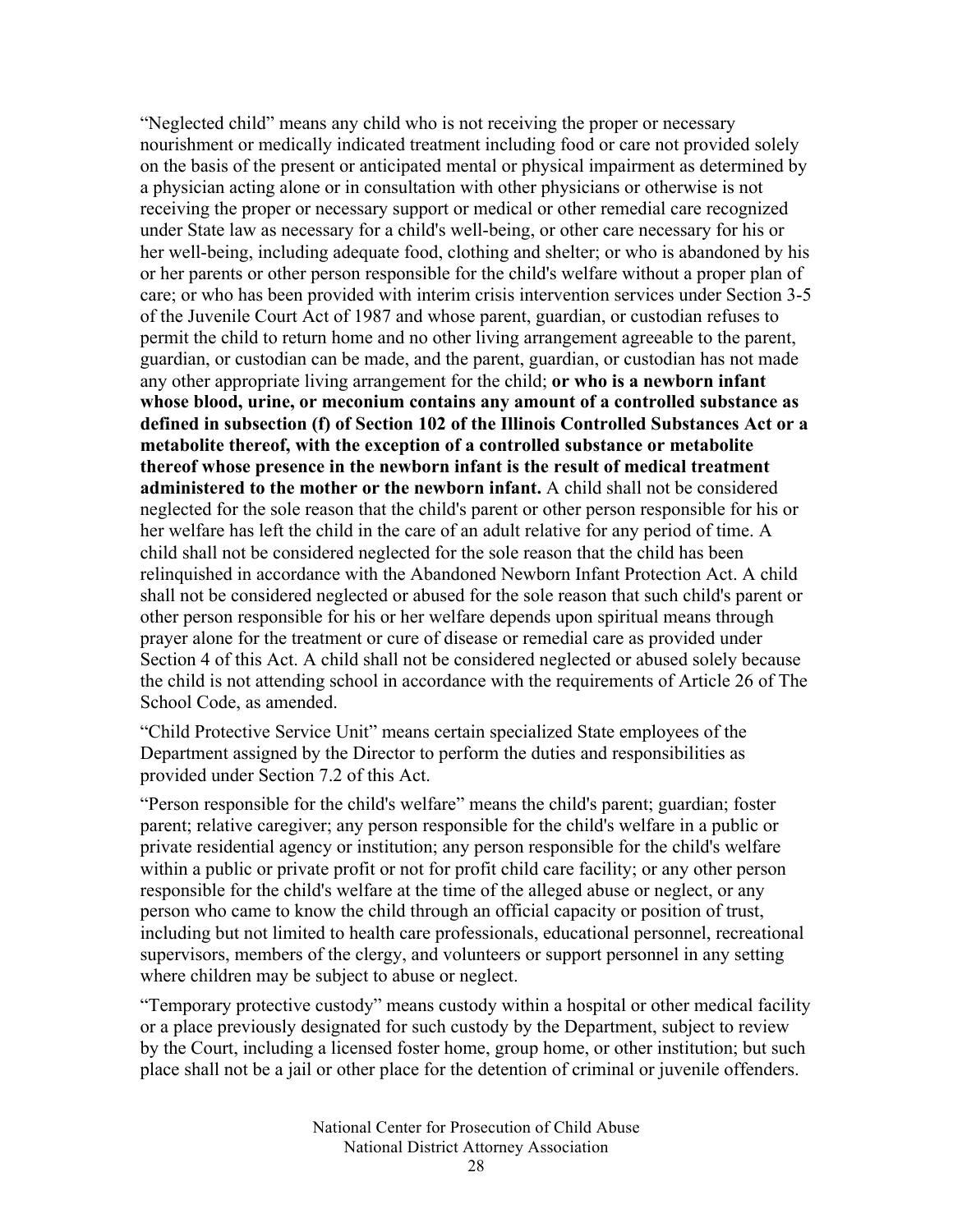"An unfounded report" means any report made under this Act for which it is determined after an investigation that no credible evidence of abuse or neglect exists.

"An indicated report" means a report made under this Act if an investigation determines that credible evidence of the alleged abuse or neglect exists.

"An undetermined report" means any report made under this Act in which it was not possible to initiate or complete an investigation on the basis of information provided to the Department.

"Subject of report" means any child reported to the central register of child abuse and neglect established under Section 7.7 of this Act as an alleged victim of child abuse or neglect and the parent or guardian of the alleged victim or other person responsible for the alleged victim's welfare who is named in the report or added to the report as an alleged perpetrator of child abuse or neglect.

"Perpetrator" means a person who, as a result of investigation, has been determined by the Department to have caused child abuse or neglect.

"Member of the clergy" means a clergyman or practitioner of any religious denomination accredited by the religious body to which he or she belongs.

### **705 ILL. COMP. STAT. 405/2-3 (2011). Neglected or abused minor**

§ 2-3. Neglected or abused minor.

(1) Those who are neglected include:

(a) any minor under 18 years of age who is not receiving the proper or necessary support, education as required by law, or medical or other remedial care recognized under State law as necessary for a minor's well-being, or other care necessary for his or her wellbeing, including adequate food, clothing and shelter, or who is abandoned by his or her parent or parents or other person or persons responsible for the minor's welfare, except that a minor shall not be considered neglected for the sole reason that the minor's parent or parents or other person or persons responsible for the minor's welfare have left the minor in the care of an adult relative for any period of time, who the parent or parents or other person responsible for the minor's welfare know is both a mentally capable adult relative and physically capable adult relative, as defined by this Act; or

(b) any minor under 18 years of age whose environment is injurious to his or her welfare; or

**(c) any newborn infant whose blood, urine, or meconium contains any amount of a controlled substance as defined in subsection (f) of Section 102 of the Illinois Controlled Substances Act, as now or hereafter amended, or a metabolite of a controlled substance, with the exception of controlled substances or metabolites of**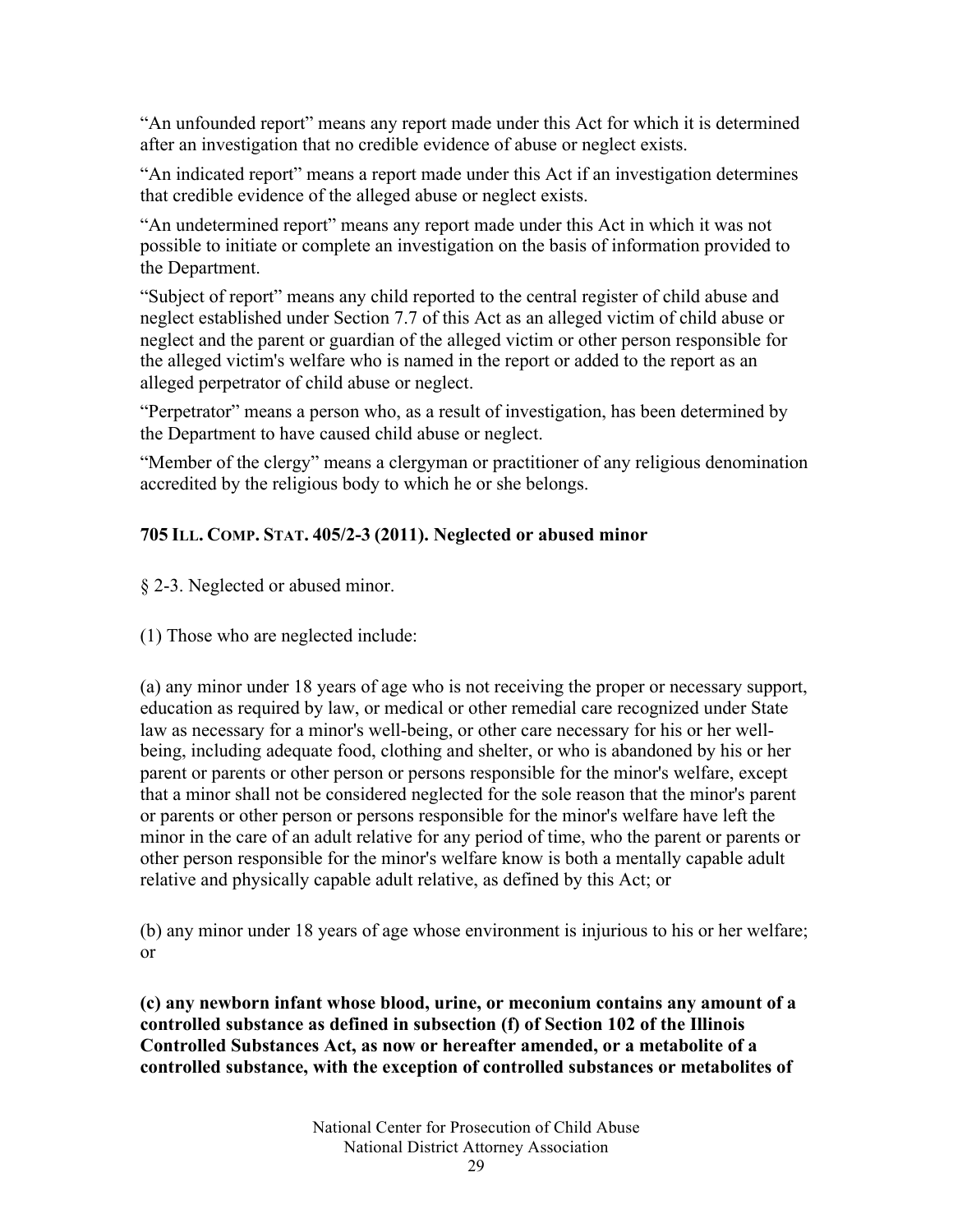#### **such substances, the presence of which in the newborn infant is the result of medical treatment administered to the mother or the newborn infant; or**

(d) any minor under the age of 14 years whose parent or other person responsible for the minor's welfare leaves the minor without supervision for an unreasonable period of time without regard for the mental or physical health, safety, or welfare of that minor; or

(e) any minor who has been provided with interim crisis intervention services under Section 3-5 of this Act and whose parent, guardian, or custodian refuses to permit the minor to return home unless the minor is an immediate physical danger to himself, herself, or others living in the home.

Whether the minor was left without regard for the mental or physical health, safety, or welfare of that minor or the period of time was unreasonable shall be determined by considering the following factors, including but not limited to:

(1) the age of the minor;

(2) the number of minors left at the location;

(3) special needs of the minor, including whether the minor is physically or mentally handicapped, or otherwise in need of ongoing prescribed medical treatment such as periodic doses of insulin or other medications;

(4) the duration of time in which the minor was left without supervision;

(5) the condition and location of the place where the minor was left without supervision;

(6) the time of day or night when the minor was left without supervision;

(7) the weather conditions, including whether the minor was left in a location with adequate protection from the natural elements such as adequate heat or light;

(8) the location of the parent or guardian at the time the minor was left without supervision, the physical distance the minor was from the parent or guardian at the time the minor was without supervision;

(9) whether the minor's movement was restricted, or the minor was otherwise locked within a room or other structure;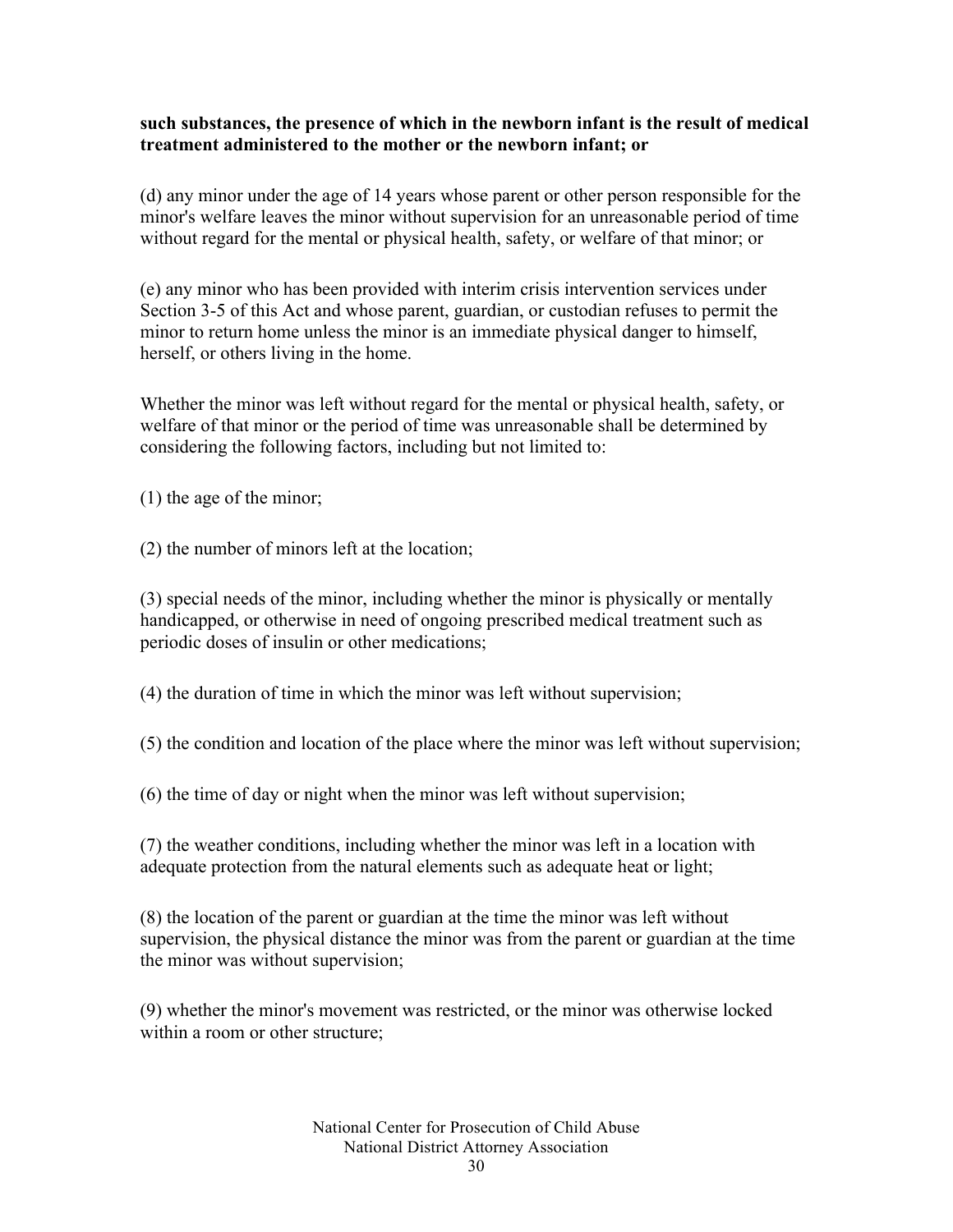(10) whether the minor was given a phone number of a person or location to call in the event of an emergency and whether the minor was capable of making an emergency call;

(11) whether there was food and other provision left for the minor;

(12) whether any of the conduct is attributable to economic hardship or illness and the parent, guardian or other person having physical custody or control of the child made a good faith effort to provide for the health and safety of the minor;

(13) the age and physical and mental capabilities of the person or persons who provided supervision for the minor;

(14) whether the minor was left under the supervision of another person;

(15) any other factor that would endanger the health and safety of that particular minor.

A minor shall not be considered neglected for the sole reason that the minor has been relinquished in accordance with the Abandoned Newborn Infant Protection Act.

(2) Those who are abused include any minor under 18 years of age whose parent or immediate family member, or any person responsible for the minor's welfare, or any person who is in the same family or household as the minor, or any individual residing in the same home as the minor, or a paramour of the minor's parent:

(i) inflicts, causes to be inflicted, or allows to be inflicted upon such minor physical injury, by other than accidental means, which causes death, disfigurement, impairment of physical or emotional health, or loss or impairment of any bodily function;

(ii) creates a substantial risk of physical injury to such minor by other than accidental means which would be likely to cause death, disfigurement, impairment of emotional health, or loss or impairment of any bodily function;

(iii) commits or allows to be committed any sex offense against such minor, as such sex offenses are defined in the Criminal Code of 1961, as amended, or in the Wrongs to Children Act, and extending those definitions of sex offenses to include minors under 18 years of age;

(iv) commits or allows to be committed an act or acts of torture upon such minor;

(v) inflicts excessive corporal punishment;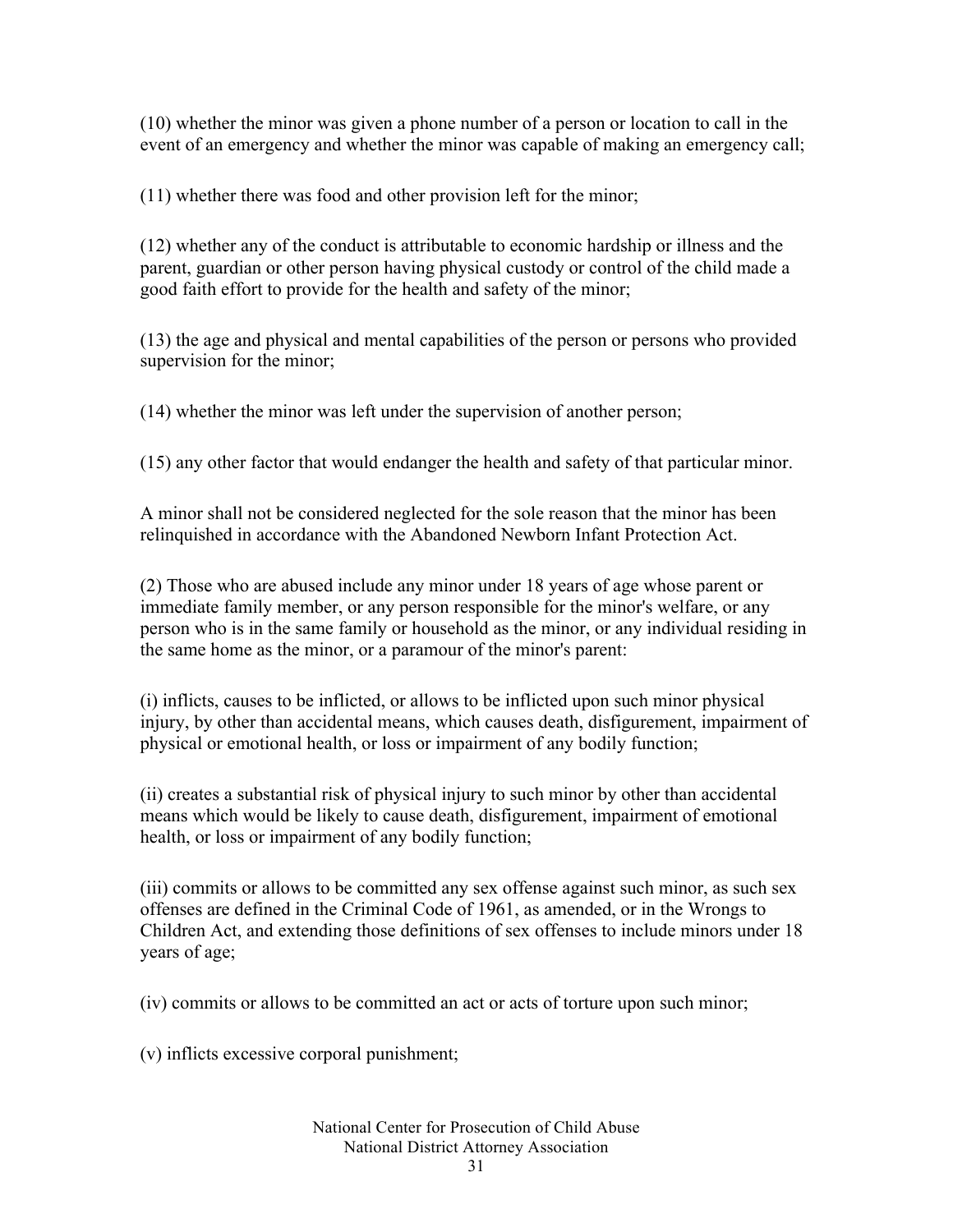(vi) commits or allows to be committed the offense of involuntary servitude, involuntary sexual servitude of a minor, or trafficking in persons for forced labor or services defined in Section 10-9 of the Criminal Code of 1961, upon such minor; or

(vii) allows, encourages or requires a minor to commit any act of prostitution, as defined in the Criminal Code of 1961, and extending those definitions to include minors under 18 years of age.

A minor shall not be considered abused for the sole reason that the minor has been relinquished in accordance with the Abandoned Newborn Infant Protection Act.

(3) This Section does not apply to a minor who would be included herein solely for the purpose of qualifying for financial assistance for himself, his parents, guardian or custodian.

# **INDIANA**

**IND. CODE ANN. §31-34-1-10 (2011). Child born with fetal alcohol syndrome or with controlled substance or legend drug in child's body**

Sec. 10. Except as provided in sections 12 and 13 of this chapter, a child is a child in need of services if:

(1) the child is born with:

(A) fetal alcohol syndrome; or

(B) any amount, including a trace amount, of a controlled substance or a legend drug in the child's body; and

(2) the child needs care, treatment, or rehabilitation that:

(A) the child is not receiving; or

(B) is unlikely to be provided or accepted without the coercive intervention of the court.

# **IOWA**

### **IOWA CODE § 232.77 (2011). Photographs, X rays, and medically relevant tests**

1. A person who is required to report a case of child abuse may take or cause to be taken, at public expense, photographs, X rays, or other physical examinations or tests of a child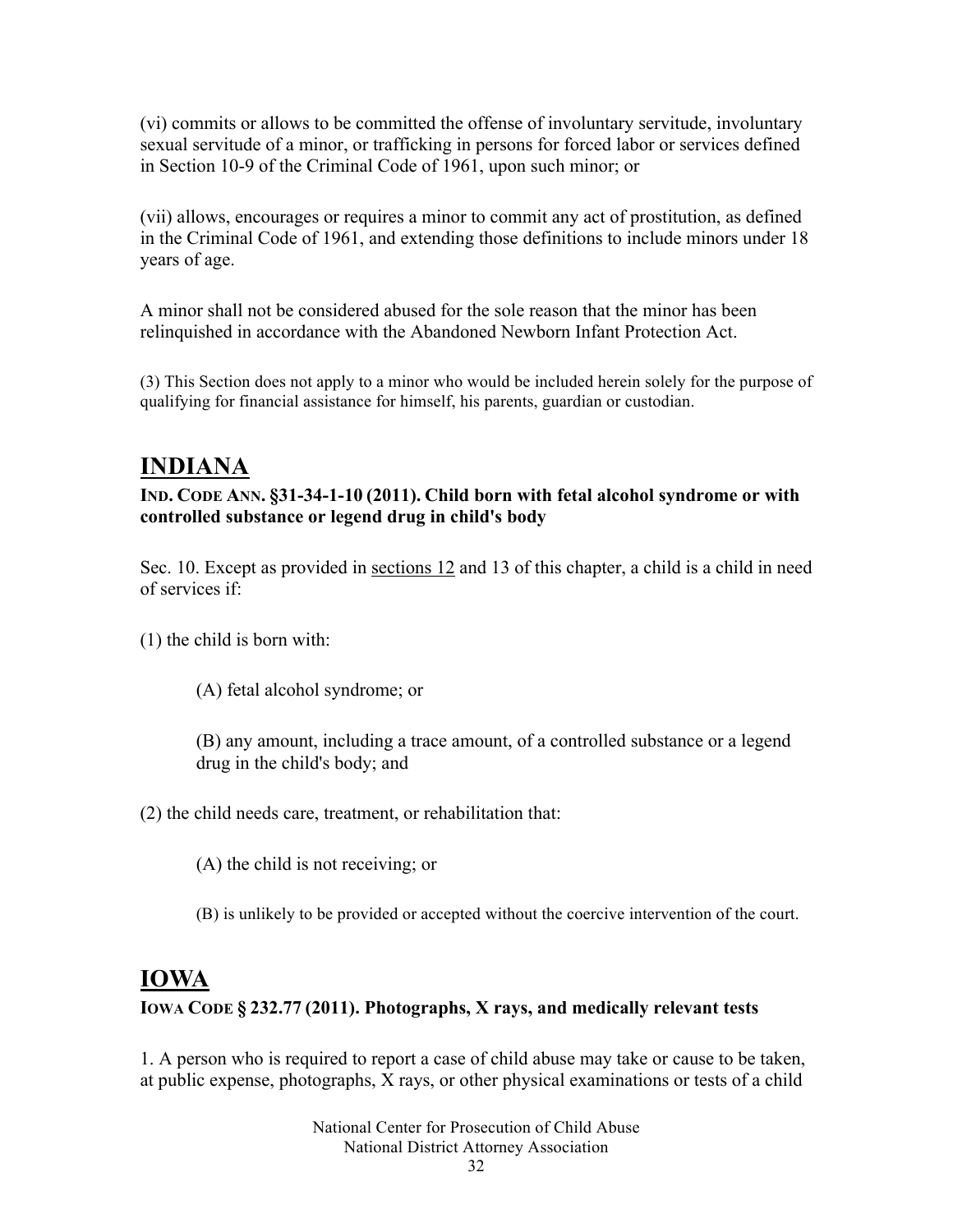which would provide medical indication of allegations arising from a child abuse assessment. A health practitioner may, if medically indicated, cause to be performed radiological examination, physical examination, or other medical tests of the child. A person who takes any photographs or X rays or performs physical examinations or other tests pursuant to this section shall notify the department that the photographs or X rays have been taken or the examinations or other tests have been performed. The person who made notification shall retain the photographs or X rays or examination or test findings for a reasonable time following the notification. Whenever the person is required to report under section 232.69, in that person's capacity as a member of the staff of a medical or other private or public institution, agency or facility, that person shall immediately notify the person in charge of the institution, agency, or facility or that person's designated delegate of the need for photographs or X rays or examinations or other tests.

**2. If a health practitioner discovers in a child physical or behavioral symptoms of the effects of exposure to cocaine, heroin, amphetamine, methamphetamine, or other illegal drugs, or combinations or derivatives thereof, which were not prescribed by a health practitioner, or if the health practitioner has determined through examination of the natural mother of the child that the child was exposed in utero, the health practitioner may perform or cause to be performed a medically relevant test, as defined in section 232.73, on the child. The practitioner shall report any positive results of such a test on the child to the department. The department shall begin an assessment pursuant to section 232.71B upon receipt of such a report. A positive test result obtained prior to the birth of a child shall not be used for the criminal prosecution of a parent for acts and omissions resulting in intrauterine exposure of the child to an illegal drug.**

### **KENTUCKY**

#### **KY. REV. STAT. ANN. § 214.160 (2011). Blood specimen of pregnant women to be taken; laboratory test; substance abuse tests of pregnant women and newborn infants; use of tests; test for presence of hepatitis B**

(1) Every physician and every other person legally permitted to engage in attendance upon a pregnant woman in this state shall take or cause to be taken from the woman a specimen of blood for serological test for syphilis as soon as he is engaged to attend the woman and has reasonable grounds for suspecting that pregnancy exists. If the woman is in labor at the time the diagnosis of pregnancy is made, which may make it inadvisable to obtain a blood specimen at that time, the specimen shall be obtained within ten (10) days after delivery. The specimen of blood shall be submitted to the laboratory of the Cabinet for Health and Family Services or a laboratory approved by the cabinet for the purpose of having made a serological test for syphilis. The test shall be of a type approved by the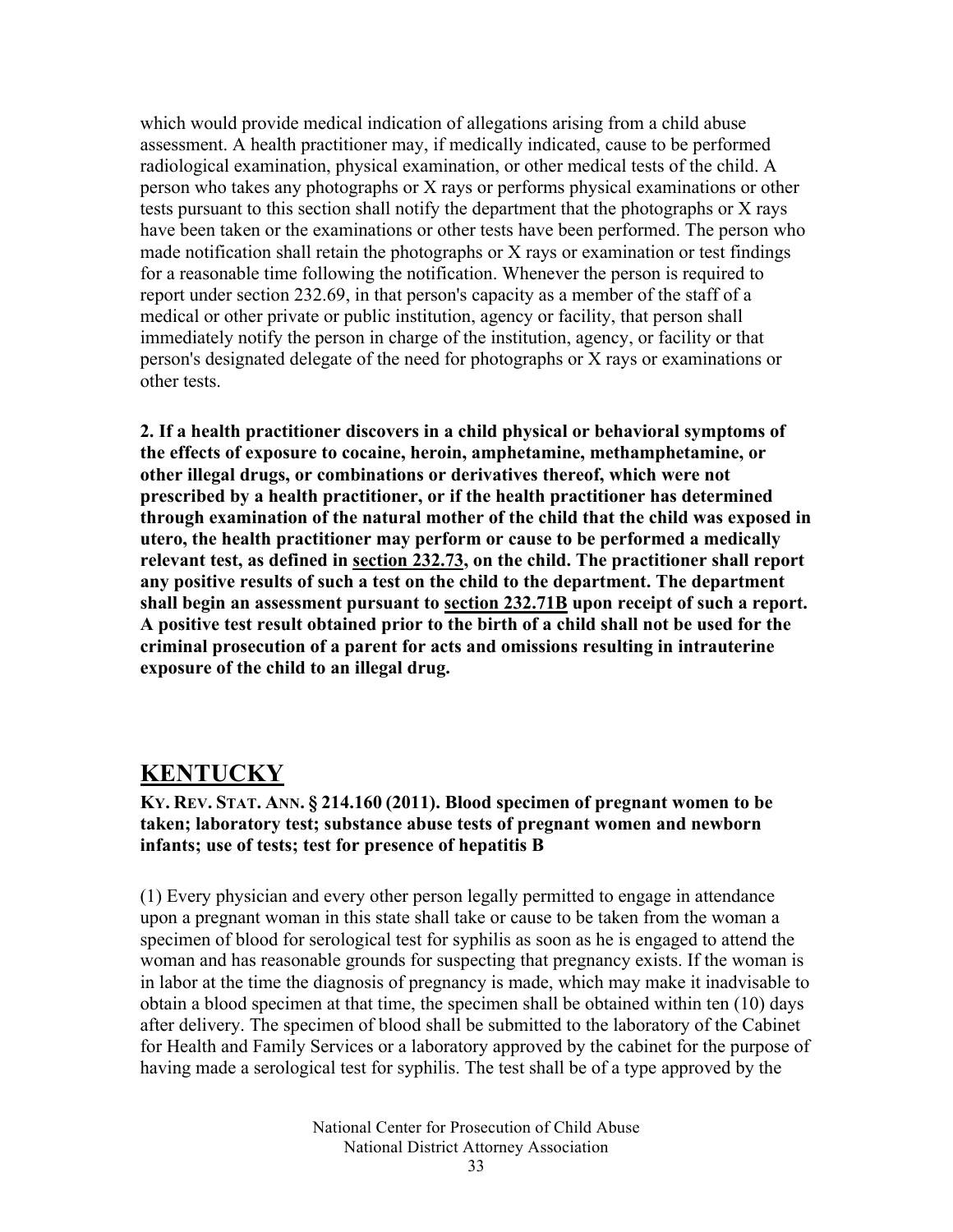Cabinet for Health and Family Services.

(2) The Cabinet for Health and Family Services shall, as often as necessary, publish a list of the five (5) most frequently abused substances, including alcohol, by pregnant women in the Commonwealth. Any physician and any other person legally permitted to engage in attendance upon a pregnant woman in this state may perform a screening for alcohol or substance dependency or abuse, including a comprehensive history of such behavior. Any physician may administer a toxicology test to a pregnant woman under the physician's care within eight (8) hours after delivery to determine whether there is evidence that she has ingested alcohol, a controlled substance, or a substance identified on the list provided by the cabinet, or if the woman has obstetrical complications that are a medical indication of possible use of any such substance for a nonmedical purpose.

(3) Any physician or person legally permitted to engage in attendance upon a pregnant woman may administer to each newborn infant born under that person's care a toxicology test to determine whether there is evidence of prenatal exposure to alcohol, a controlled substance, or a substance identified on the list provided by the Cabinet for Health and Family Services, if the attending person has reason to believe, based on a medical assessment of the mother or the infant, that the mother used any such substance for a nonmedical purpose during the pregnancy.

(4) The circumstances surrounding any positive toxicology finding shall be evaluated by the attending person to determine if abuse or neglect of the infant, as defined under KRS 600.020(1), has occurred and whether investigation by the Cabinet for Health and Family Services is necessary.

(5) No prenatal screening for alcohol or other substance abuse or positive toxicology finding shall be used as prosecutorial evidence.

(6) No person shall conduct or cause to be conducted any toxicological test pursuant to this section on any pregnant woman without first informing the pregnant woman of the purpose of the test.

(7) Every physician or other person legally permitted to engage in attendance upon a pregnant woman in the Commonwealth shall take or cause to be taken from the woman a specimen of blood which shall be submitted for the purpose of serologic testing for the presence of hepatitis B surface antigen to a laboratory certified by the United States Department for Health and Human Services pursuant to Section 333 of the Public Health Service Act (42 U.S.C. sec. 263a), as revised by the Clinical Laboratory Improvement Amendments (CLIA), Pub.L. 100-578.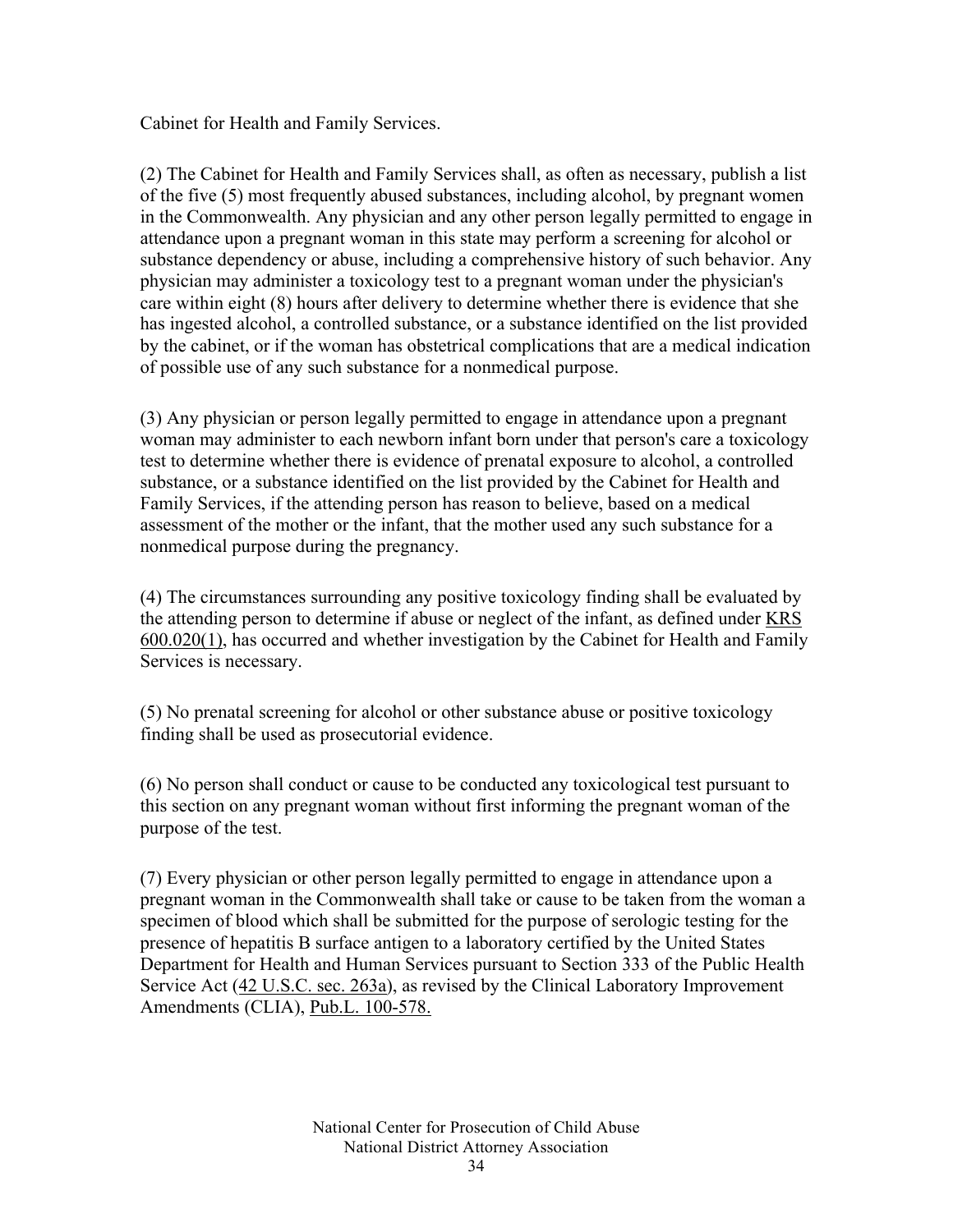### **MAINE**

### **ME. REV. STAT. ANN. TIT. 22, § 4004-B (2011). Infants born affected by substance abuse or after prenatal exposure to drugs**

The department shall act to protect infants born identified as being affected by illegal substance abuse or suffering from withdrawal symptoms resulting from prenatal drug exposure, whether or not the prenatal exposure was to legal or illegal drugs, regardless of whether or not the infant is abused or neglected. The department shall:

**1. Receive reports.** Receive reports of infants who may be affected by illegal substance abuse or suffering from withdrawal symptoms resulting from prenatal drug exposure;

**2. Investigate.** Promptly investigate all reports received of infants born who may be affected by illegal substance abuse or suffering from withdrawal symptoms resulting from prenatal drug exposure;

**3. Determine if infant is affected.** Determine whether or not each infant reported is affected by illegal substance abuse or suffers from withdrawal symptoms resulting from prenatal drug exposure;

**4. Determine if infant is abused or neglected.** Determine whether or not the infant is abused or neglected and, if so, determine the degree of harm or threatened harm in each case;

**5. Develop plan for safe care.** For each infant whom the department determines to be affected by illegal substance abuse or to be suffering from withdrawal symptoms resulting from prenatal drug exposure, develop, with the assistance of any health care provider involved in the mother's or the child's medical or mental health care, a plan for the safe care of the infant and, in appropriate cases, refer the child or mother or both to a social service agency or voluntary substance abuse prevention service; and

**6. Comply with section 4004.** For each infant whom the department determines to be abused or neglected, comply with section 4004, subsection 2, paragraphs E and F.

### **ME. REV. STAT. ANN. TIT. 22, § 4011-B (2011). Reporting of prenatal exposure to drugs**

**1. Reporting of infants with prenatal exposure to drugs.** A health care provider involved in the delivery or care of an infant who the provider knows or has reasonable cause to suspect has been born affected by illegal substance abuse or is suffering from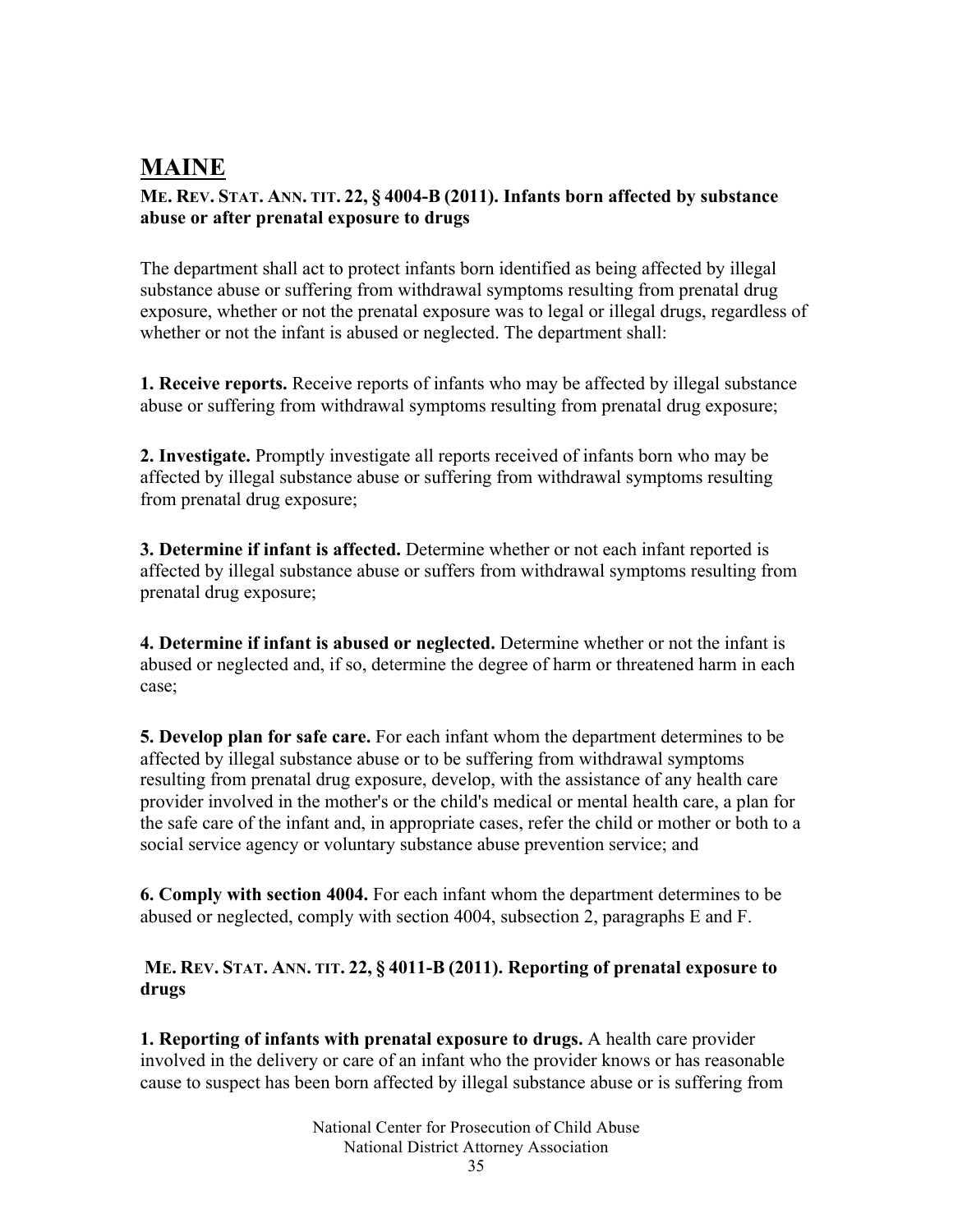withdrawal symptoms resulting from prenatal drug exposure, whether or not the prenatal exposure was to legal or illegal drugs, shall notify the department of that condition in the infant. The report required by this subsection must be made in the same manner as reports of abuse or neglect required by this subchapter.

**A.** This section, and any notification made pursuant to this section, may not be construed to establish a definition of "abuse" or "neglect."

**B.** This section, and any notification made pursuant to this section, may not be construed to require prosecution for any illegal action, including, but not limited to, the act of exposing a fetus to drugs or other substances.

**2. Definition.** For purposes of this section, "health care provider" means a person described in section 4011-A, subsection 1, paragraph A, subparagraphs (1) to (10), (15), (17) to (20) or (22) or any person who assists in the delivery or birth of a child for compensation, including, but not limited to, a midwife.

# **MARYLAND**

### **MD. CODE ANN., FAM. LAW § 5-323 (2011). Grant of guardianship--Nonconsensual**

Considerations

(d) Except as provided in subsection (c) of this section, in ruling on a petition for guardianship of a child, a juvenile court shall give primary consideration to the health and safety of the child and consideration to all other factors needed to determine whether terminating a parent's rights is in the child's best interests, including:

(1)(i) all services offered to the parent before the child's placement, whether offered by a local department, another agency, or a professional;

(ii) the extent, nature, and timeliness of services offered by a local department to facilitate reunion of the child and parent; and

(iii) the extent to which a local department and parent have fulfilled their obligations under a social services agreement, if any;

(2) the results of the parent's effort to adjust the parent's circumstances, condition, or conduct to make it in the child's best interests for the child to be returned to the parent's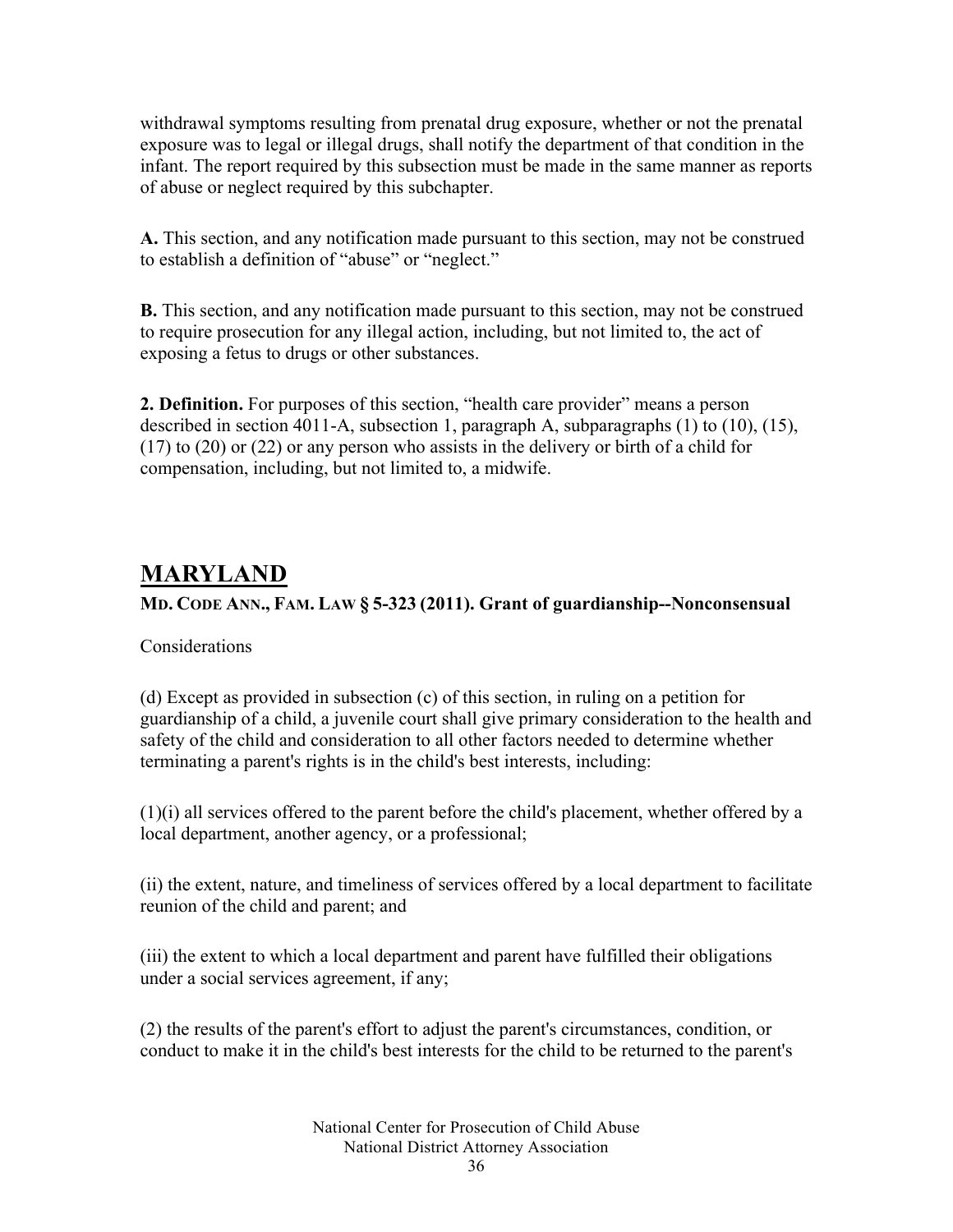home, including:

(i) the extent to which the parent has maintained regular contact with:

1. the child;

2. the local department to which the child is committed; and

3. if feasible, the child's caregiver;

(ii) the parent's contribution to a reasonable part of the child's care and support, if the parent is financially able to do so;

(iii) the existence of a parental disability that makes the parent consistently unable to care for the child's immediate and ongoing physical or psychological needs for long periods of time; and

(iv) whether additional services would be likely to bring about a lasting parental adjustment so that the child could be returned to the parent within an ascertainable time not to exceed 18 months from the date of placement unless the juvenile court makes a specific finding that it is in the child's best interests to extend the time for a specified period;

(3) whether:

(i) the parent has abused or neglected the child or a minor and the seriousness of the abuse or neglect;

**(ii) 1. A. on admission to a hospital for the child's delivery, the mother tested positive for a drug as evidenced by a positive toxicology test; or** 

**B. upon the birth of the child, the child tested positive for a drug as evidenced by a positive toxicology test; and** 

2. the mother refused the level of drug treatment recommended by a qualified addictions specialist, as defined in § 5-1201 of this title, or by a physician or psychologist, as defined in the Health Occupations Article;

(iii) the parent subjected the child to: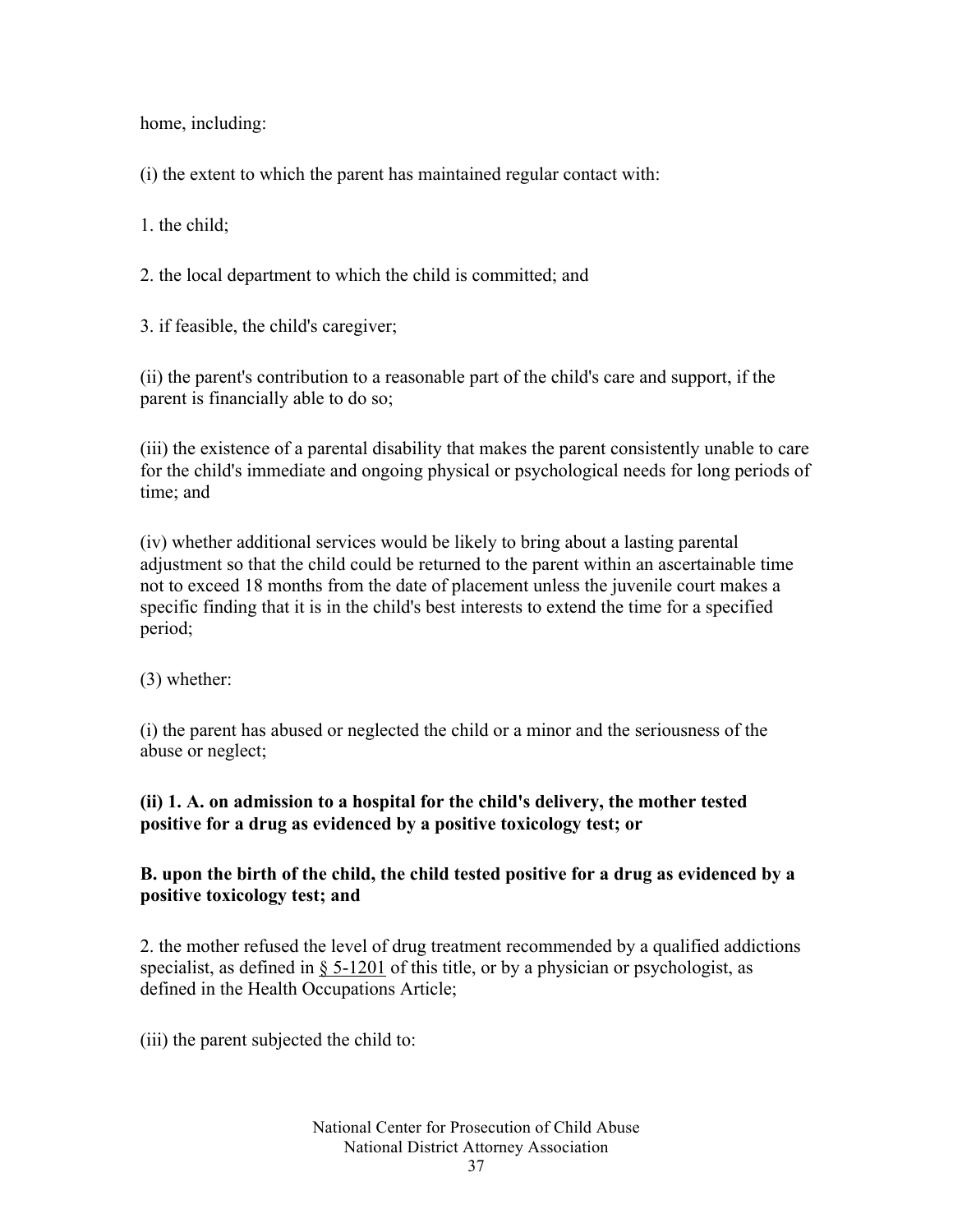1. chronic abuse;

- 2. chronic and life-threatening neglect;
- 3. sexual abuse; or
- 4. torture;

(iv) the parent has been convicted, in any state or any court of the United States, of:

- 1. a crime of violence against:
- A. a minor offspring of the parent;
- B. the child; or

C. another parent of the child; or

2. aiding or abetting, conspiring, or soliciting to commit a crime described in item 1 of this item; and

(v) the parent has involuntarily lost parental rights to a sibling of the child; and

(4)(i) the child's emotional ties with and feelings toward the child's parents, the child's siblings, and others who may affect the child's best interests significantly;

- (ii) the child's adjustment to:
- 1. community;
- 2. home;
- 3. placement; and
- 4. school;

(iii) the child's feelings about severance of the parent-child relationship; and

(iv) the likely impact of terminating parental rights on the child's well-being.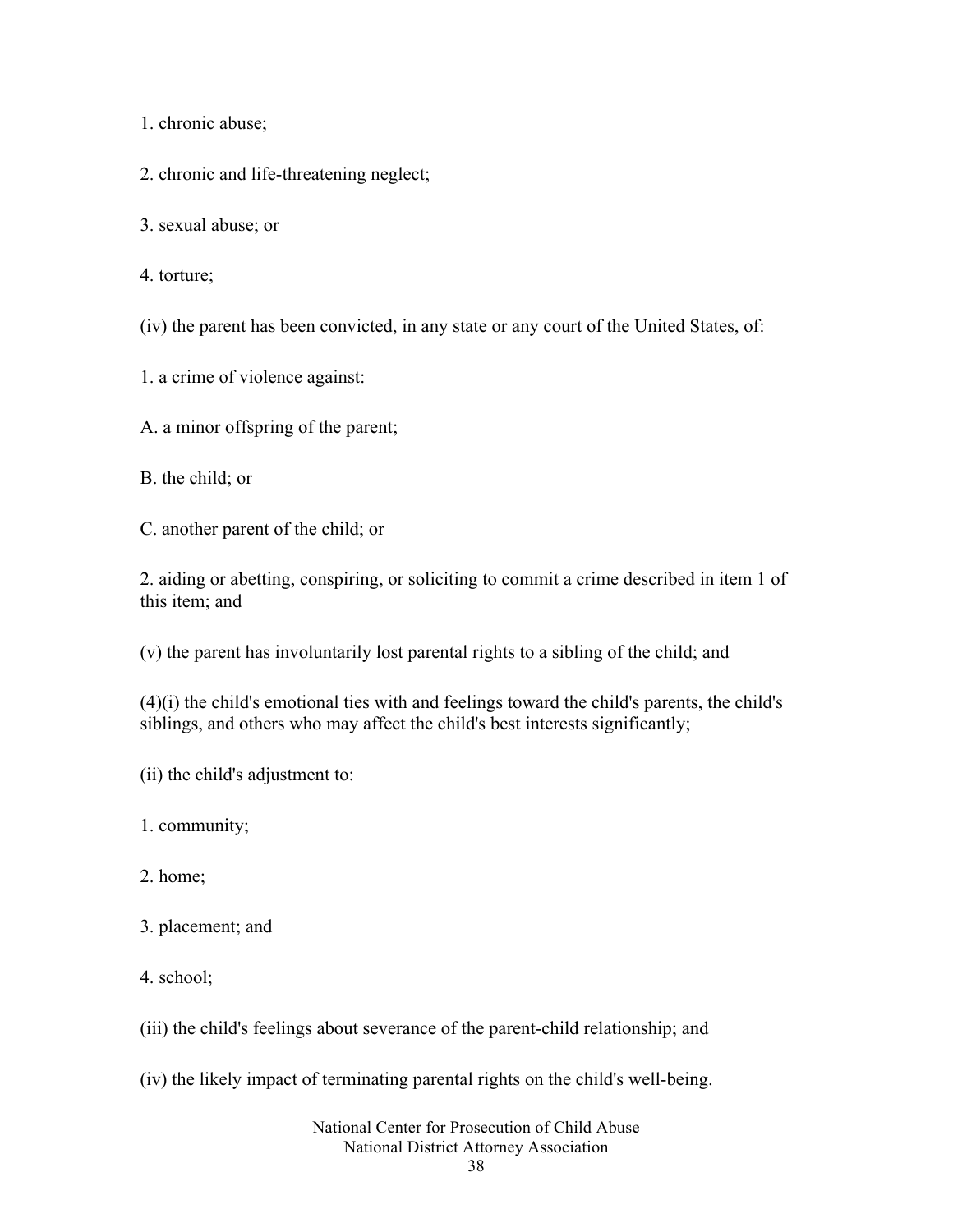#### **MD. CODE ANN., CRTS. AND JUD. PROC. § 3-818 (2011). Presumption of lack of proper care and attention**

Within 1 year after a child's birth, there is a presumption that a child is not receiving proper care and attention from the mother for purposes of  $\S$  3-801(f)(2) of this subtitle if:

(1)(i) The child was born exposed to cocaine, heroin, methamphetamine, or a derivative of cocaine, heroin, or methamphetamine as evidenced by any appropriate tests of the mother or child; or

(ii) Upon admission to a hospital for delivery of the child, the mother tested positive for cocaine, heroin, methamphetamine, or a derivative of cocaine, heroin, or methamphetamine as evidenced by any appropriate toxicology test; and

(2) Drug treatment is made available to the mother and the mother refuses the recommended level of drug treatment, or does not successfully complete the recommended level of drug treatment.

### **MASSACHUSETTS**

**MASS. ANN. LAWS CH. 119, § 51A (2011). Reporting of suspected abuse or neglect; mandated reporters; collection of physical evidence; penalties; content of reports; liability; privileged communication**

**(a) A mandated reporter who, in his professional capacity, has reasonable cause to believe that a child is suffering physical or emotional injury resulting from: (i) abuse inflicted upon him which causes harm or substantial risk of harm to the child's health or welfare, including sexual abuse; (ii) neglect, including malnutrition; or (iii) physical dependence upon an addictive drug at birth, shall immediately communicate with the department orally and, within 48 hours, shall file a written report with the department detailing the suspected abuse or neglect.**

If a mandated reporter is a member of the staff of a medical or other public or private institution, school or facility, the mandated reporter may instead notify the person or designated agent in charge of such institution, school or facility who shall become responsible for notifying the department in the manner required by this section.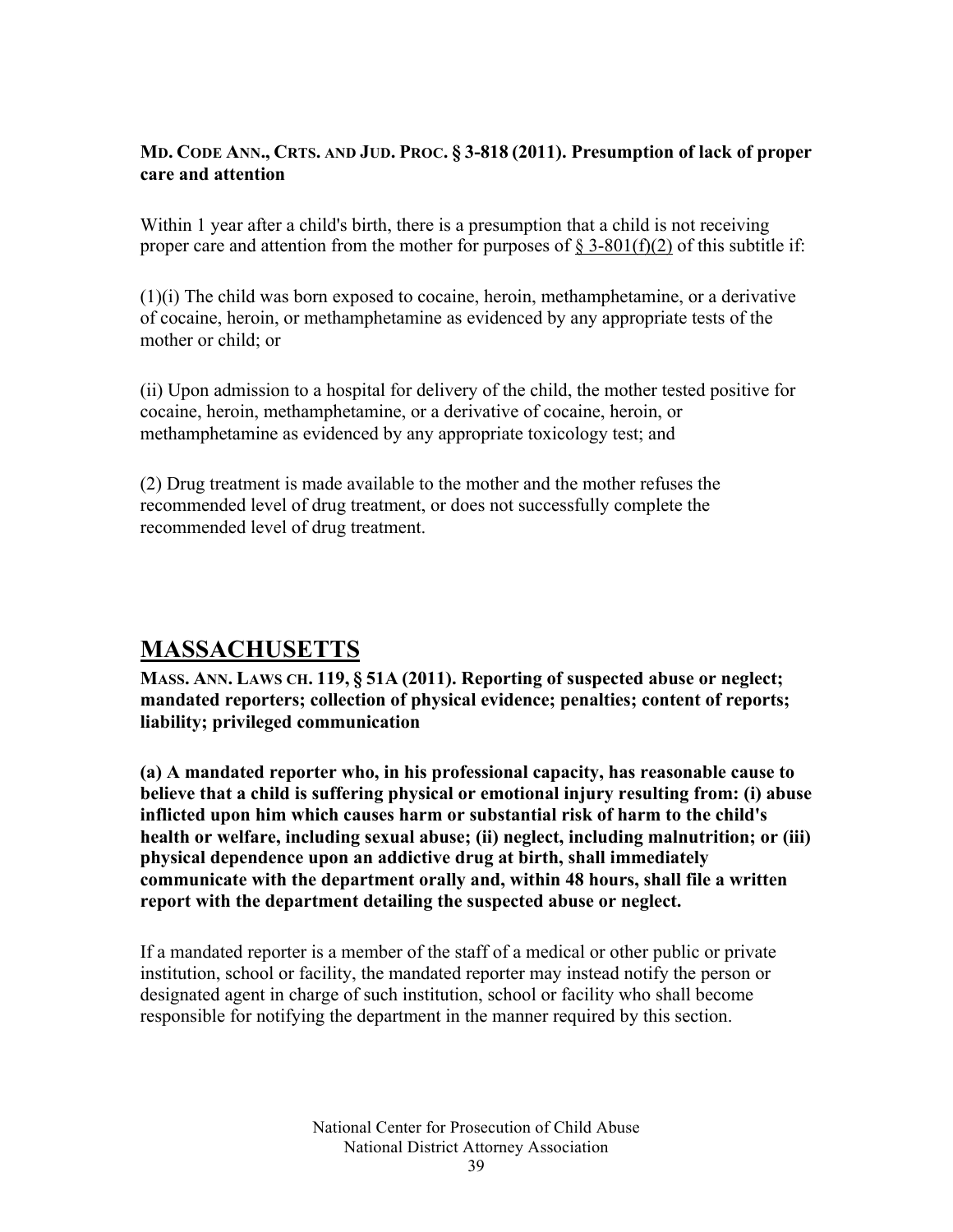A mandated reporter may, in addition to filing a report under this section, contact local law enforcement authorities or the child advocate about the suspected abuse or neglect.

(b) For the purpose of reporting under this section, hospital personnel may have photographs taken of the areas of trauma visible on the child without the consent of the child's parents or guardians. These photographs or copies thereof shall be sent to the department with the report.

If hospital personnel collect physical evidence of abuse or neglect of the child, the local district attorney, local law enforcement authorities, and the department shall be immediately notified. The physical evidence shall be processed immediately so that the department may make an informed determination within the time limits in section 51B. If there is a delay in processing, the department shall seek a waiver under subsection (d) of section 51B.

(c) Notwithstanding subsection (g), whoever violates this section shall be punished by a fine of not more than \$1,000. Whoever knowingly and willfully files a frivolous report of child abuse or neglect under this section shall be punished by: (i) a fine of not more than \$2,000 for the first offense; (ii) imprisonment in a house of correction for not more than 6 months and a fine of not more than \$2,000 for the second offense; and (iii) imprisonment in a house of correction for not more than 2 1/2 years and a fine of not more than \$2,000 for the third and subsequent offenses.

Any mandated reporter who has knowledge of child abuse or neglect that resulted in serious bodily injury to or death of a child and willfully fails to report such abuse or neglect shall be punished by a fine of up to \$5,000 or imprisonment in the house of correction for not more than 2 1/2 years or by both such fine and imprisonment; and, upon a guilty finding or a continuance without a finding, the court shall notify any appropriate professional licensing authority of the mandated reporter's violation of this paragraph.

(d) A report filed under this section shall contain: (i) the names and addresses of the child and the child's parents or other person responsible for the child's care, if known; (ii) the child's age; (iii) the child's sex; (iv) the nature and extent of the child's injuries, abuse, maltreatment or neglect, including any evidence of prior injuries, abuse, maltreatment or neglect; (v) the circumstances under which the person required to report first became aware of the child's injuries, abuse, maltreatment or neglect; (vi) whatever action, if any, was taken to treat, shelter or otherwise assist the child; (vii) the name of the person or persons making the report; (viii) any other information that the person reporting believes might be helpful in establishing the cause of the injuries; (ix) the identity of the person or persons responsible for the neglect or injuries; and (x) other information required by the department.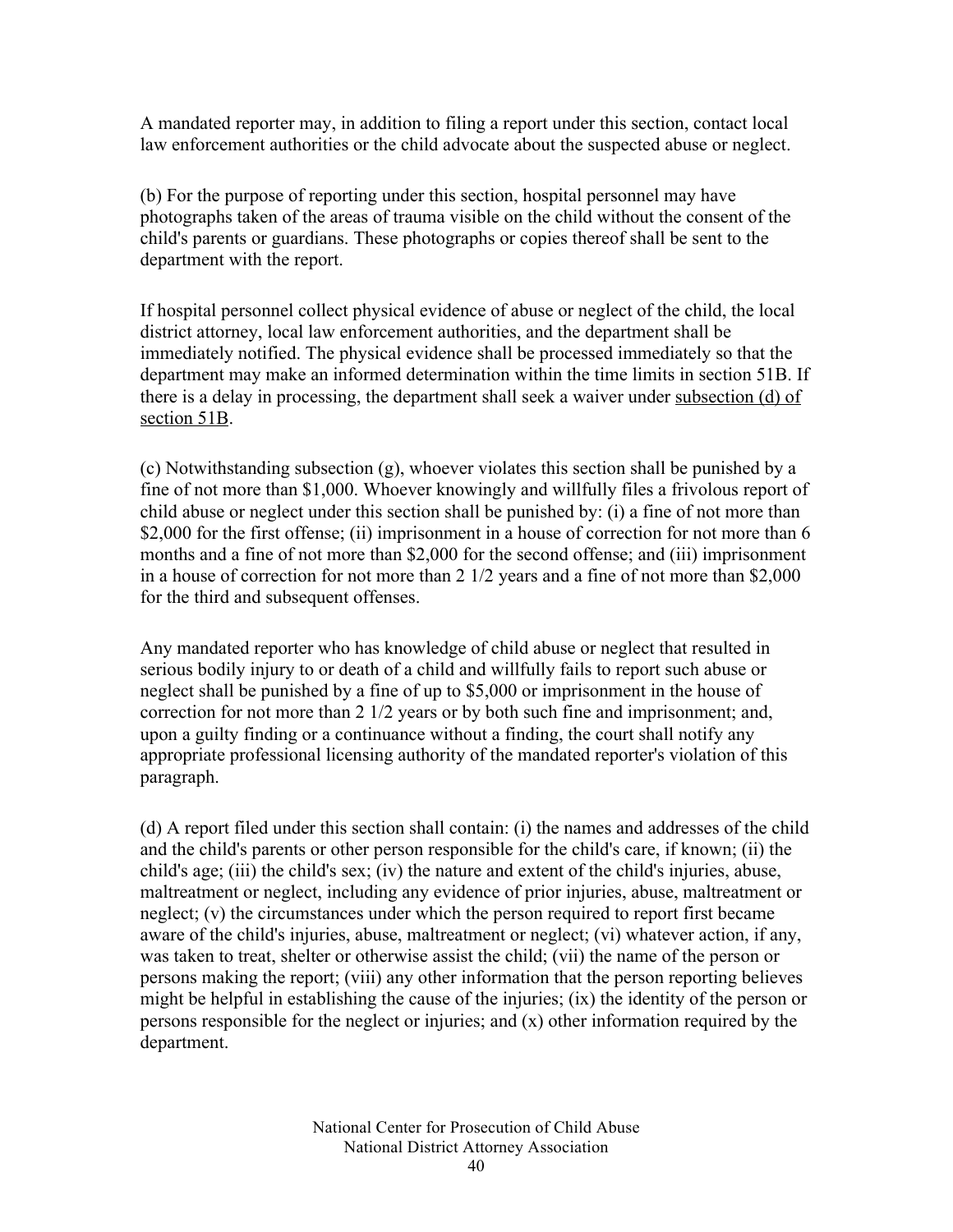(e) A mandated reporter who has reasonable cause to believe that a child has died as a result of any of the conditions listed in subsection (a) shall report the death to the district attorney for the county in which the death occurred and the office of the chief medical examiner as required by clause (16) of <u>section 3 of chapter 38</u>. Any person who fails to file a report under this subsection shall be punished by a fine of not more than \$1,000.

(f) Any person may file a report under this section if that person has reasonable cause to believe that a child is suffering from or has died as a result of abuse or neglect.

(g) No mandated reporter shall be liable in any civil or criminal action for filing a report under this section or for contacting local law enforcement authorities or the child advocate, if the report or contact was made in good faith, was not frivolous, and the reporter did not cause the abuse or neglect. No other person filing a report under this section shall be liable in any civil or criminal action by reason of the report if it was made in good faith and if that person did not perpetrate or inflict the reported abuse or cause the reported neglect. Any person filing a report under this section may be liable in a civil or criminal action if the department or a district attorney determines that the person filing the report may have perpetrated or inflicted the abuse or caused the neglect.

(h) No employer shall discharge, discriminate or retaliate against a mandated reporter who, in good faith, files a report under this section, testifies or is about to testify in any proceeding involving child abuse or neglect. Any employer who discharges, discriminates or retaliates against that mandated reporter shall be liable to the mandated reporter for treble damages, costs and attorney's fees.

(i) Within 30 days of receiving a report from a mandated reporter, the department shall notify the mandated reporter, in writing, of its determination of the nature, extent and cause or causes of the injuries to the child and the services that the department intends to provide to the child or the child's family.

(j) Any privilege relating to confidential communications, established by sections 135 to 135B, inclusive, of chapter 112 or by sections 20A and 20B of chapter 233, shall not prohibit the filing of a report under this section or a care and protection petition under section 24, except that a priest, rabbi, clergy member, ordained or licensed minister, leader of a church or religious body or accredited Christian Science practitioner need not report information solely gained in a confession or similarly confidential communication in other religious faiths. Nothing in the general laws shall modify or limit the duty of a priest, rabbi, clergy member, ordained or licensed minister, leader of a church or religious body or accredited Christian Science practitioner to report suspected child abuse or neglect under this section when the priest, rabbi, clergy member, ordained or licensed minister, leader of a church or religious body or accredited Christian Science practitioner is acting in some other capacity that would otherwise make him a mandated reporter.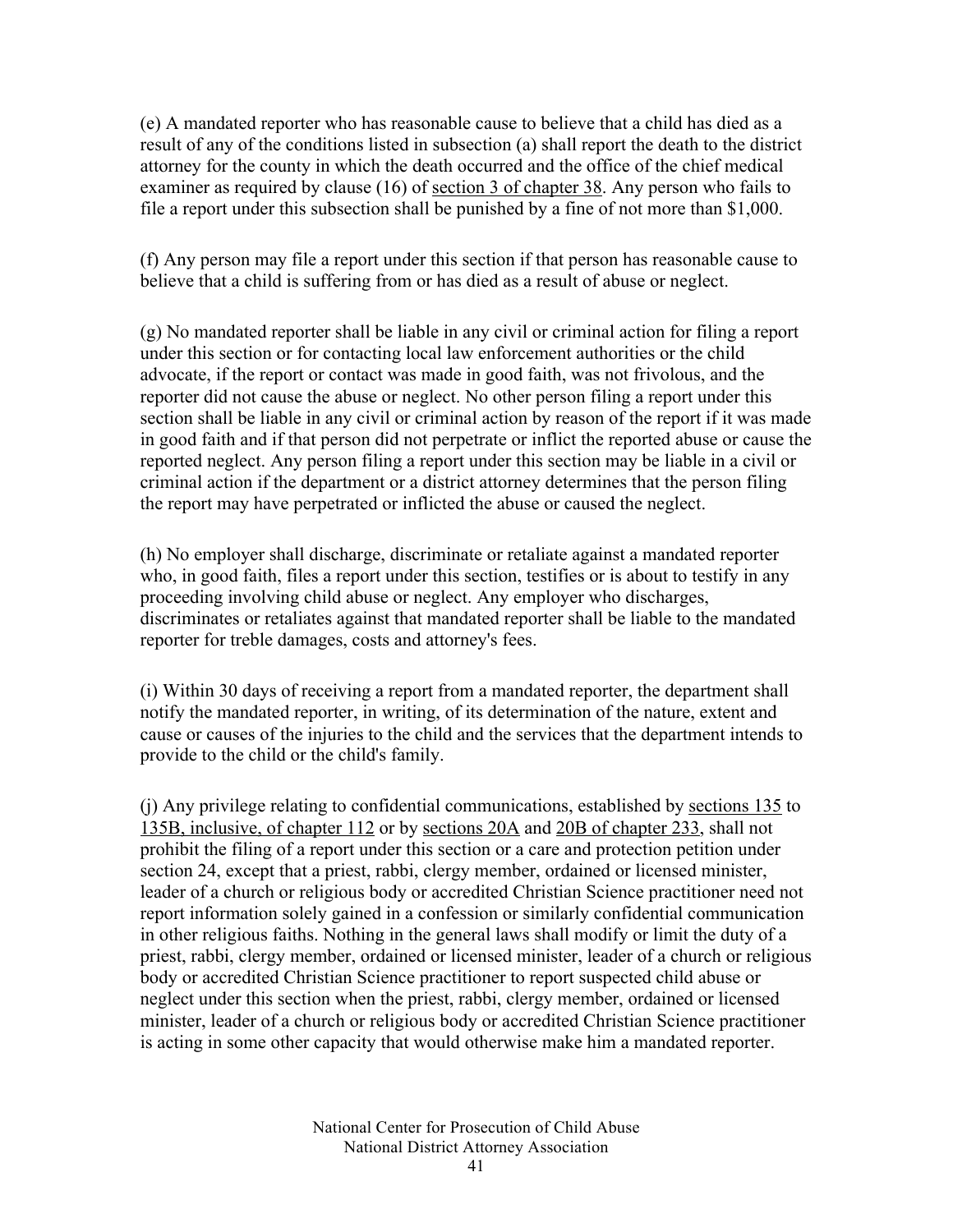(k) A mandated reporter who is professionally licensed by the commonwealth shall complete training to recognize and report suspected child abuse or neglect.

### **MICHIGAN**

#### **MICH. COMP. LAWS § 722.623A (2011). Required reports of controlled substances in the bodies of newborn infants**

Sec. 3a. In addition to the reporting requirement in section 3, a person who is required to report suspected child abuse or neglect under section 3(1) and who knows, or from the child's symptoms has reasonable cause to suspect, that a newborn infant has any amount of alcohol, a controlled substance, or a metabolite of a controlled substance in his or her body shall report to the department in the same manner as required under section 3. A report is not required under this section if the person knows that the alcohol, controlled substance, or metabolite, or the child's symptoms, are the result of medical treatment administered to the newborn infant or his or her mother.

### **MINNESOTA MINN. STAT. § 626.5562 (2011). Toxicology tests required**

**Subdivision 1. Test; report.** A physician shall administer a toxicology test to a pregnant woman under the physician's care or to a woman under the physician's care within eight hours after delivery to determine whether there is evidence that she has ingested a controlled substance, if the woman has obstetrical complications that are a medical indication of possible use of a controlled substance for a nonmedical purpose. If the test results are positive, the physician shall report the results under section 626.5561. A negative test result does not eliminate the obligation to report under section 626.5561, if other evidence gives the physician reason to believe the patient has used a controlled substance for a nonmedical purpose.

**Subd. 2. Newborns.** A physician shall administer to each newborn infant born under the physician's care a toxicology test to determine whether there is evidence of prenatal exposure to a controlled substance, if the physician has reason to believe based on a medical assessment of the mother or the infant that the mother used a controlled substance for a nonmedical purpose during the pregnancy. If the test results are positive, the physician shall report the results as neglect under section 626.556. A negative test result does not eliminate the obligation to report under section 626.556 if other medical evidence of prenatal exposure to a controlled substance is present.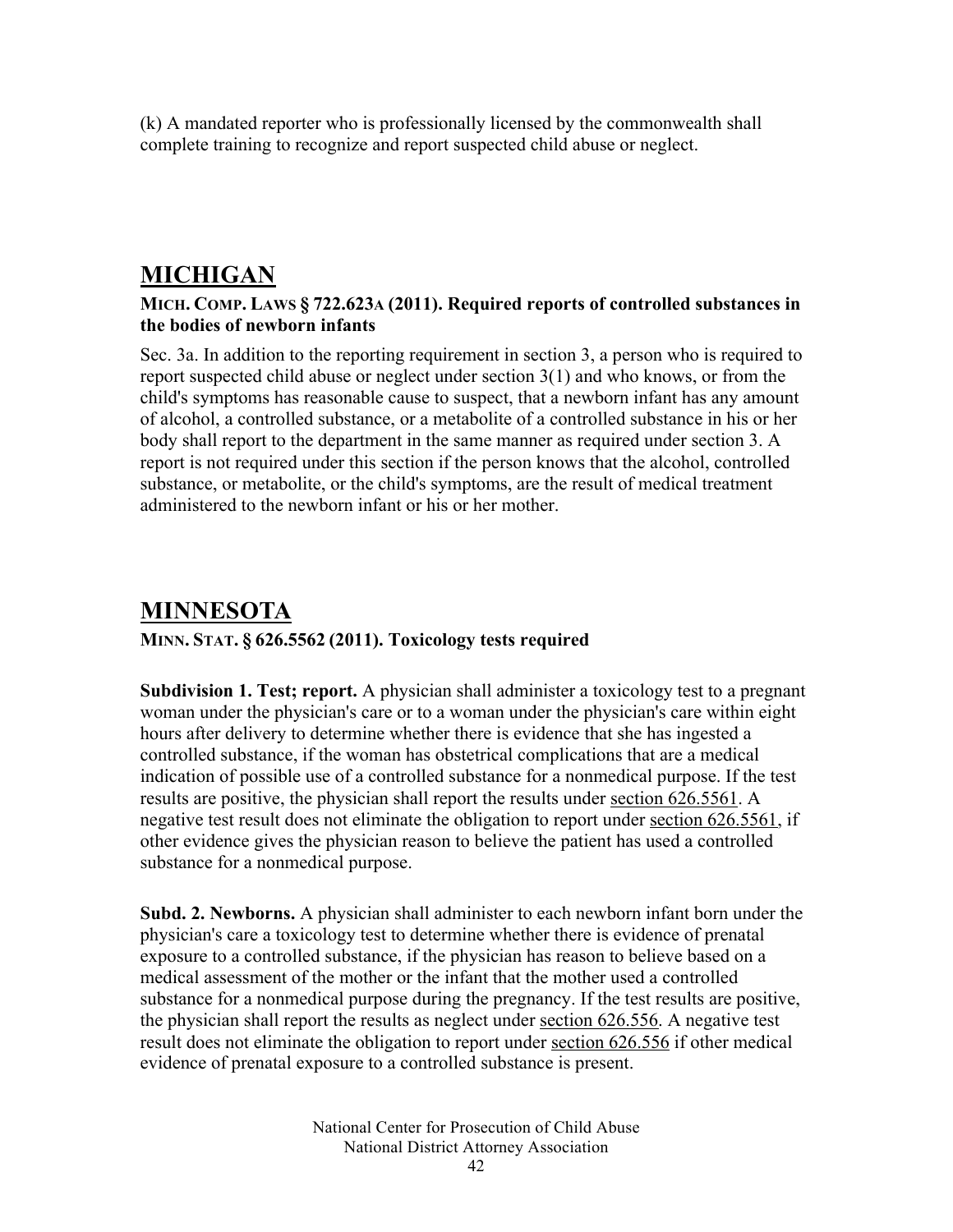**Subd. 3. Report to Department of Health.** Physicians shall report to the Department of Health the results of tests performed under subdivisions 1 and 2. A report shall be made on the certificate of live birth medical supplement or the report of fetal death medical supplement filed on or after February 1, 1991. The reports are medical data under section 13.384.

**Subd. 4. Immunity from liability.** Any physician or other medical personnel administering a toxicology test to determine the presence of a controlled substance in a pregnant woman, in a woman within eight hours after delivery, or in a child at birth or during the first month of life is immune from civil or criminal liability arising from administration of the test, if the physician ordering the test believes in good faith that the test is required under this section and the test is administered in accordance with an established protocol and reasonable medical practice.

**Subd. 5. Reliability of tests.** A positive test result reported under this section must be obtained from a confirmatory test performed by a drug testing laboratory which meets the requirements of section 181.953, and must be performed according to the requirements for performance of confirmatory tests imposed by the licensing, accreditation, or certification program listed in section 181.953, subdivision 1, in which the laboratory participates.

### **MINN. STAT. § 626.556, SUBD. 2(F), (G) (2011)**

''Neglect'' includes:

Prenatal exposure to a controlled substance, used by the mother for a nonmedical purpose, as evidenced by • withdrawal symptoms in the child at birth, results of a toxicology test performed on the mother at delivery or the child at birth, or medical effects or developmental delays during the child's first year of life that medically indicate prenatal exposure to a controlled substance

Chronic and severe use of alcohol or a controlled substance by a parent or person responsible for the care of the • child that adversely affects the child's basic needs and safety

''Physical abuse'' includes purposely giving a child poison, alcohol, or dangerous, harmful, or controlled substances that were not prescribed for the child by a practitioner, in order to control or punish the child; or other substances that substantially affect the child's behavior, motor coordination, or judgment or that results in sickness or internal injury, or subjects the child to medical procedures that would be unnecessary if the child were not exposed to the substances.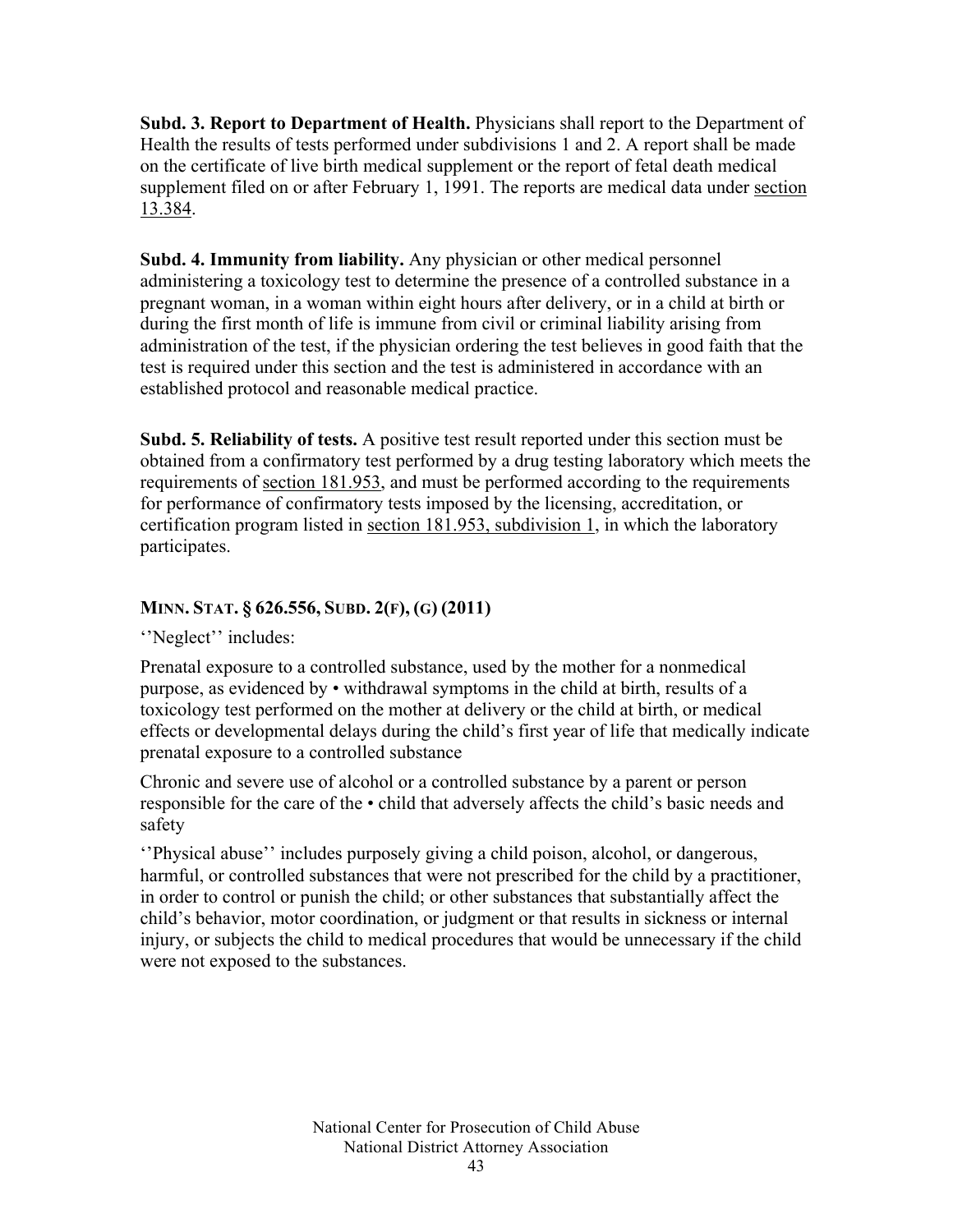### **MISSOURI**

**MO. REV. STAT. § 191.737 (2011). Children exposed to substance abuse, referral by physician to department of health and senior services--services to be initiated within seventy-two hours--physician making referral immune from civil liability- confidentiality of report**

1. Notwithstanding the physician-patient privilege, any physician or health care provider may refer to the department of health and senior services families in which children may have been exposed to a controlled substance listed in section 195.017, RSMo, schedules I, II and III, or alcohol as evidenced by:

(1) Medical documentation of signs and symptoms consistent with controlled substances or alcohol exposure in the child at birth; or

(2) Results of a confirmed toxicology test for controlled substances performed at birth on the mother or the child; and

(3) A written assessment made or approved by a physician, health care provider, or by the division of family services which documents the child as being at risk of abuse or neglect.

2. Nothing in this section shall preclude a physician or other mandated reporter from reporting abuse or neglect of a child as required pursuant to the provisions of section 210.115, RSMo.

3. Upon notification pursuant to subsection 1 of this section, the department of health and senior services shall offer service coordination services to the family. The department of health and senior services shall coordinate social services, health care, mental health services, and needed education and rehabilitation services. Service coordination services shall be initiated within seventy-two hours of notification. The department of health and senior services shall notify the department of social services and the department of mental health within seventy-two hours of initial notification.

4. Any physician or health care provider complying with the provisions of this section, in good faith, shall have immunity from any civil liability that might otherwise result by reason of such actions.

5. Referral and associated documentation provided for in this section shall be confidential and shall not be used in any criminal prosecution.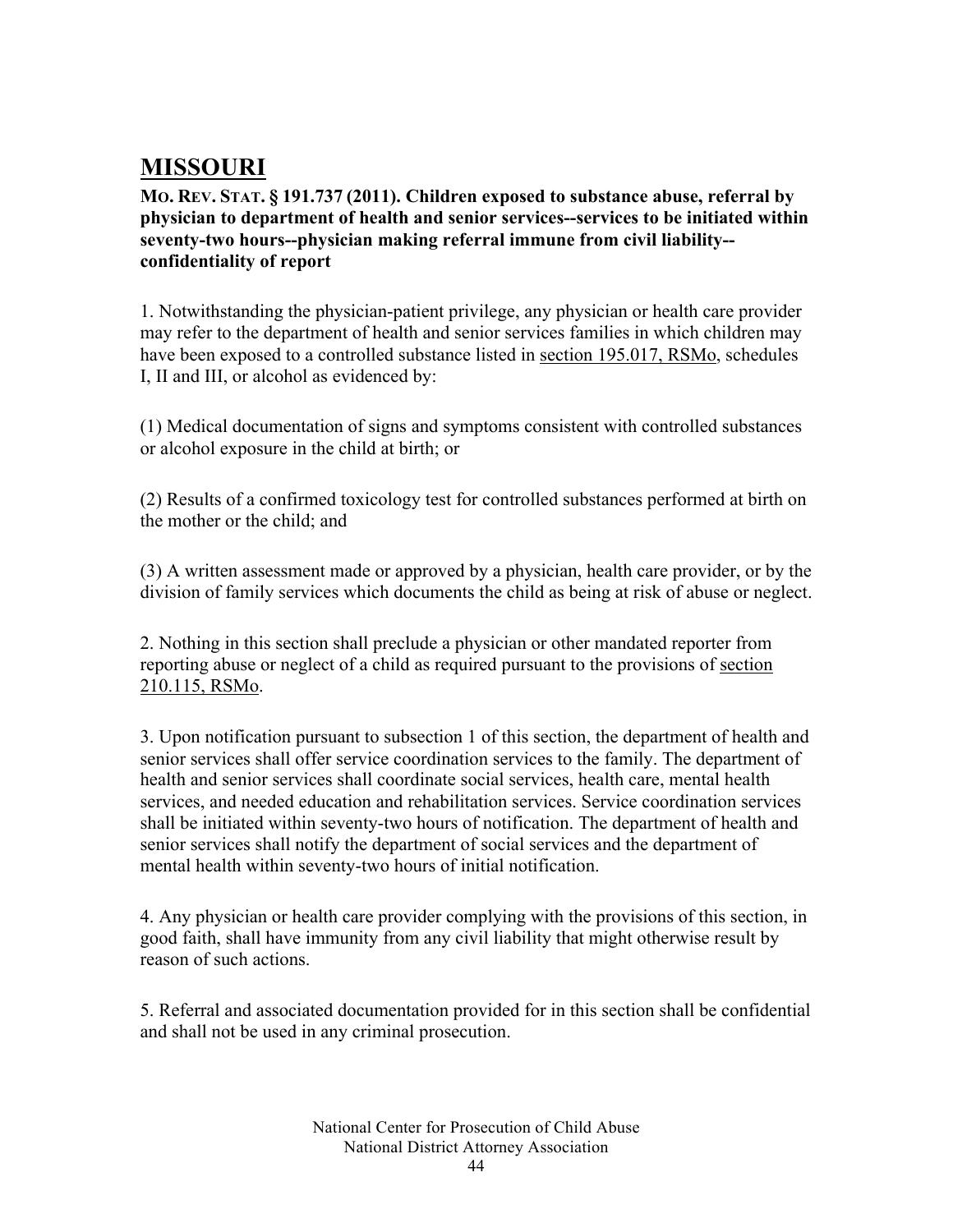### **NEVADA**

### **NEV. REV. STAT. ANN. § 432B.330 (2010). Circumstances under which child is or may be in need of protection**

1. A child is in need of protection if:

(a) The child has been abandoned by a person responsible for the welfare of the child;

(b) The child has been subjected to abuse or neglect by a person responsible for the welfare of the child;

(c) The child is in the care of a person responsible for the welfare of the child and another child has died as a result of abuse or neglect by that person;

(d) The child has been placed for care or adoption in violation of law; or

(e) The child has been delivered to a provider of emergency services pursuant to NRS 432B.630.

2. A child may be in need of protection if the person responsible for the welfare of the child:

(a) Is unable to discharge his or her responsibilities to and for the child because of incarceration, hospitalization, or other physical or mental incapacity;

(b) Fails, although the person is financially able to do so or has been offered financial or other means to do so, to provide for the following needs of the child:

(1) Food, clothing or shelter necessary for the child's health or safety;

(2) Education as required by law; or

(3) Adequate medical care; or

(c) Has been responsible for the abuse or neglect of a child who has resided with that person.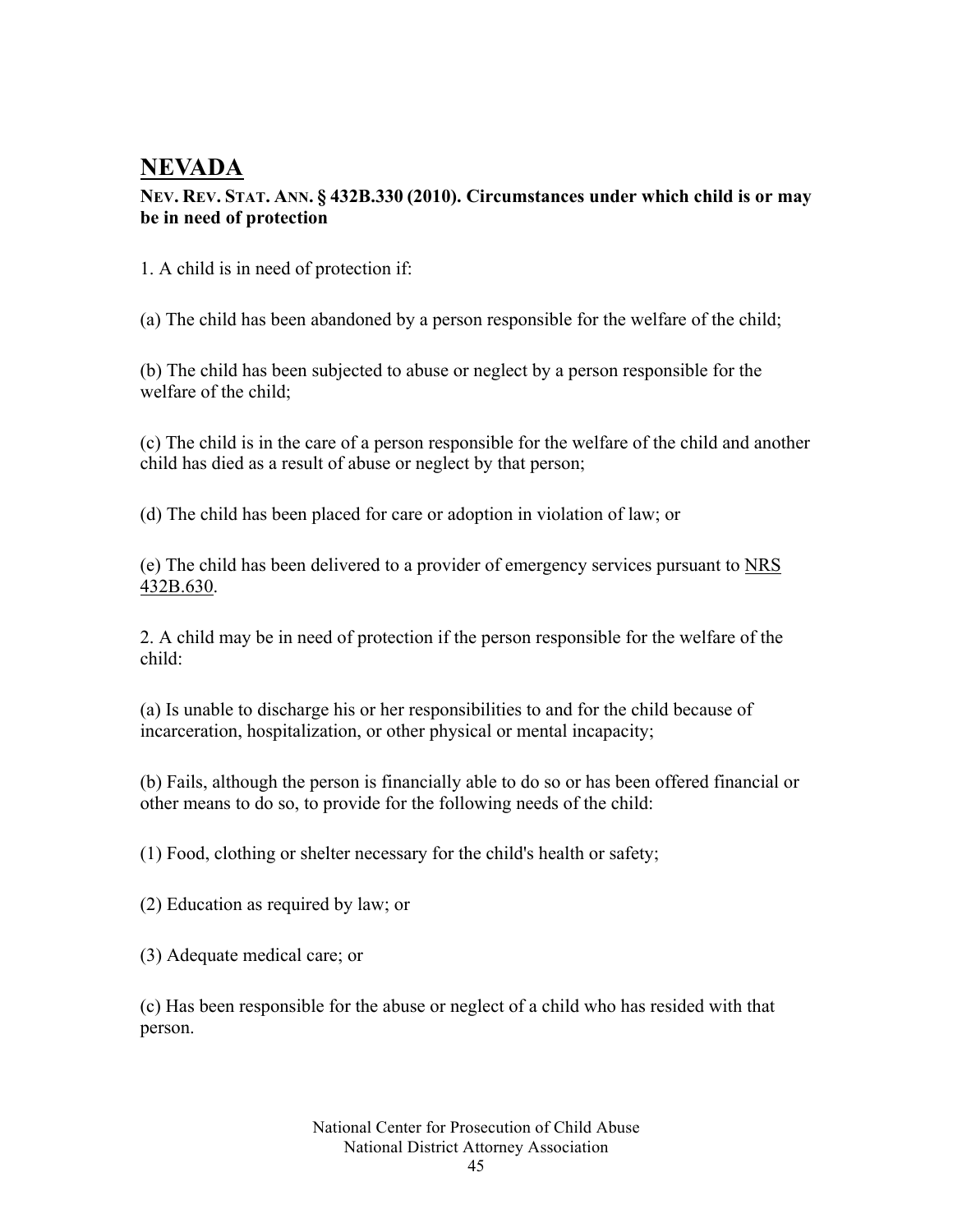3. A child may be in need of protection if the death of a parent of the child is or may be the result of an act by the other parent that constitutes domestic violence pursuant to NRS 33.018.

**4. A child may be in need of protection if the child is identified as being affected by prenatal illegal substance abuse or as having withdrawal symptoms resulting from prenatal drug exposure.**

### **NORTH DAKOTA**

### **N.D. CENT. CODE § 27-20-02(8) (2009). Definitions**

Deprived child" means a child who:

a. Is without proper parental care or control, subsistence, education as required by law, or other care or control necessary for the child's physical, mental, or emotional health, or morals, and the deprivation is not due primarily to the lack of financial means of the child's parents, guardian, or other custodian;

b. Has been placed for care or adoption in violation of law;

c. Has been abandoned by the child's parents, guardian, or other custodian;

d. Is without proper parental care, control, or education as required by law, or other care and control necessary for the child's well-being because of the physical, mental, emotional, or other illness or disability of the child's parent or parents, and that such lack of care is not due to a willful act of commission or act of omission by the child's parents, and care is requested by a parent;

e. Is in need of treatment and whose parents, guardian, or other custodian have refused to participate in treatment as ordered by the juvenile court;

f. Was subject to prenatal exposure to chronic or severe use of alcohol or any controlled substance as defined in chapter 19-03.1 in a manner not lawfully prescribed by a practitioner; or

g. Is present in an environment subjecting the child to exposure to a controlled substance, chemical substance, or drug paraphernalia as prohibited by section 19-03.1-22.2.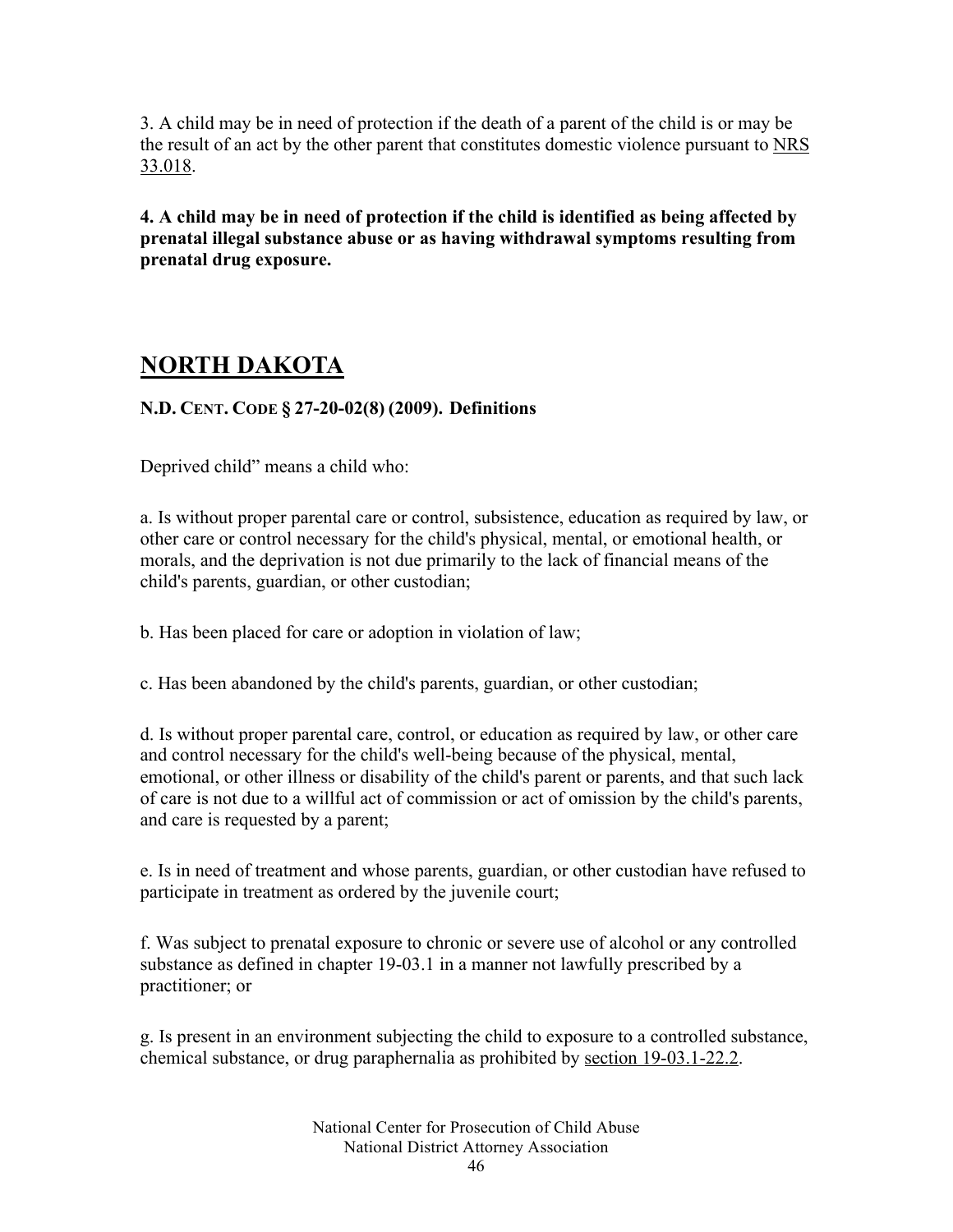### **OHIO OHIO REV. CODE ANN. § 2151.03 (2011). "Neglected child" defined**

(A) As used in this chapter, "neglected child" includes any child:

(1) Who is abandoned by the child's parents, guardian, or custodian;

(2) Who lacks adequate parental care because of the faults or habits of the child's parents, guardian, or custodian;

(3) Whose parents, guardian, or custodian neglects the child or refuses to provide proper or necessary subsistence, education, medical or surgical care or treatment, or other care necessary for the child's health, morals, or well being;

(4) Whose parents, guardian, or custodian neglects the child or refuses to provide the special care made necessary by the child's mental condition;

(5) Whose parents, legal guardian, or custodian have placed or attempted to place the child in violation of sections 5103.16 and 5103.17 of the Revised Code;

(6) Who, because of the omission of the child's parents, guardian, or custodian, suffers physical or mental injury that harms or threatens to harm the child's health or welfare;

(7) Who is subjected to out-of-home care child neglect.

(B) Nothing in this chapter shall be construed as subjecting a parent, guardian, or custodian of a child to criminal liability when, solely in the practice of religious beliefs, the parent, guardian, or custodian fails to provide adequate medical or surgical care or treatment for the child. This division does not abrogate or limit any person's responsibility under section 2151.421 of the Revised Code to report child abuse that is known or reasonably suspected or believed to have occurred, child neglect that is known or reasonably suspected or believed to have occurred, and children who are known to face or are reasonably suspected or believed to be facing a threat of suffering abuse or neglect and does not preclude any exercise of the authority of the state, any political subdivision, or any court to ensure that medical or surgical care or treatment is provided to a child when the child's health requires the provision of medical or surgical care or treatment.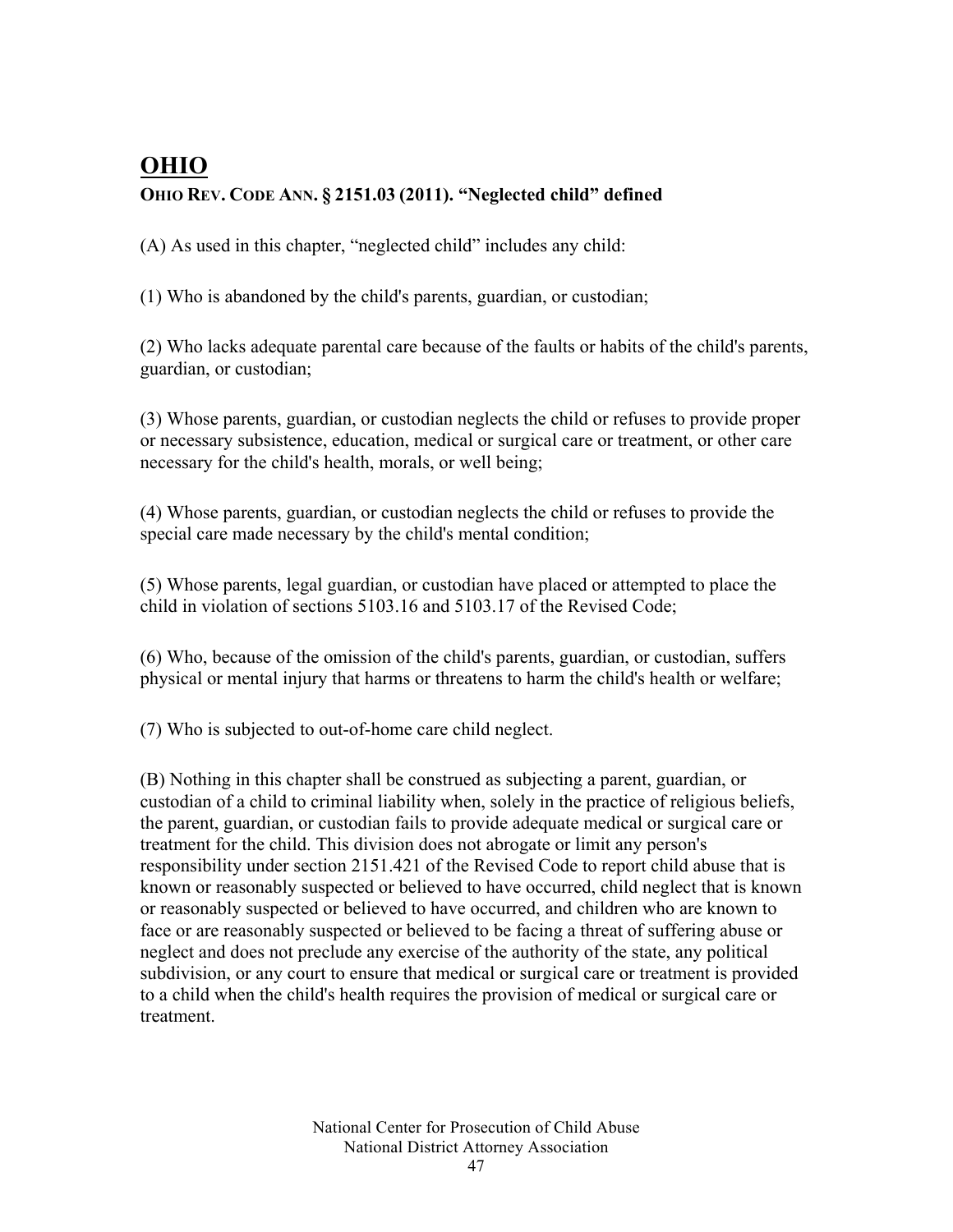\*\*\* *See In re Crawford* (Ohio App. 5 Dist., Stark, 02-01-1999) No. 1998CA00194, 1999 WL 100377, A newborn baby who tests positive for cocaine and shows signs of cocaine withdrawal is "neglected" where prenatal fault can be assigned to the mother who (1) tests positive for cocaine at the hospital, (2) admits to alcohol usage during her pregnancy, and (3) claims the last time she smoked crack cocaine was two weeks prior to giving birth; and where the mother unexpectedly gives birth at home and calls for medical assistance which transports her and the baby to the hospital she is custodian of the child as defined by RC 2151.011(B)(17) and removal of the child to the department of human services is warranted.

### **OKLAHOMA**

### **OKLA. STAT. ANN. TIT. 10A, § § 1-1-105(20) (2011). Definitions**

20. "Deprived child" means a child:

a. who is for any reason destitute, homeless, or abandoned,

b. who does not have the proper parental care or guardianship,

c. who has been abused, neglected, or is dependent,

d. whose home is an unfit place for the child by reason of depravity on the part of the parent or legal guardian of the child, or other person responsible for the health or welfare of the child,

**e. who is a child in need of special care and treatment because of the child's physical or mental condition, and the child's parents, legal guardian, or other custodian is unable or willfully fails to provide such special care and treatment. As used in this paragraph, a child in need of special care and treatment includes, but is not limited to, a child who at birth tests positive for alcohol or a controlled dangerous substance and who, pursuant to a drug or alcohol screen of the child and an assessment of the parent, is determined to be at risk of harm or threatened harm to the health or safety of a child,** 

f. who is a child with a disability deprived of the nutrition necessary to sustain life or of the medical treatment necessary to remedy or relieve a life-threatening medical condition in order to cause or allow the death of the child if such nutrition or medical treatment is generally provided to similarly situated children without a disability or children with disabilities; provided that no medical treatment shall be necessary if, in the reasonable medical judgment of the attending physician, such treatment would be futile in saving the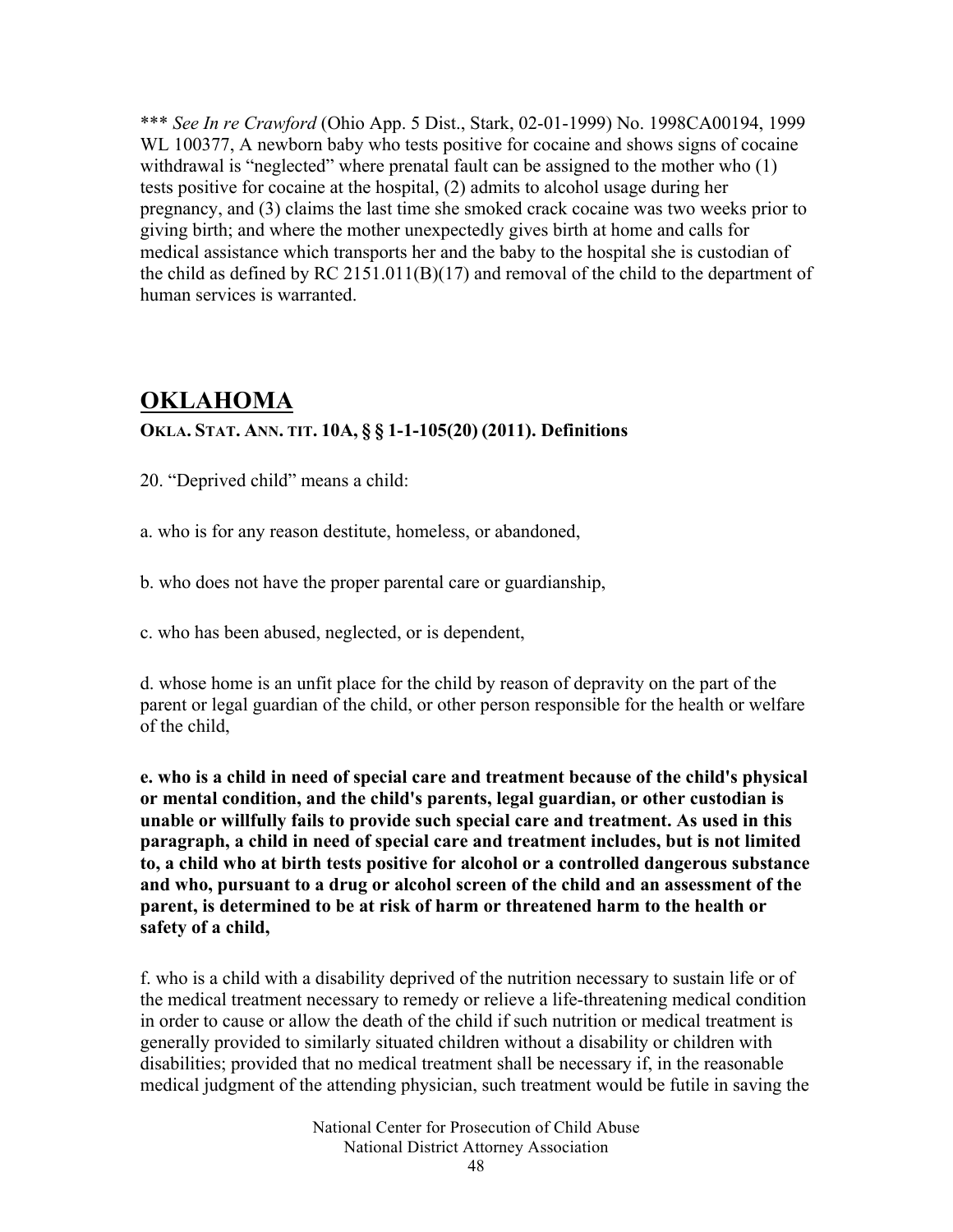life of the child,

g. who, due to improper parental care and guardianship, is absent from school as specified in Section 10-106 of Title 70 of the Oklahoma Statutes, if the child is subject to compulsory school attendance,

h. whose parent, legal guardian or custodian for good cause desires to be relieved of custody,

i. who has been born to a parent whose parental rights to another child have been involuntarily terminated by the court and the conditions which led to the making of the finding, which resulted in the termination of the parental rights of the parent to the other child, have not been corrected, or

j. whose parent, legal guardian, or custodian has subjected another child to abuse or neglect or has allowed another child to be subjected to abuse or neglect and is currently a respondent in a deprived proceeding.

Nothing in the Oklahoma Children's Code shall be construed to mean a child is deprived for the sole reason the parent, legal guardian, or person having custody or control of a child, in good faith, selects and depends upon spiritual means alone through prayer, in accordance with the tenets and practice of a recognized church or religious denomination, for the treatment or cure of disease or remedial care of such child.

Nothing contained in this paragraph shall prevent a court from immediately assuming custody of a child and ordering whatever action may be necessary, including medical treatment, to protect the child's health or welfare

### **PENNSYLVANIA**

### **23 PA. CONS. STAT. ANN. § § 6386 (2011). Mandatory reporting of infants born and identified as being affected by illegal substance abuse**

Health care providers who are involved in the delivery or care of an infant who is born and identified as being affected by illegal substance abuse or as having withdrawal symptoms resulting from prenatal drug exposure shall immediately cause a report to be made to the appropriate county agency. The county agency shall provide or arrange for appropriate services for the infant.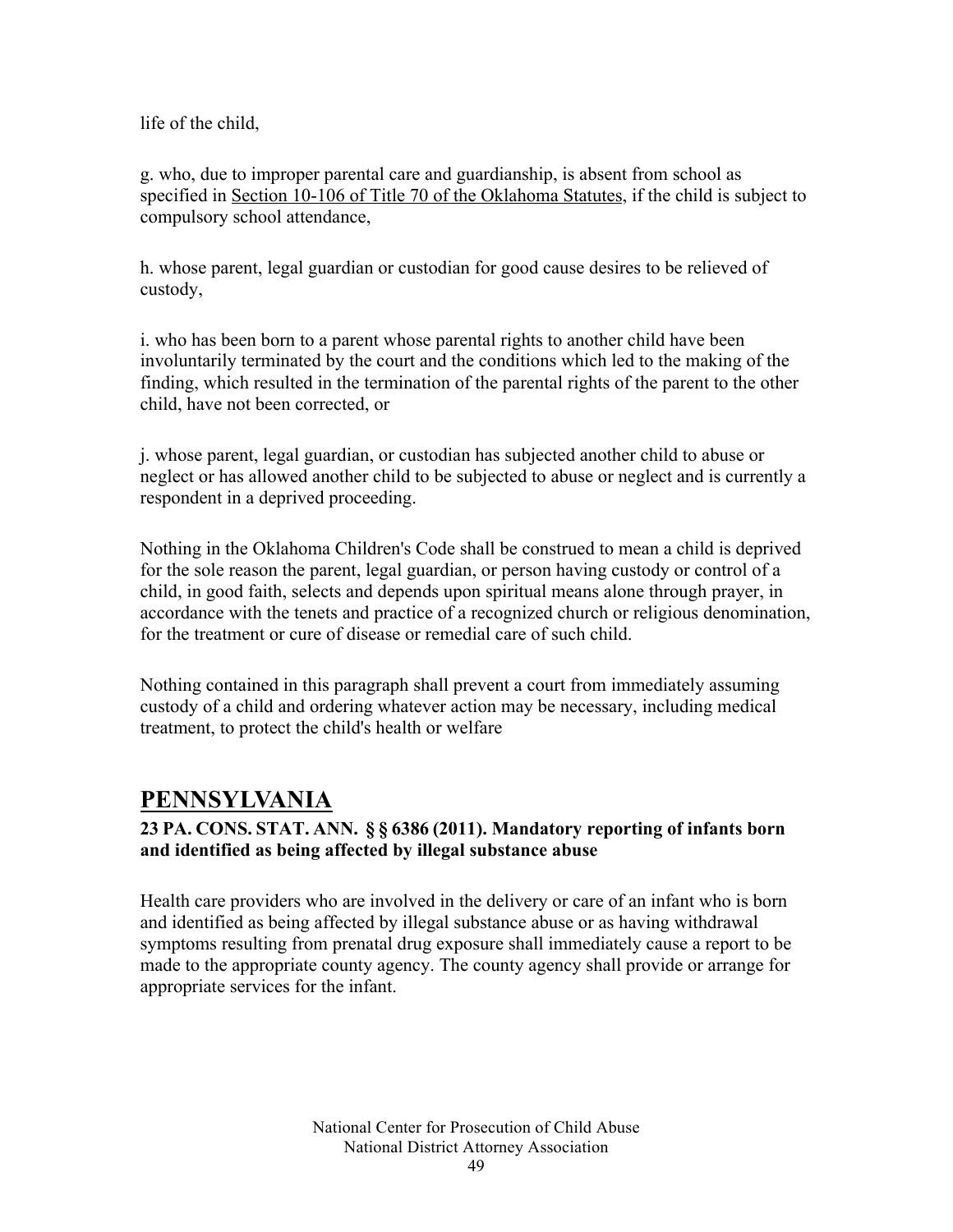# **SOUTH CAROLINA**

### **S.C. CODE ANN. § 63-5-70 (2010). Unlawful conduct toward a child.**

(A) It is unlawful for a person who has charge or custody of a child, or who is the parent or guardian of a child, or who is responsible for the welfare of a child as defined in Section 63-7-20 to:

(1) place the child at unreasonable risk of harm affecting the child's life, physical or mental health, or safety;

(2) do or cause to be done unlawfully or maliciously any bodily harm to the child so that the life or health of the child is endangered or likely to be endangered; or

(3) wilfully abandon the child.

(B) A person who violates subsection (A) is guilty of a felony and for each offense, upon conviction, must be fined in the discretion of the court or imprisoned not more than ten years, or both.

*\*\*\*See Whitner v. State*, 492 S.E.2d 777 (S.C. 1997) (The South Carolina Supreme Court held that: (1) viable fetus is a "child" within meaning of child abuse and endangerment statute, and thus petitioner could be charged under statute for ingesting crack cocaine during third trimester of pregnancy, causing baby to born with cocaine metabolites in its system; (2) counsel could not be deemed ineffective for failing to advise petitioner that statute under which she was being prosecuted might not apply to prenatal drug use; (3) statute gave petitioner fair notice that ingesting cocaine during third trimester of pregnancy was proscribed; and (4) prosecuting petitioner did not unconstitutionally burden her right of privacy, or, more specifically, her right to carry her pregnancy to term.)

### **S.C. CODE ANN. § 63-7-1660 (2010). Services with removal**

(A) Upon investigation of a report received under Section 63-7-310 or at any time during the delivery of services by the department, the department may petition the family court to remove the child from custody of the parent, guardian, or other person legally responsible for the child's welfare if the department determines by a preponderance of evidence that the child is an abused or neglected child and that the child cannot be safely maintained in the home in that he cannot be protected from unreasonable risk of harm affecting the child's life, physical health, safety, or mental well-being without removal. If a noncustodial parent is not named as a party in the removal petition, the agency shall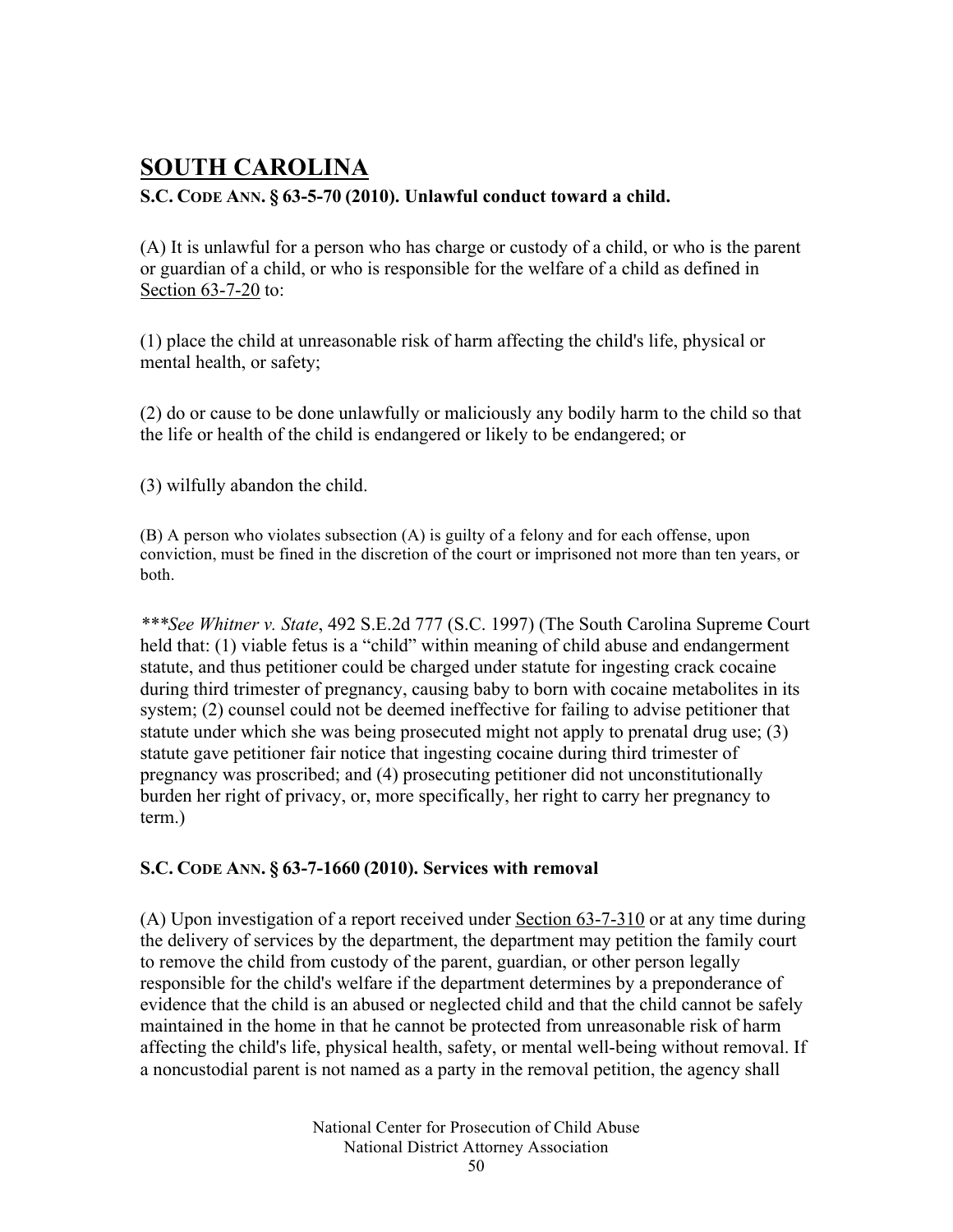exercise every reasonable effort to promptly notify the noncustodial parent that a removal proceeding has been initiated and of the date and time of any hearings scheduled pursuant to this section.

(B)(1) The petition shall contain a full description of the reasons why the child cannot be protected adequately in the custody of the parent or guardian, including facts supporting the department's allegation that the child is an abused or neglected child as defined in Section 63-7-20 and that retention of the child in or return of the child to the home would place the child at unreasonable risk of harm affecting the child's life, physical health or safety, or mental well-being and the child cannot reasonably be protected from this harm without being removed, a description of the condition of the child, any previous efforts to work with the parent or guardian, in-home treatment programs which have been offered and proven inadequate, and the attitude of the parent or guardian towards placement of the child in an alternative setting. The petition also shall contain a statement of the harms the child is likely to suffer as a result of removal and a description of the steps that will be taken to minimize the harm to the child that may result upon removal.

(2) The petition for removal may include a petition for termination of parental rights. The petition for removal must include a petition for termination of parental rights if court records or other evidence indicate the existence of one or more of the conditions set forth in Section  $63-7-1640(C)(1)$  through (8), unless there are compelling reasons for believing that termination of parental rights would be contrary to the best interests of the child.

(C)(1) Whether or not the petition for removal includes a petition for termination of parental rights, the petition shall contain a notice informing the parents of the potential effect of the hearing on their parental rights and a notice to all interested parties that objections to the sufficiency of a placement plan, if ordered, or of any recommendations for provisions in the plan or court order must be raised at the hearing. The notice must be printed in boldface print or in all upper case letters and set off in a box.

(2) If the petition includes a petition for termination of parental rights, the notice shall state: "As a result of this hearing, you could lose your rights as a parent".

(3) If the petition does not include a petition for termination of parental rights, the notice shall state: "At this hearing the court may order a treatment plan. If you fail to comply with the plan, you could lose your rights as a parent".

(D) Upon receipt of a removal petition under this section, the family court shall schedule a hearing to be held within thirty-five days of the date of receipt to determine whether removal is necessary. The parties to the petition must be served with a summons and notices of right to counsel and the hearing date and time along with the petition. Personal jurisdiction over the parties is effected if they are served at least seventy-two hours before the hearing. No responsive pleading to the petition is required. The court may authorize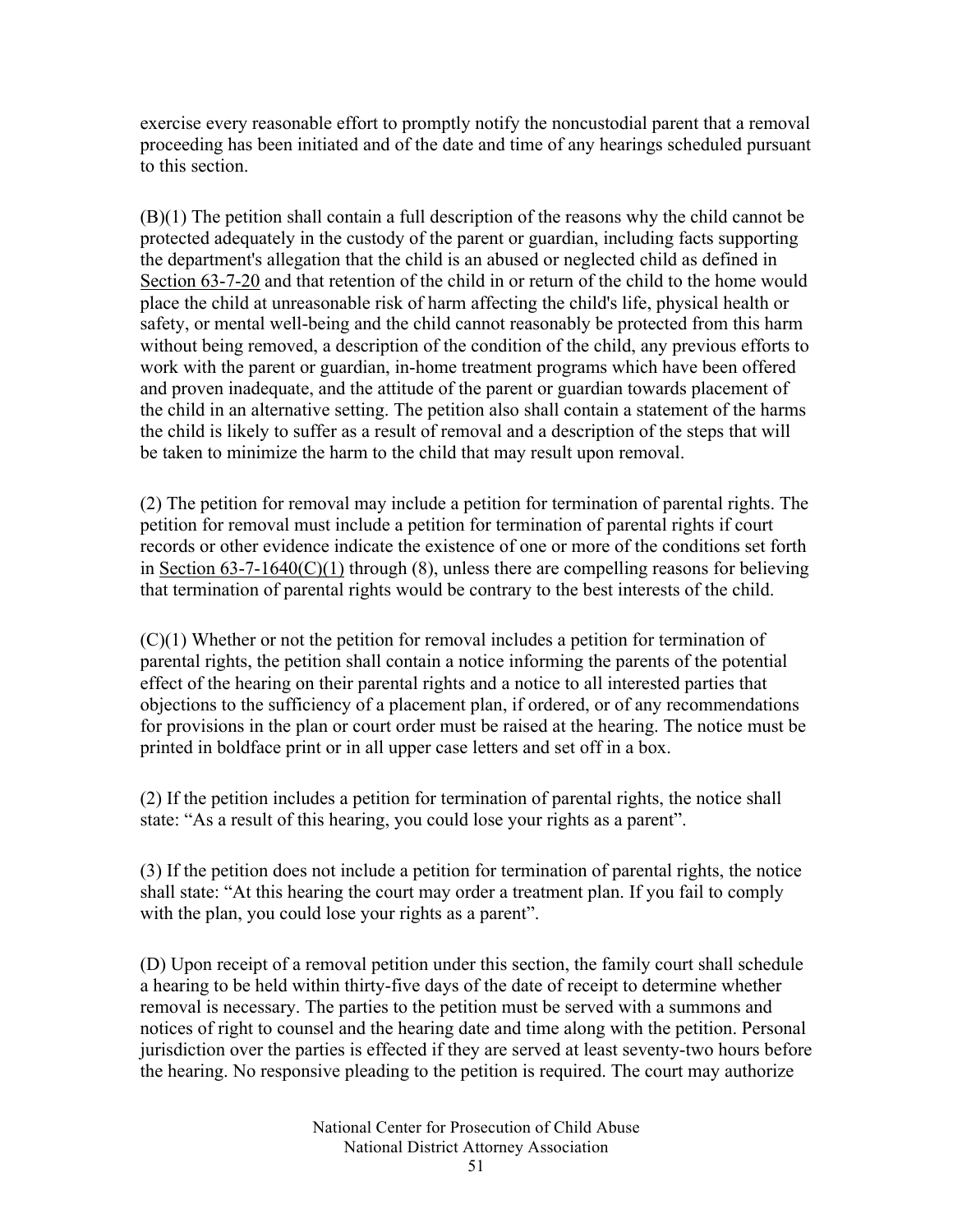service by publication in appropriate cases and may waive the thirty-five days requirement when necessary to achieve service. A party may waive service or appear voluntarily.

(E) The court shall not order that a child be removed from the custody of the parent or guardian unless the court finds that the allegations of the petition are supported by a preponderance of evidence including a finding that the child is an abused or neglected child as defined in Section 63-7-20 and that retention of the child in or return of the child to the home would place the child at unreasonable risk of harm affecting the child's life, physical health or safety, or mental well-being and the child cannot reasonably be protected from this harm without being removed.

(F)(1) It is presumed that a newborn child is an abused or neglected child as defined in Section 63-7-20 and that the child cannot be protected from further harm without being removed from the custody of the mother upon proof that:

**(a) a blood or urine test of the child at birth or a blood or urine test of the mother at birth shows the presence of any amount of a controlled substance or a metabolite of a controlled substance unless the presence of the substance or the metabolite is the result of medical treatment administered to the mother of the infant or the infant, or** 

### **(b) the child has a medical diagnosis of fetal alcohol syndrome; and**

(c) a blood or urine test of another child of the mother or a blood or urine test of the mother at the birth of another child showed the presence of any amount of a controlled substance or a metabolite of a controlled substance unless the presence of the substance or the metabolite was the result of medical treatment administered to the mother of the infant or the infant, or

(d) another child of the mother has the medical diagnosis of fetal alcohol syndrome.

(2) This presumption may be rebutted by proof that the father or another adult who will assume the role of parent is available and suitable to provide care for the child in the home of the mother. The father or the other adult must be made a party to the action and subject to the court's order establishing the conditions for maintaining the child in the mother's home. This statutory presumption does not preclude the court from ordering removal of a child upon other proof of alcohol or drug abuse or addiction by the parent or person responsible for the child who has harmed the child or threatened the child with harm.

(G) If the court removes custody of the child, the court's order shall contain a finding by the court of whether reasonable efforts were made by the department to prevent removal of the child and a finding of whether continuation of the child in the home would be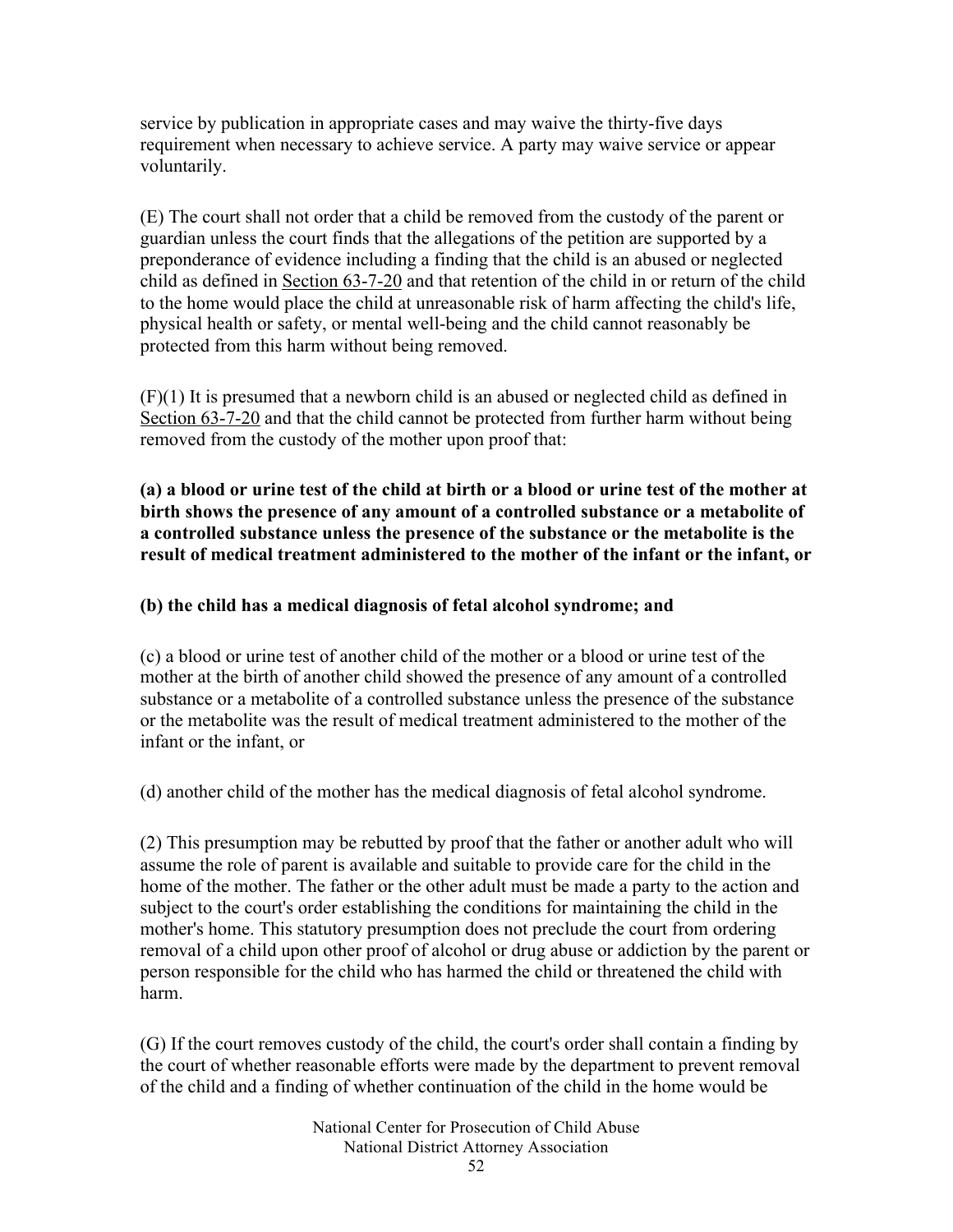contrary to the welfare of the child. The order shall state:

(1) the services made available to the family before the removal of the child and how they related to the needs of the family;

(2) the efforts of the agency to provide these services to the family before removal;

(3) why the efforts to provide services did not eliminate the need for removal; and

(4) whether the efforts to eliminate the need for removal were reasonable including, but not limited to, whether they were reasonably available and timely, reasonably adequate to address the needs of the family, reasonably adequate to protect the child and realistic under the circumstances. If the department's first contact with the child occurred under such circumstances that reasonable services would not have allowed the child to remain safely in the home, the court shall find that removal of the child without services or without further services was reasonable.

### **SOUTH DAKOTA**

### **S.D. CODIFIED LAWS § 26-8A-2 (2011). Abused or neglected child defined**

In this chapter and chapter 26-7A, the term, abused or neglected child, means a child:

(1) Whose parent, guardian, or custodian has abandoned the child or has subjected the child to mistreatment or abuse;

(2) Who lacks proper parental care through the actions or omissions of the child's parent, guardian, or custodian;

(3) Whose environment is injurious to the child's welfare;

(4) Whose parent, guardian, or custodian fails or refuses to provide proper or necessary subsistence, supervision, education, medical care, or any other care necessary for the child's health, guidance, or well-being;

(5) Who is homeless, without proper care, or not domiciled with the child's parent, guardian, or custodian through no fault of the child's parent, guardian, or custodian;

(6) Who is threatened with substantial harm;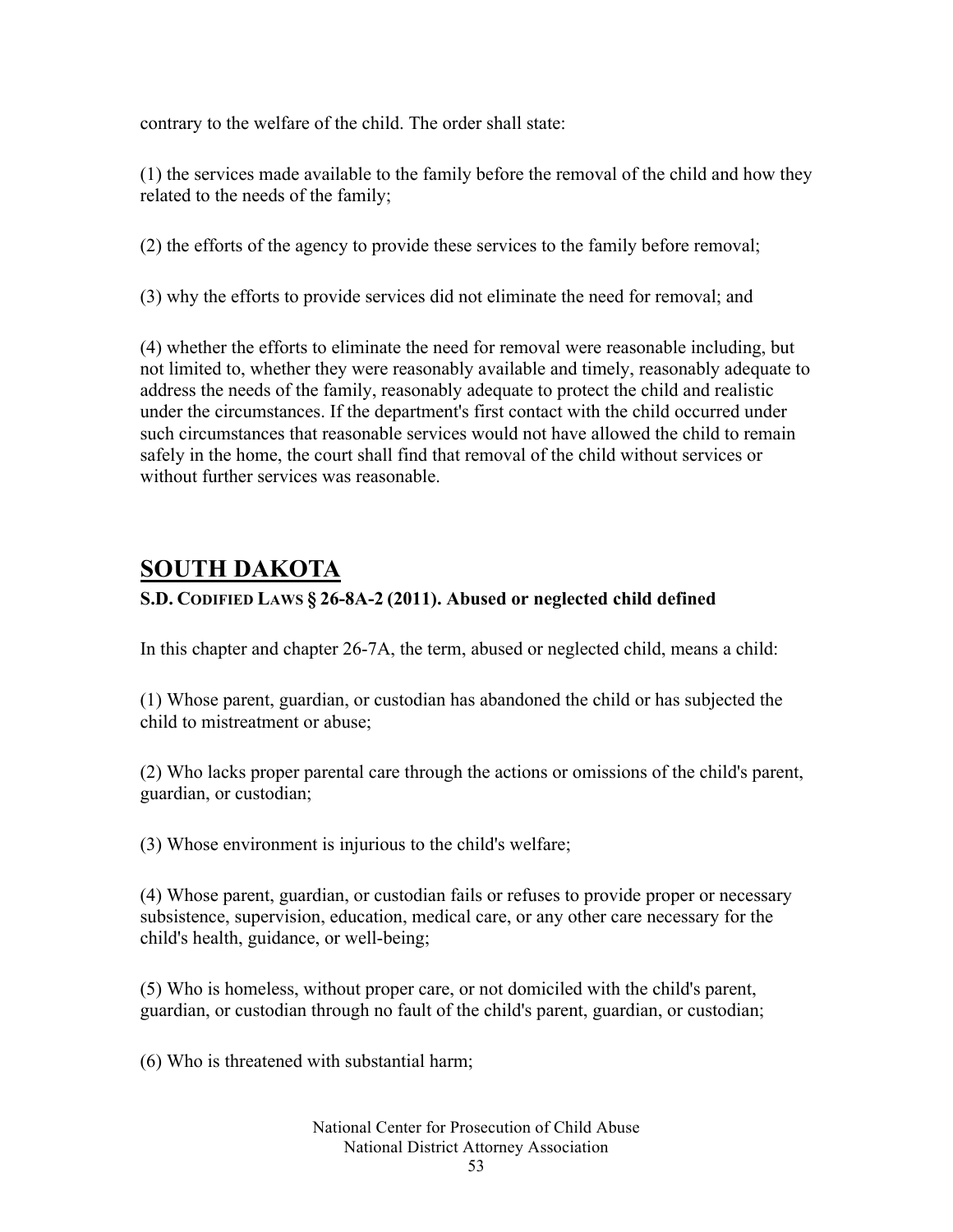(7) Who has sustained emotional harm or mental injury as indicated by an injury to the child's intellectual or psychological capacity evidenced by an observable and substantial impairment in the child's ability to function within the child's normal range of performance and behavior, with due regard to the child's culture;

(8) Who is subject to sexual abuse, sexual molestation, or sexual exploitation by the child's parent, guardian, custodian, or any other person responsible for the child's care;

### **(9) Who was subject to prenatal exposure to abusive use of alcohol, marijuana, or any controlled drug or substance not lawfully prescribed by a practitioner as authorized by chapters 22-42 and 34-20B; or**

(10) Whose parent, guardian, or custodian knowingly exposes the child to an environment that is being used for the manufacture, use, or distribution of methamphetamines or any other unlawfully manufactured controlled drug or substance.

# **UTAH**

### **UTAH CODE ANN. § 62A-4A-404 (2011). Fetal alcohol syndrome and drug dependency--Reporting requirements**

When any person, including a licensee under the Medical Practice Act or the Nurse Practice Act, attends the birth of a child or cares for a child, and determines that the child, at the time of birth, has fetal alcohol syndrome or fetal drug dependency, he shall report that determination to the division as soon as possible.

# **VIRGINIA**

### **VA. CODE ANN. § 16.1-241.3 (2011). Newborn children; substance abuse**

Upon the filing of a petition, within twenty-one days of a child's birth, alleging that an investigation has been commenced in response to a report of suspected abuse or neglect of the child based upon a factor specified in subsection B of § 63.2-1509, the court may enter any order authorized pursuant to this chapter which the court deems necessary to protect the health and welfare of the child pending final disposition of the investigation pursuant to Chapter 15 (§ 63.2-1500 et seq.) of Title 63.2 or other proceedings brought pursuant to this chapter. Such orders may include, but shall not be limited to, an emergency removal order pursuant to § 16.1-251, a preliminary protective order pursuant to § 16.1-253 or an order authorized pursuant to subdivisions 1 through 4 of subsection A of § 16.1-278.2. The fact that an order was entered pursuant to this section shall not be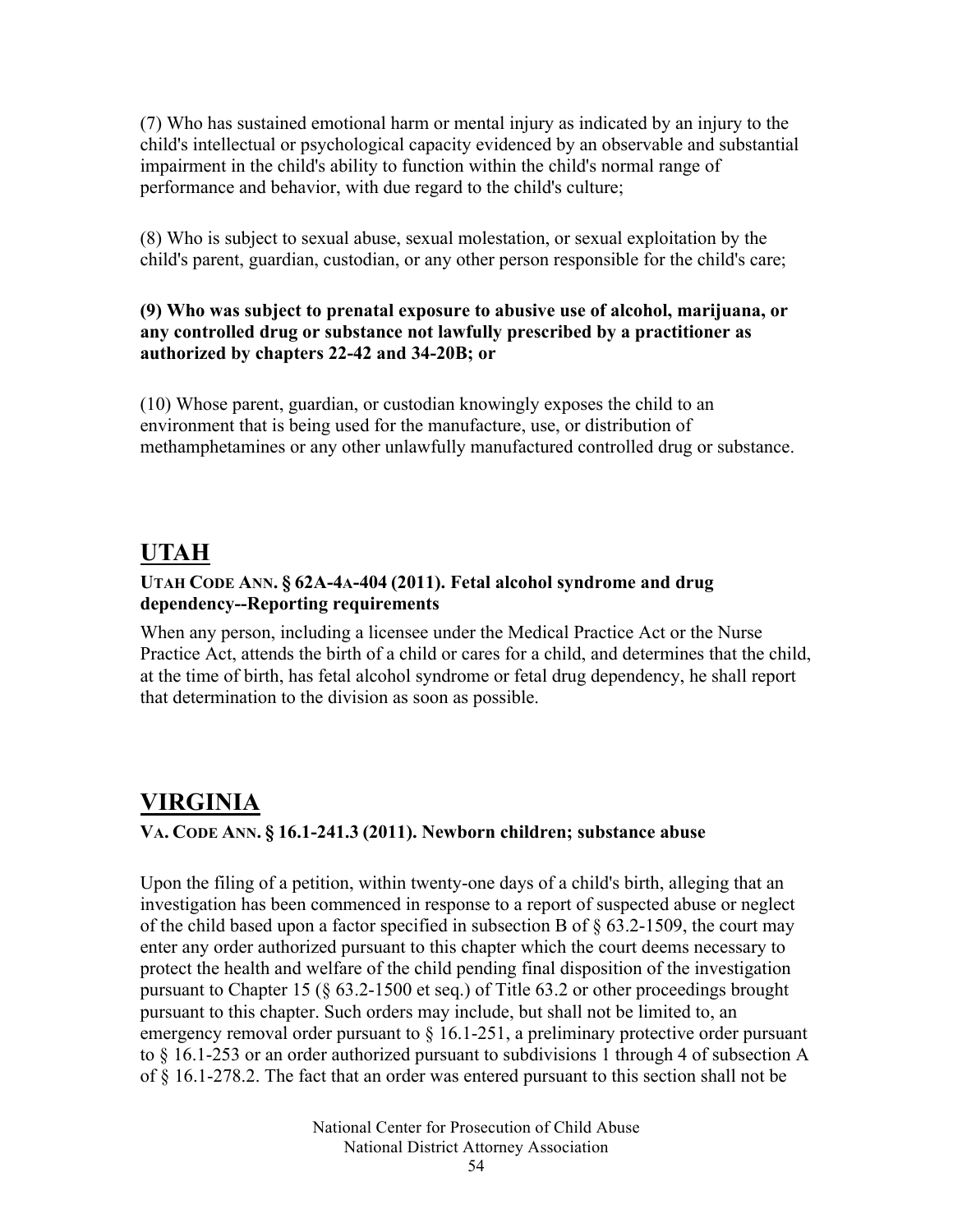admissible as evidence in any criminal, civil or administrative proceeding other than a proceeding to enforce the order.

The order shall be effective for a limited duration not to exceed the period of time necessary to conclude the investigation and any proceedings initiated pursuant to Chapter 15 (§ 63.2-1500 et seq.) of Title 63.2, but shall be a final order subject to appeal.

### **VA. CODE ANN. § 63.2-1509 (2011). Physicians, nurses, teachers, etc., to report certain injuries to children; penalty for failure to report**

A. The following persons who, in their professional or official capacity, have reason to suspect that a child is an abused or neglected child, shall report the matter immediately to the local department of the county or city wherein the child resides or wherein the abuse or neglect is believed to have occurred or to the Department's toll-free child abuse and neglect hotline:

1. Any person licensed to practice medicine or any of the healing arts;

2. Any hospital resident or intern, and any person employed in the nursing profession;

3. Any person employed as a social worker;

4. Any probation officer;

5. Any teacher or other person employed in a public or private school, kindergarten or nursery school;

6. Any person providing full-time or part-time child care for pay on a regularly planned basis;

7. Any mental health professional;

8. Any law-enforcement officer or animal control officer;

9. Any mediator eligible to receive court referrals pursuant to § 8.01-576.8;

10. Any professional staff person, not previously enumerated, employed by a private or state-operated hospital, institution or facility to which children have been committed or where children have been placed for care and treatment;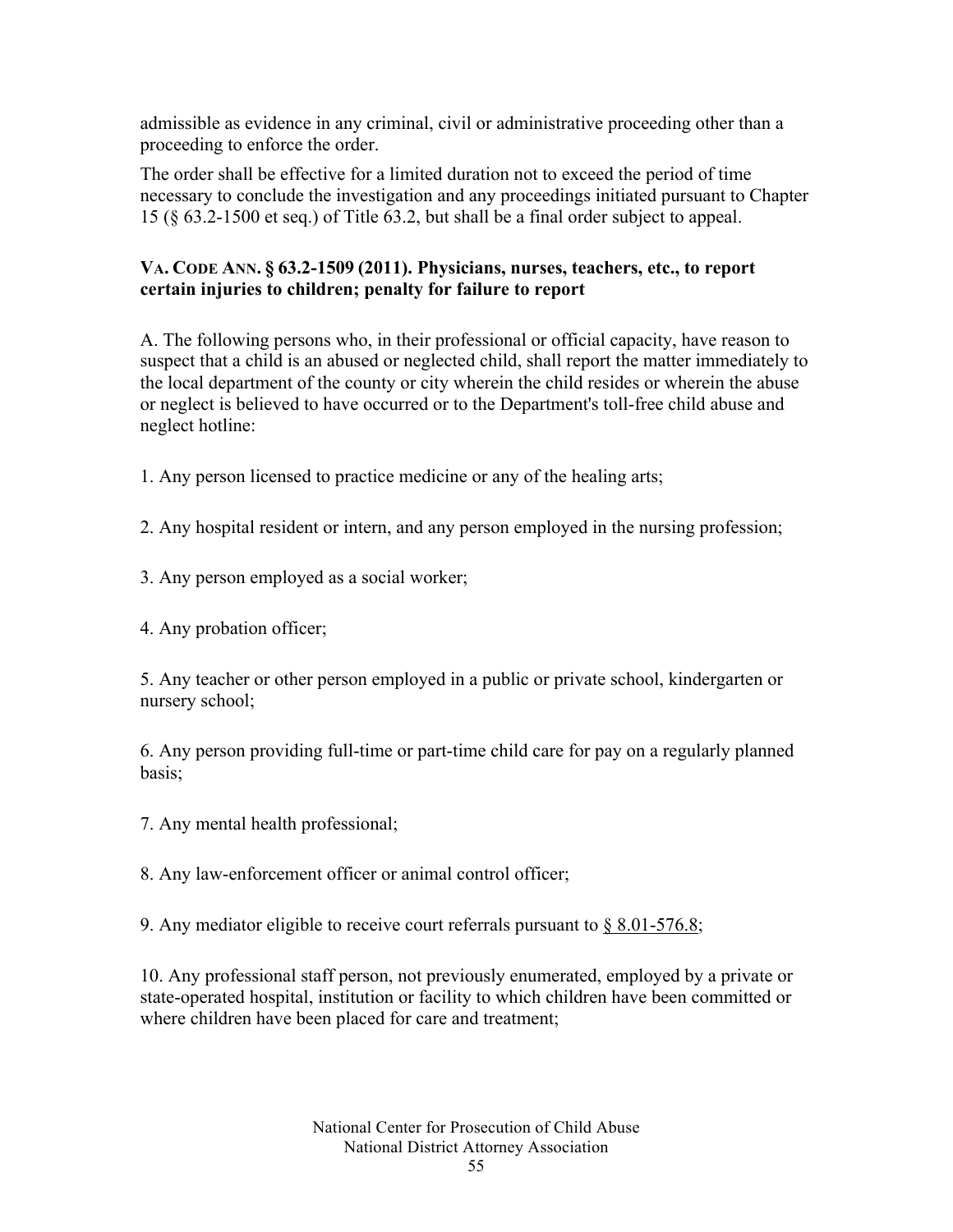11. Any person associated with or employed by any private organization responsible for the care, custody or control of children;

12. Any person who is designated a court-appointed special advocate pursuant to Article 5 (§ 9.1-151 et seq.) of Chapter 1 of Title 9.1;

13. Any person, over the age of 18 years, who has received training approved by the Department of Social Services for the purposes of recognizing and reporting child abuse and neglect;

14. Any person employed by a local department as defined in § 63.2-100 who determines eligibility for public assistance; and

15. Any emergency medical services personnel certified by the Board of Health pursuant to § 32.1-111.5, unless such personnel immediately reports the matter directly to the attending physician at the hospital to which the child is transported, who shall make such report forthwith.

This subsection shall not apply to any regular minister, priest, rabbi, imam, or duly accredited practitioner of any religious organization or denomination usually referred to as a church as it relates to (i) information required by the doctrine of the religious organization or denomination to be kept in a confidential manner or (ii) information that would be subject to § 8.01-400 or 19.2-271.3 if offered as evidence in court.

If neither the locality in which the child resides nor where the abuse or neglect is believed to have occurred is known, then such report shall be made to the local department of the county or city where the abuse or neglect was discovered or to the Department's toll-free child abuse and neglect hotline.

If an employee of the local department is suspected of abusing or neglecting a child, the report shall be made to the court of the county or city where the abuse or neglect was discovered. Upon receipt of such a report by the court, the judge shall assign the report to a local department that is not the employer of the suspected employee for investigation or family assessment. The judge may consult with the Department in selecting a local department to respond to the report or the complaint.

If the information is received by a teacher, staff member, resident, intern or nurse in the course of professional services in a hospital, school or similar institution, such person may, in place of said report, immediately notify the person in charge of the institution or department, or his designee, who shall make such report forthwith.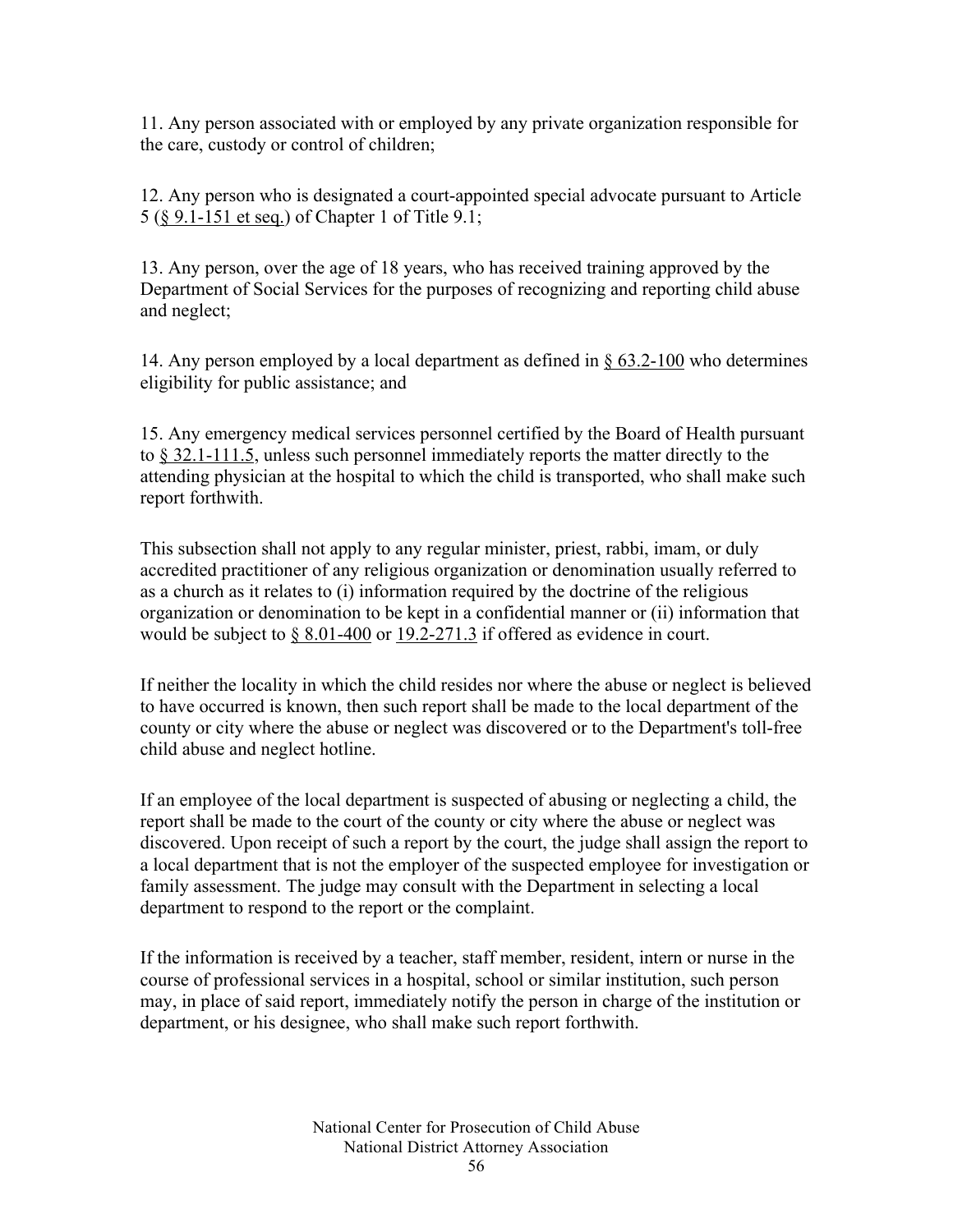The initial report may be an oral report but such report shall be reduced to writing by the child abuse coordinator of the local department on a form prescribed by the Board. Any person required to make the report pursuant to this subsection shall disclose all information that is the basis for his suspicion of abuse or neglect of the child and, upon request, shall make available to the child-protective services coordinator and the local department, which is the agency of jurisdiction, any information, records, or reports that document the basis for the report. All persons required by this subsection to report suspected abuse or neglect who maintain a record of a child who is the subject of such a report shall cooperate with the investigating agency and shall make related information, records and reports available to the investigating agency unless such disclosure violates the federal Family Educational Rights and Privacy Act (20 U.S.C. § 1232g). Provision of such information, records, and reports by a health care provider shall not be prohibited by § 8.01-399. Criminal investigative reports received from law-enforcement agencies shall not be further disseminated by the investigating agency nor shall they be subject to public disclosure.

B. For purposes of subsection A, "reason to suspect that a child is abused or neglected" shall include (i) a finding made by an attending physician within seven days of a child's birth that the results of a blood or urine test conducted within 48 hours of the birth of the child indicate the presence of a controlled substance not prescribed for the mother by a physician; (ii) a finding by an attending physician made within 48 hours of a child's birth that the child was born dependent on a controlled substance which was not prescribed by a physician for the mother and has demonstrated withdrawal symptoms; (iii) a diagnosis by an attending physician made within seven days of a child's birth that the child has an illness, disease or condition which, to a reasonable degree of medical certainty, is attributable to in utero exposure to a controlled substance which was not prescribed by a physician for the mother or the child; or (iv) a diagnosis by an attending physician made within seven days of a child's birth that the child has fetal alcohol syndrome attributable to in utero exposure to alcohol. When "reason to suspect" is based upon this subsection, such fact shall be included in the report along with the facts relied upon by the person making the report.

C. Any person who makes a report or provides records or information pursuant to subsection A or who testifies in any judicial proceeding arising from such report, records, or information shall be immune from any civil or criminal liability or administrative penalty or sanction on account of such report, records, information, or testimony, unless such person acted in bad faith or with malicious purpose.

D. Any person required to file a report pursuant to this section who fails to do so within 72 hours of his first suspicion of child abuse or neglect shall be fined not more than \$500 for the first failure and for any subsequent failures not less than \$100 nor more than \$1,000.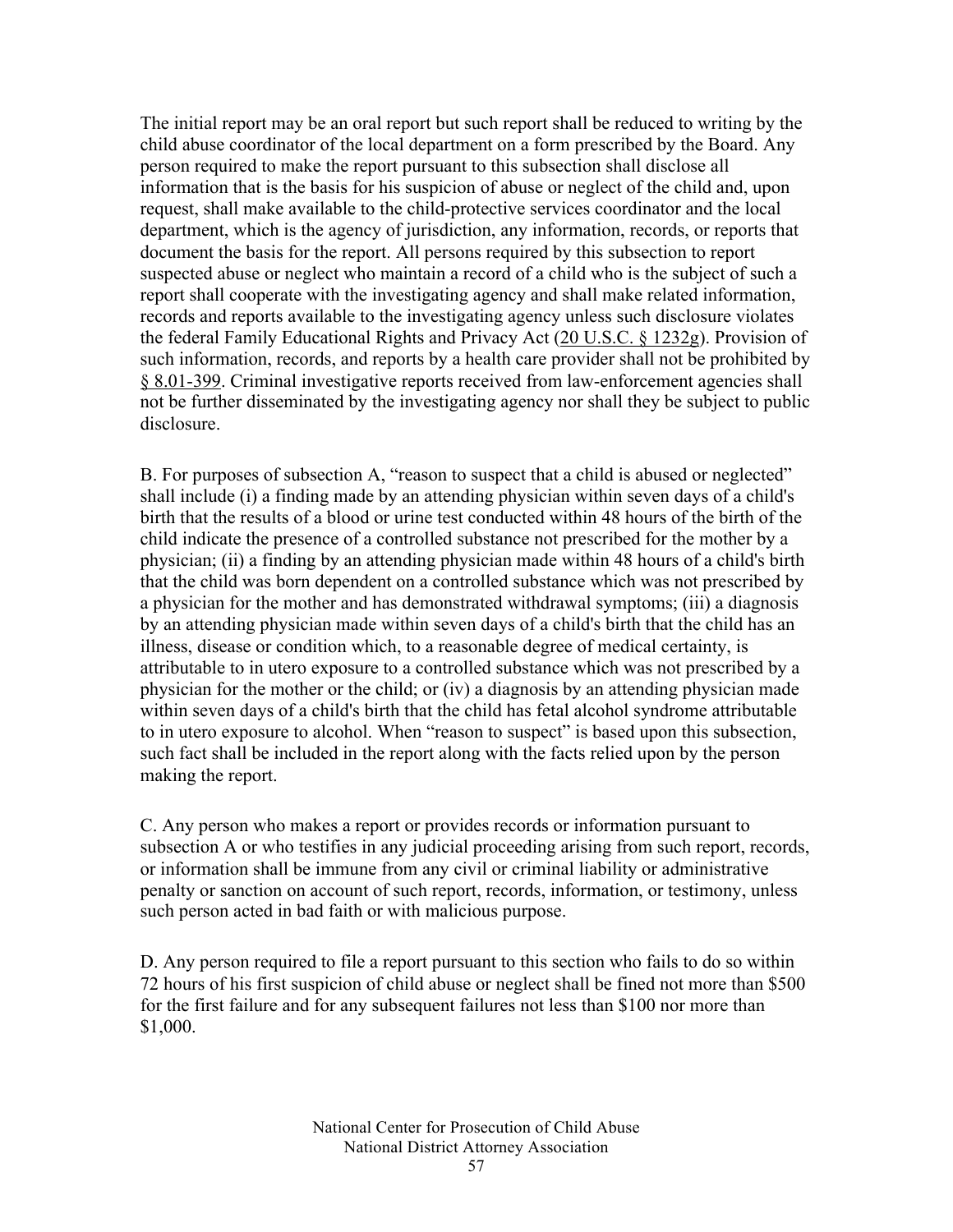# **WASHINGTON**

### **WASH. REV. CODE ANN. § 13.34.801 (2011). Rules--Definition of "drug-affected infant"**

By July 1, 1999, the department of social and health services, in consultation with the department of health, shall adopt rules to implement chapter 314, Laws of 1998, including a definition of "drug-affected infant," which shall be limited to infants who are affected by a mother's nonprescription use of controlled substances.

### **WISCONSIN**

### **WIS. STAT. ANN. § 48.02(1)(A) (2011). Definitions**

In this chapter, unless otherwise defined:

(1) "Abuse", other than when used in referring to abuse of alcohol beverages or other drugs, means any of the following:

(a) Physical injury inflicted on a child by other than accidental means.

(am) When used in referring to an unborn child, serious physical harm inflicted on the unborn child, and the risk of serious physical harm to the child when born, caused by the habitual lack of self-control of the expectant mother of the unborn child in the use of alcohol beverages, controlled substances or controlled substance analogs, exhibited to a severe degree.

### **WIS. STAT. ANN. § 48.205 (2011). Criteria for holding a child or expectant mother in physical custody.**

(1) A child may be held under s. 48.207 (1), 48.208 or 48.209 if the intake worker determines that there is probable cause to believe the child is within the jurisdiction of the court and:

(a) Probable cause exists to believe that if the child is not held he or she will cause injury to himself or herself or be subject to injury by others.

(am) Probable cause exists to believe that if the child is not held he or she will be subject to injury by others, based on a determination under par. (a) or a finding under s. 48.21(4)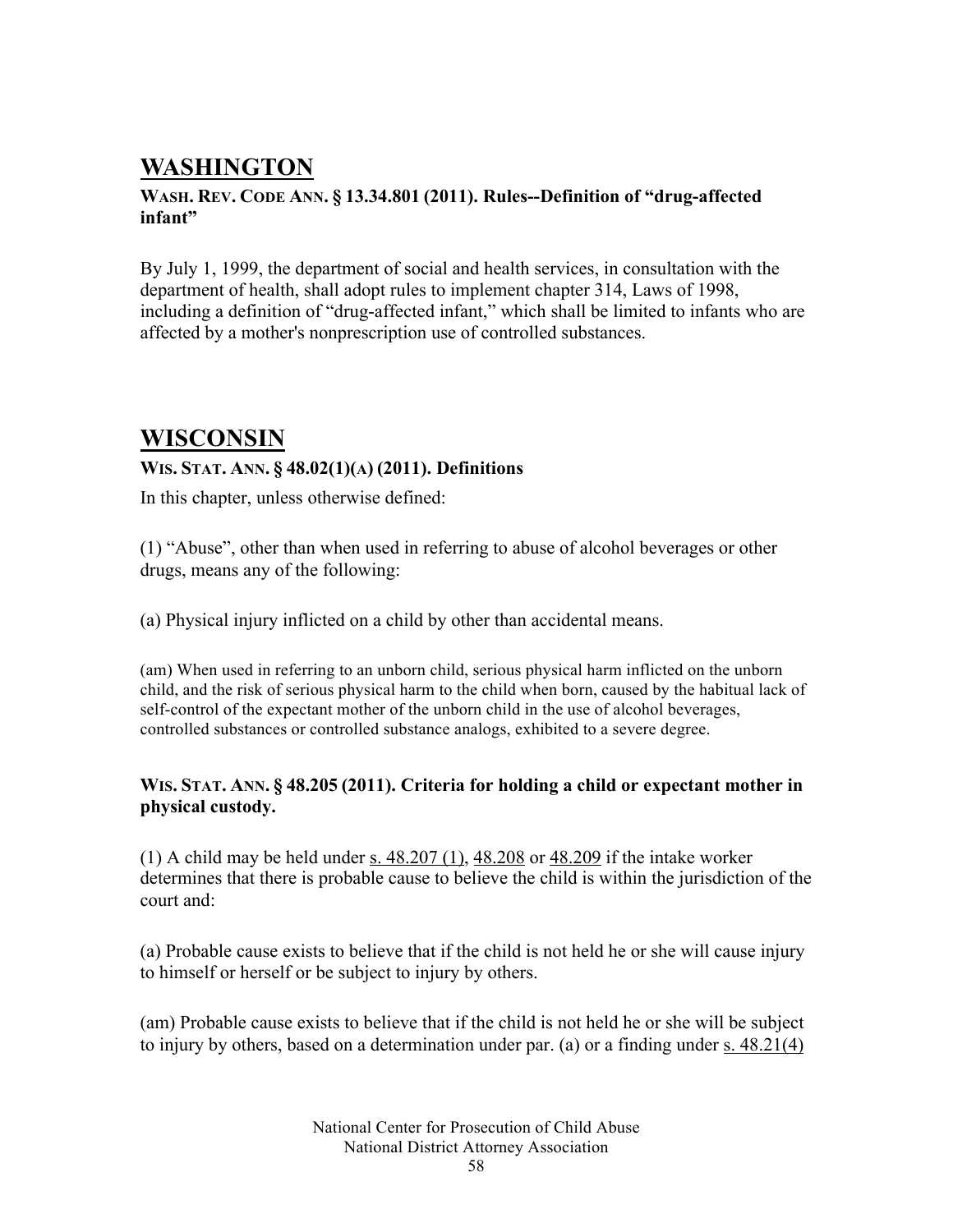that if another child in the home is not held that child will be subject to injury by others.

(b) Probable cause exists to believe that the parent, guardian or legal custodian of the child or other responsible adult is neglecting, refusing, unable or unavailable to provide adequate supervision and care and that services to ensure the child's safety and well-being are not available or would be inadequate.

(bm) Probable cause exists to believe that the child meets the criteria specified in par. (b), based on a determination under par. (b) or a finding under s. 48.21(4) that another child in the home meets those criteria.

(c) Probable cause exists to believe that the child will run away or be taken away so as to be unavailable for proceedings of the court or its officers.

(d) Probable cause exists to believe that the child is an expectant mother, that if the child expectant mother is not held, there is a substantial risk that the physical health of the unborn child, and of the child when born, will be seriously affected or endangered by the child expectant mother's habitual lack of self-control in the use of alcohol beverages, controlled substances or controlled substance analogs, exhibited to a severe degree, and that the child expectant mother is refusing or has refused to accept any alcohol or other drug abuse services offered to her or is not making or has not made a good faith effort to participate in any alcohol or other drug abuse services offered to her.

 $(1m)$  An adult expectant mother of an unborn child may be held under s. 48.207  $(1m)$  if the intake worker determines that there is probable cause to believe that the adult expectant mother is within the jurisdiction of the court, to believe that if the adult expectant mother is not held, there is a substantial risk that the physical health of the unborn child, and of the child when born, will be seriously affected or endangered by the adult expectant mother's habitual lack of self-control in the use of alcohol beverages, controlled substances or controlled substance analogs, exhibited to a severe degree, and to believe that the adult expectant mother is refusing or has refused to accept any alcohol or other drug abuse services offered to her or is not making or has not made a good faith effort to participate in any alcohol or other drug abuse services offered to her.

(2) The criteria for holding a child or the expectant mother of an unborn child in custody specified in this section shall govern the decision of all persons responsible for determining whether the action is appropriate.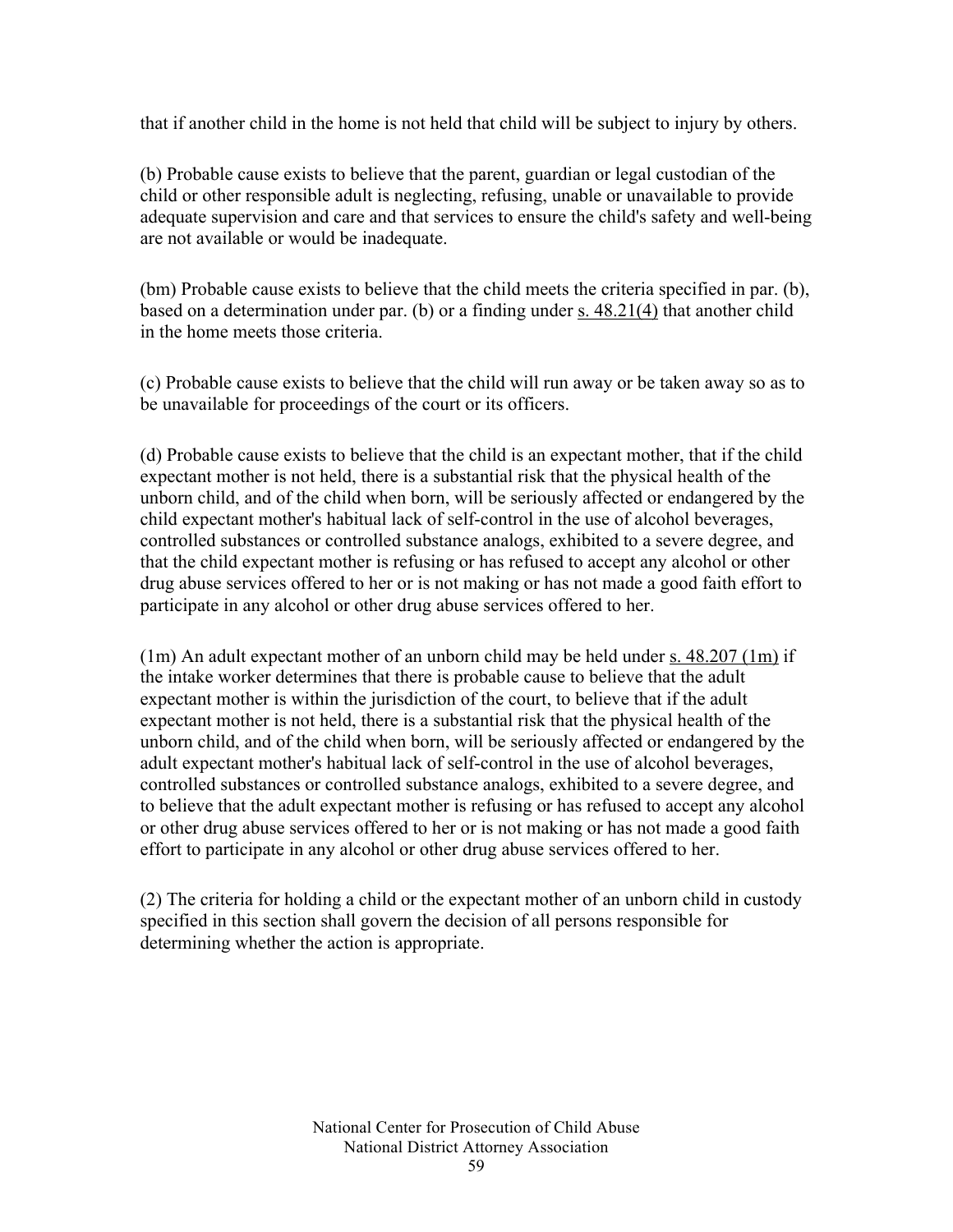# **FEDERAL LEGISLATION/ U.S. TERRITORIES**

## **FEDERAL LEGISLATION**

**42 U.S.C.S. § 5117AA (2011). Findings**

The Congress finds that--

**(1)** studies indicate that a number of factors contribute to the inability of some parents to provide adequate care for their infants and young children and a lack of suitable shelter homes for such infants and young children have led to the abandonment of such infants and young children in hospitals for extended periods;

**(2)** an unacceptable number of these infants and young children will be medically cleared for discharge, yet remain in hospitals as boarder babies;

**(3)** hospital-based child care for these infants and young children is extremely costly and deprives them of an adequate nurturing environment;

**(4)** appropriate training is needed for personnel working with infants and young children with life-threatening conditions and other special needs, including those with HIV/AIDS, and those who have been exposed to dangerous drugs;

**(5)** infants and young children who are abandoned in hospitals are particularly difficult to place in foster homes, and are being abandoned in hospitals in increasing numbers by mothers dying of HIV/AIDS, by parents abusing drugs, or by parents incapable of providing adequate care;

**(6)** there is a need for comprehensive support services for such infants and young children and their families and services to prevent the abandonment of such infants and young children, including foster care services, case management services, family support services, respite and crisis intervention services, counseling services, and group residential home services;

**(7)** there is a need to support the families of such infants and young children through the provision of services that will prevent the abandonment of the infants and children; and